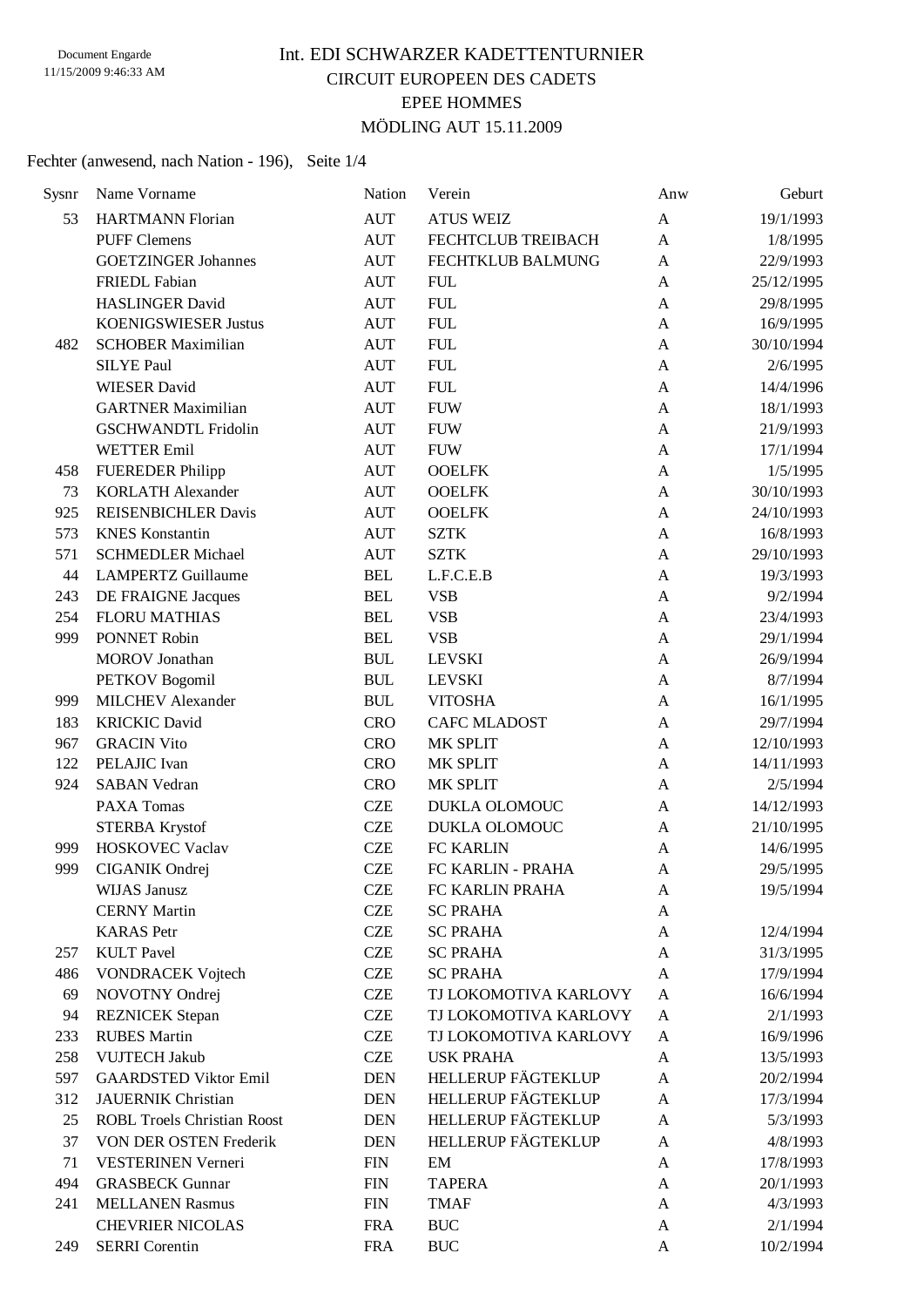| Sysnr      | Name Vorname                 | Nation     | Verein                           | Anw          | Geburt     |
|------------|------------------------------|------------|----------------------------------|--------------|------------|
|            | <b>TOURNIER PAUL</b>         | <b>FRA</b> | <b>CEHD PONTARLIER</b>           | A            | 5/9/1993   |
| 75         | <b>HUDSON</b> Jack           | <b>GBR</b> | ABERDEEN CITY FENCING C          | A            | 4/1/1994   |
| 68         | <b>MARSH Philip</b>          | <b>GBR</b> | <b>BATH SWORD</b>                | A            | 23/10/1994 |
| 150        | SANCHEZ-LETHEM Paul          | <b>GBR</b> | <b>BRIXTON</b>                   | A            | 1/7/1994   |
| 999        | <b>CURRAN JONES Tomas</b>    | <b>GBR</b> | <b>BRIXTON FENCING CLUB</b>      | $\mathbf{A}$ | 10/10/1995 |
| 999        | <b>STURGEON William</b>      | <b>GBR</b> | <b>DDRAIG WERN GWERNYFED</b>     | A            | 18/1/1994  |
|            | <b>ALBERT Jamie</b>          | <b>GBR</b> | <b>HARROGATE FENCING CLUB</b>    | A            | 12/12/1993 |
| 242        | CAPERN-BURGESS Aubrey        | <b>GBR</b> | <b>HYMERS</b>                    | A            | 26/5/1994  |
| 216        | <b>MING Daniel</b>           | <b>GBR</b> | <b>HYMERS</b>                    | A            | 9/8/1994   |
| 239        | <b>FREWIN James</b>          | <b>GBR</b> | REDHILL AND REIGATE              | A            | 9/8/1994   |
| 702        | <b>EDWARDS Thomas</b>        | <b>GBR</b> | REDHILL AND REIGATE FEN          | A            | 12/10/1993 |
| 86         | <b>LITTLER</b> Joe           | <b>GBR</b> | SHEFFIELD BUCCANEERS             | A            | 1/7/1993   |
| 700        | <b>DIXON</b> Andrew          | <b>GBR</b> | <b>TEAM NEWCASTLE</b>            | A            | 5/4/1993   |
| 218        | <b>RIDLEY Sam</b>            | <b>GBR</b> | <b>TEAM NEWCASTLE</b>            | A            | 8/1/1994   |
| 999        | <b>PINKERTON Steven</b>      | <b>GBR</b> | TRURO FENCING CLUB               | A            | 19/1/1994  |
|            | <b>POWELL Thomas</b>         | <b>GBR</b> | <b>WARWICK SCHOOL</b>            | A            | 19/8/1993  |
| 999        | <b>CROSS Dominic</b>         | <b>GBR</b> | <b>WEST LANCS</b>                | A            | 2/11/1993  |
| 240        | <b>KREILEIN Robert</b>       | <b>GER</b> | <b>BAYER 04 LEVERKUSEN</b>       | A            | 2/9/1994   |
| 714        | <b>DADABAEW Alischer</b>     | <b>GER</b> | <b>HEIDENHEIM</b>                | A            | 3/8/1994   |
| 151        | DANILEJKO Maxim              | <b>GER</b> | <b>HEIDENHEIM</b>                | A            | 21/1/1994  |
| 248        | KAEPPELER Benjamin           | <b>GER</b> | <b>HEIDENHEIM</b>                | A            | 4/5/1993   |
| 999        | <b>KAEPPELER Dominik</b>     | <b>GER</b> | <b>HEIDENHEIM</b>                | A            | 10/6/1995  |
| 318        | <b>MAUNZ</b> Florian         | <b>GER</b> | <b>HEIDENHEIM</b>                | A            | 1/10/1994  |
| 999        | <b>HERRMANN Maximilian</b>   | <b>GER</b> | TSV HAGEN 1860                   | A            | 15/9/1993  |
| 306        | <b>BOSCH Alexander</b>       | <b>GER</b> | TV GLADBECK E.V.                 | A            | 5/3/1995   |
| 28         | <b>ABASTADO</b> Arion        | <b>GRE</b> | HELLENIC FENCING FEDERA          | A            | 1/6/1993   |
|            | <b>EMMANOUIL Georgios</b>    | <b>GRE</b> | HELLENIC FENCING FEDERA          | A            | 26/6/1993  |
| 330        | <b>MITROUSIAS Anastasios</b> | <b>GRE</b> | HELLENIC FENCING FEDERA          | A            | 9/4/1993   |
| 331        | <b>MOLYVIDIS</b> Leonidas    | <b>GRE</b> | HELLENIC FENCING FEDERA          | $\mathbf{A}$ | 5/2/1994   |
|            | <b>STAVRIDIS Christos</b>    | <b>GRE</b> | HELLENIC FENCING FEDERA          | A            | 27/1/1995  |
| 999        | <b>TSOKAS Nikolaos</b>       | <b>GRE</b> | HELLENIC FENCING FEDERA          | A            | 10/12/1995 |
|            | ZACHAROPOULOS Anastasios     | <b>GRE</b> | HELLENIC FENCING FEDERA          |              | 19/6/1995  |
| 184        | <b>CSAK</b> Daniel           |            | <b>BALATON</b>                   | A            |            |
| 999        |                              | <b>HUN</b> |                                  | A            | 30/10/1993 |
|            | <b>CSAK MARCELL</b>          | <b>HUN</b> | <b>BALATON</b>                   | $\mathbf{A}$ | 15/1/1995  |
| 611<br>999 | <b>HAVASI</b> Marcell        | <b>HUN</b> | <b>BALATON</b><br><b>BALATON</b> | $\mathbf{A}$ | 28/11/1995 |
|            | <b>HRITZ Zoltan</b>          | <b>HUN</b> |                                  | $\mathbf{A}$ | 26/4/1993  |
| 199        | <b>KAKONYI</b> Tibor         | <b>HUN</b> | <b>BALATON</b>                   | $\mathbf{A}$ | 17/6/1993  |
| 712        | <b>KRANABETH Rego</b>        | <b>HUN</b> | <b>BALATON</b>                   | A            | 14/11/1994 |
| 307        | <b>SAFAR Cirill</b>          | <b>HUN</b> | <b>BALATON</b>                   | A            | 8/2/1995   |
| 999        | <b>CHO TEUN Sandor</b>       | <b>HUN</b> | <b>BHSE</b>                      | A            | 16/9/1995  |
| 89         | <b>KANTI Aron</b>            | <b>HUN</b> | <b>BHSE</b>                      | A            | 24/9/1993  |
| 999        | <b>MIHALIK Zoltan</b>        | <b>HUN</b> | <b>BHSE</b>                      | A            | 11/2/1994  |
| 999        | <b>MOLNAR Mark</b>           | <b>HUN</b> | <b>BHSE</b>                      | A            | 30/4/1995  |
| 546        | <b>SCHULHEISZ Matyas</b>     | <b>HUN</b> | <b>BHSE</b>                      | A            | 4/2/1994   |
| 80         | PUJU Robin                   | <b>HUN</b> | <b>BKLVE</b>                     | A            | 26/8/1993  |
| 119        | <b>VOZAR Balazs</b>          | <b>HUN</b> | <b>BKLVE</b>                     | A            | 1/3/1993   |
| 620        | <b>DOBSZAY</b> David         | <b>HUN</b> | <b>BVSC</b>                      | A            | 20/12/1993 |
| 999        | <b>HAMAR Balazs</b>          | <b>HUN</b> | <b>BVSC</b>                      | A            | 12/5/1995  |
| 538        | <b>KISS Marcell</b>          | <b>HUN</b> | <b>BVSC</b>                      | A            | 27/3/1994  |
| 202        | <b>MATHE Denes</b>           | <b>HUN</b> | <b>BVSC</b>                      | A            | 24/4/1993  |
| 1141       | <b>TALLAR Akos</b>           | <b>HUN</b> | <b>BVSC</b>                      | A            | 14/5/1993  |
| 999        | <b>KOSZEGI DANIEL</b>        | <b>HUN</b> | DHSE-PMD                         | A            | 20/6/1993  |
| 999        | <b>RACZ</b> Levente          | <b>HUN</b> | DHSE-PMD                         | $\mathbf{A}$ | 19/8/1994  |
| 674        | <b>VARGA Kristof</b>         | <b>HUN</b> | DHSE-PMD                         | $\mathbf{A}$ | 18/4/1994  |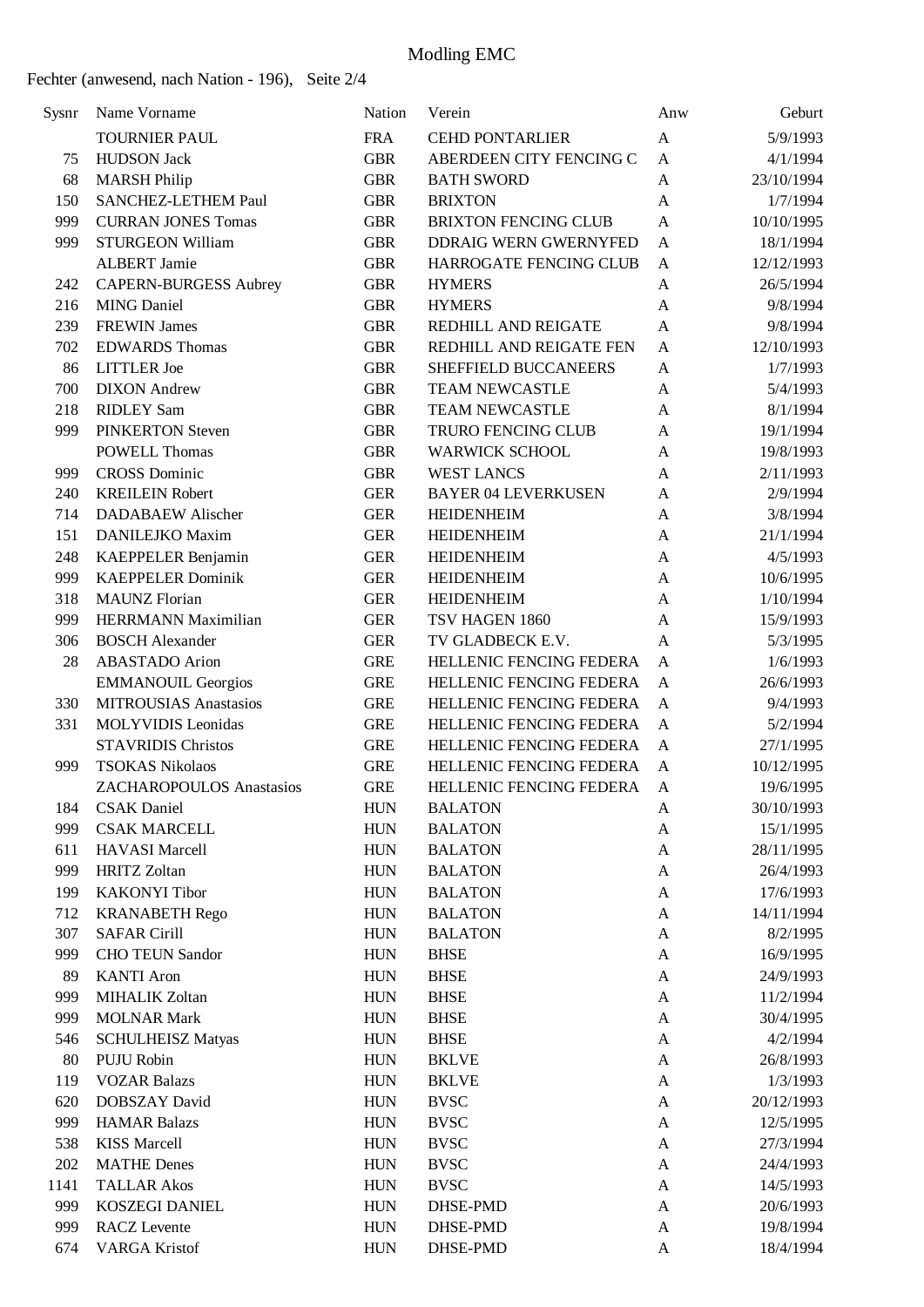Fechter (anwesend, nach Nation - 196), Seite 3/4

| Sysnr | Name Vorname                 | Nation     | Verein                        | Anw          | Geburt     |
|-------|------------------------------|------------|-------------------------------|--------------|------------|
| 134   | <b>HUDEK</b> David           | <b>HUN</b> | <b>FLESS</b>                  | A            | 14/3/1995  |
| 999   | <b>LENDVAI Marton</b>        | <b>HUN</b> | <b>FLESS</b>                  | A            | 21/8/1994  |
| 393   | <b>FRAIMAN Daniel</b>        | <b>HUN</b> | <b>OMS-TATA</b>               | $\mathbf{A}$ | 10/3/1994  |
| 350   | <b>BERTA</b> Daniel          | <b>HUN</b> | <b>PEAC</b>                   | A            | 30/3/1994  |
| 200   | <b>MIKLOS Kristof</b>        | <b>HUN</b> | <b>PEAC</b>                   | A            | 1/1/1993   |
| 455   | <b>TOTH Benedek</b>          | <b>HUN</b> | <b>PEAC</b>                   | A            | 19/8/1993  |
| 190   | <b>LESTAR Akos</b>           | <b>HUN</b> | <b>SZHELY</b>                 | $\mathbf{A}$ | 28/8/1994  |
| 332   | <b>NAGY Attila</b>           | <b>HUN</b> | <b>SZHELY</b>                 | A            | 13/3/1995  |
| 9     | <b>KISS</b> Gergo            | <b>HUN</b> | <b>ZVE</b>                    | A            | 30/1/1993  |
| 95    | <b>CONEYS Ulysse</b>         | <b>IRL</b> | <b>IRL</b>                    | A            | 17/2/1993  |
| 999   | <b>SIMPSON James</b>         | <b>IRL</b> | <b>IRL</b>                    | $\mathbf{A}$ | 11/3/1994  |
| 999   | <b>GOROVOY Daniel</b>        | <b>ISR</b> | <b>HAPOEL ASHKELON</b>        | $\mathbf{A}$ | 5/6/1993   |
|       | <b>YEGER Stav</b>            | <b>ISR</b> | MACCABI HOD HASHARON          | A            | 1/10/1993  |
| 999   | SHOHAM Arad                  | <b>ISR</b> | MACCABI HOD-HASHARON          | A            | 24/11/1994 |
| 185   | <b>FREILICH Yuval</b>        | <b>ISR</b> | MACCABI JERUSALEM             | A            | 24/1/1995  |
| 90    | <b>HANINA</b> Saar           | <b>ISR</b> | <b>MACCABI MAALOT</b>         | A            | 29/1/1993  |
| 482   | <b>KUTZIY Alon</b>           | <b>ISR</b> | <b>MACCABI MAALOT</b>         | A            | 8/3/1994   |
| 210   | <b>SHAY Tal</b>              | <b>ISR</b> | <b>MACCABI MAALOT</b>         | A            | 24/1/1993  |
|       | <b>SCHWEDERSKY Sebastian</b> | <b>ITA</b> | BERGAMASCA SCHERMA            | A            | 27/4/1995  |
| 93    | SIGNANI Filippo              | <b>ITA</b> | <b>CIRCOLO RAVENNATE DELL</b> | A            | 3/4/1993   |
|       | EFROSININ Alexei             | <b>ITA</b> | CIRCOLO SCHERMISTICO FO       | A            | 5/6/1995   |
|       | <b>GENOVESE Riccardo</b>     | <b>ITA</b> | CIRCOLO SCHERMISTICO FO       | A            | 9/8/1994   |
|       | <b>SPADA Julius</b>          | <b>ITA</b> | CIRCOLO SCHERMISTICO FO       | $\mathbf{A}$ | 28/6/1994  |
|       | ARRIGOTTI GIANLUCA           | <b>ITA</b> | CLUB SCHERMA CASALE AS        | A            | 25/3/1993  |
| 480   | <b>BATISTINI Alessio</b>     | <b>ITA</b> | <b>CLUB SCHERMA EMPOLI</b>    | A            | 18/9/1995  |
|       | <b>CASARO</b> Gianluca       | <b>ITA</b> | LAME DELLA MARCA TREVI        | A            | 9/2/1996   |
| 77    | NICKELS Alexeij              | <b>LUX</b> | <b>ESUD</b>                   | A            | 29/5/1993  |
| 140   | <b>BARGERBOS</b> Arno        | <b>NED</b> | <b>KARDOLUS</b>               | A            | 28/11/1993 |
| 999   | DE WIJN Zoa                  | <b>NED</b> | <b>ZEEMACHT</b>               | A            | 31/8/1995  |
|       | <b>LUND Jonas</b>            | <b>NOR</b> | <b>BYGDO FEKTEKLUBB</b>       | A            | 24/4/1995  |
|       | <b>AAGENAES Haakon</b>       | <b>NOR</b> | NJÃ¥RD FEKTING                | $\mathbf{A}$ | 22/3/1995  |
|       | ALBRIGTSEN FLAATEN Adam      | <b>NOR</b> | NJÃ¥RD FEKTING                | A            | 23/9/1995  |
|       | MED Johan Andreas            | <b>NOR</b> | NJÃ¥RD FEKTING                | A            | 23/11/1995 |
|       | <b>WERRING Cornelius</b>     | <b>NOR</b> | NJÃ¥RD FEKTING                | A            | 9/11/1995  |
|       | <b>WOLD Marius</b>           | <b>NOR</b> | NJÃ¥RD FEKTING                | A            | 2/7/1994   |
| 191   | JEDRZEJEWSKI Arkadiusz       | POL        | <b>AZS-AWF KATOWICE</b>       | A            | 19/2/1993  |
| 9999  | <b>ROK Mateusz</b>           | <b>POL</b> | <b>GORNIK RADLIN</b>          | A            | 23/8/1994  |
| 554   | <b>ZABAWA</b> Marek          | <b>POL</b> | <b>GORNIK RADLIN</b>          | A            | 22/4/1994  |
| 25    | <b>CWIK Jan</b>              | <b>POL</b> | <b>KKS KRAKAU</b>             | A            | 19/12/1993 |
| 33    | <b>FRAS</b> Felix            | POL        | <b>KKS KRAKAU</b>             | A            | 31/10/1993 |
|       | FRAS Mieszko                 | <b>POL</b> | <b>KKS KRAKAU</b>             | A            | 28/4/1995  |
|       | <b>KOC</b> Tadeusz           | <b>POL</b> | <b>KKS KRAKAU</b>             | A            | 28/12/1995 |
| 129   | <b>KRUK Tomasz</b>           | <b>POL</b> | <b>KKS KRAKAU</b>             | A            | 17/11/1993 |
|       | MIELNICZEK Ignacy            | POL        | <b>KKS KRAKAU</b>             | A            | 11/8/1995  |
| 81    | <b>SCHAB</b> Michal          | POL        | <b>KKS KRAKAU</b>             | A            | 27/4/1993  |
|       | STASZCZAK Bartlomiej         | <b>POL</b> | <b>KKS KRAKAU</b>             | A            | 10/11/1995 |
| 41    | ROKOSZ Krzysztof             | <b>POL</b> | MUSZKIETER GLIWICE            | $\mathbf{A}$ | 4/11/1993  |
| 107   | STASZULONEK Aleksander       | POL        | MUSZKIETER GLIWICE            | A            | 15/9/1993  |
| 404   | WENGLARCZYK Jan              | <b>POL</b> | MUSZKIETER GLIWICE            | A            | 27/12/1993 |
| 9999  | <b>MAJGIER Sebastian</b>     | <b>POL</b> | PIAST GLIWICE                 | A            | 13/3/1995  |
|       | <b>NIESTROJ</b> Daniel       | POL        | PIAST GLIWICE                 | A            | 8/6/1995   |
|       | <b>STAN Pawel</b>            | POL        | PIAST GLIWICE                 | A            | 21/1/1994  |
| 999   | <b>BREWCZYK</b> Maciej       | POL        | <b>RMKS RYBNIK</b>            | A            | 25/9/1993  |
| 587   | FAJKIS Krystian              | POL        | <b>RMKS RYBNIK</b>            | A            | 15/7/1994  |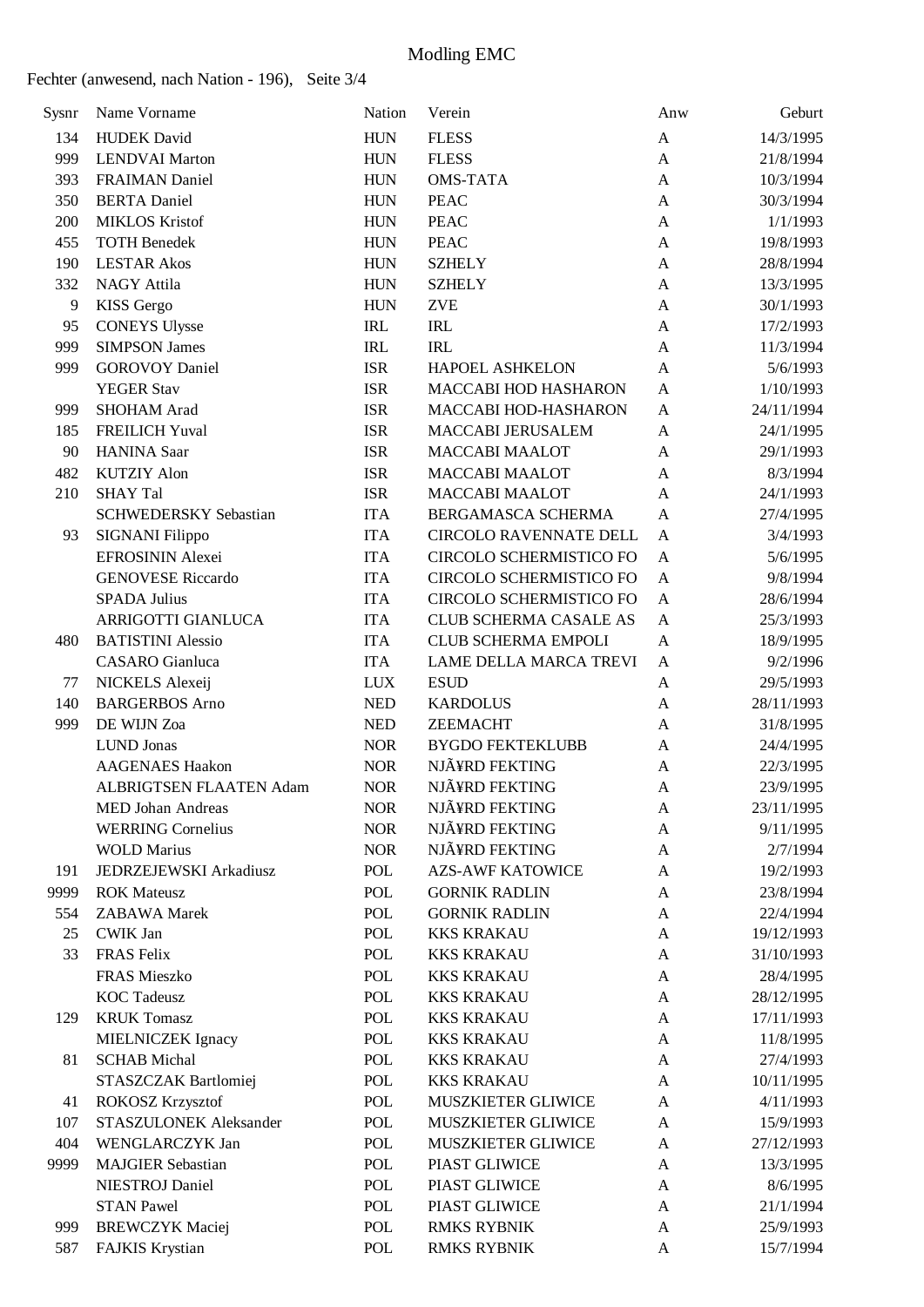| Sysnr | Name Vorname                   | Nation     | Verein                       | Anw          | Geburt     |
|-------|--------------------------------|------------|------------------------------|--------------|------------|
|       | <b>KOTAS</b> Maciej            | <b>POL</b> | <b>RMKS RYBNIK</b>           | $\mathbf{A}$ | 29/6/1993  |
| 999   | MROSZCZAK Mikolaj              | <b>POL</b> | <b>RMKS RYBNIK</b>           | A            | 22/7/1995  |
| 600   | NASZKOWSKI Kamil               | <b>POL</b> | <b>RMKS RYBNIK</b>           | A            | 6/4/1994   |
| 999   | STRZALKOWSKI Bartlomiej        | POL        | <b>SKS MUSZKIETER GIWICE</b> | A            | 7/10/1994  |
| 999   | <b>WOJTUN Hubert</b>           | POL        | UKS SOKOLIK KROSNO           | A            | 30/10/1994 |
|       | <b>MICHALAK Marcin</b>         | <b>POL</b> | <b>UKS START OPOLE</b>       | A            | 18/9/1993  |
| 999   | <b>ROD</b> Daniel              | <b>POR</b> | <b>EBAI</b>                  | A            | 16/12/1994 |
| 166   | <b>ROD</b> Max                 | POR        | <b>EBAI</b>                  | A            | 1/6/1993   |
| 999   | <b>JEREMIAS</b> Joao           | POR        | <b>LGC</b>                   | A            | 5/1/1993   |
|       | <b>CHIPERI Radu</b>            | <b>ROU</b> | CS FARUL CONSTANTA           | A            | 14/8/1994  |
| 999   | NEGRAIA Bogdan                 | <b>ROU</b> | <b>CSS 1 CONSTANTA</b>       | A            | 12/4/1994  |
| 664   | <b>LUPAS</b> Daniel            | <b>ROU</b> | LPS BIHORUL                  | $\mathbf{A}$ | 21/4/1994  |
| 999   | <b>BLAGA Laviniu</b>           | <b>ROU</b> | LPS BIHORUL ORADEA           | A            | 10/5/1995  |
| 205   | <b>BOLBOCEANU Tatian</b>       | <b>ROU</b> | <b>LPS CRAIOVA</b>           | A            | 15/12/1993 |
| 45    | CIOVICA Lucian                 | <b>ROU</b> | <b>LPS CRAIOVA</b>           | A            | 24/3/1993  |
| 201   | <b>TRANDAFIRESCU Ionut</b>     | <b>ROU</b> | <b>LPS CRAIOVA</b>           | A            | 24/6/1993  |
| 999   | LUBEC Jaka Jan                 | <b>SLO</b> | <b>SK BRANIK</b>             | A            | 14/5/1994  |
| 999   | ZMAUC - KVAR Ziga              | <b>SLO</b> | <b>SK BRANIK</b>             | A            | 19/6/1995  |
|       | STIGMAR-KUKIC Goran Kristoffer | <b>SRB</b> | MK AKADEMAC                  | A            | 11/4/1995  |
| 691   | <b>BROGYANYI Martin</b>        | <b>SVK</b> | <b>BSK BRATISLAVA</b>        | A            | 1/7/1993   |
| 24    | <b>FARMER Alexander</b>        | <b>SVK</b> | <b>BSK BRATISLAVA</b>        | A            | 3/8/1994   |
| 215   | <b>KAPRAL Martin</b>           | <b>SVK</b> | KLUB SERMU SNIN              | A            | 14/8/1993  |
| 15    | <b>ILLE</b> Ondrej             | <b>SVK</b> | TJ SLAVIA UK BRATISLAVA      | A            | 6/3/1993   |
| 554   | <b>KRAUS</b> Daniel            | <b>SVK</b> | TJ SLAVIA UK BRATISLAVA      | $\mathbf{A}$ | 4/3/1994   |
| 999   | <b>KRAUS</b> Peter             | <b>SVK</b> | TJ SLAVIA UK BRATISLAVA      | $\mathbf{A}$ | 30/11/1995 |
| 685   | <b>MLSNA Viktor</b>            | <b>SVK</b> | TJ SLAVIA UK BRATISLAVA      | A            | 6/5/1994   |
| 999   | VENCOVSKÃ Pavel                | <b>SVK</b> | TJ SLAVIA UK BRATISLAVA      | A            | 9/11/1995  |
| 436   | <b>EGERTZ-SKAANES Lukas</b>    | <b>SWE</b> | A <sub>6</sub>               | A            | 20/8/1994  |
| 999   | <b>THULLBERG Tor Axel</b>      | <b>SWE</b> | <b>FFF</b>                   | A            | 17/5/1994  |
| 135   | LINDE Johan                    | <b>SWE</b> | <b>GFK</b>                   | A            | 15/2/1993  |
| 139   | <b>TANG Oskar</b>              | <b>SWE</b> | <b>GFK</b>                   | A            | 24/2/1993  |
| 46    | <b>MAREND</b> Alexander        | <b>SWE</b> | <b>GOFK</b>                  | A            | 15/8/1993  |
| 999   | <b>WAHLGREN Rasmus</b>         | <b>SWE</b> | <b>GOFK</b>                  | A            | 25/5/1993  |
| 142   | <b>WARG</b> Jonathan           | <b>SWE</b> | <b>GOFK</b>                  | A            | 17/7/1993  |
| 999   | WILLEMO Jakob                  | <b>SWE</b> | <b>GOFK</b>                  | A            | 20/5/1994  |
| 239   | <b>CRUZ Roberto</b>            | <b>SWE</b> | <b>MF19</b>                  | A            | 16/5/1994  |
|       | <b>FRAME JOHN</b>              | <b>USA</b> | <b>USA</b>                   | A            | 20/5/1993  |
|       | <b>REDICK BRIAN</b>            | <b>USA</b> | <b>USA</b>                   | A            | 20/5/1993  |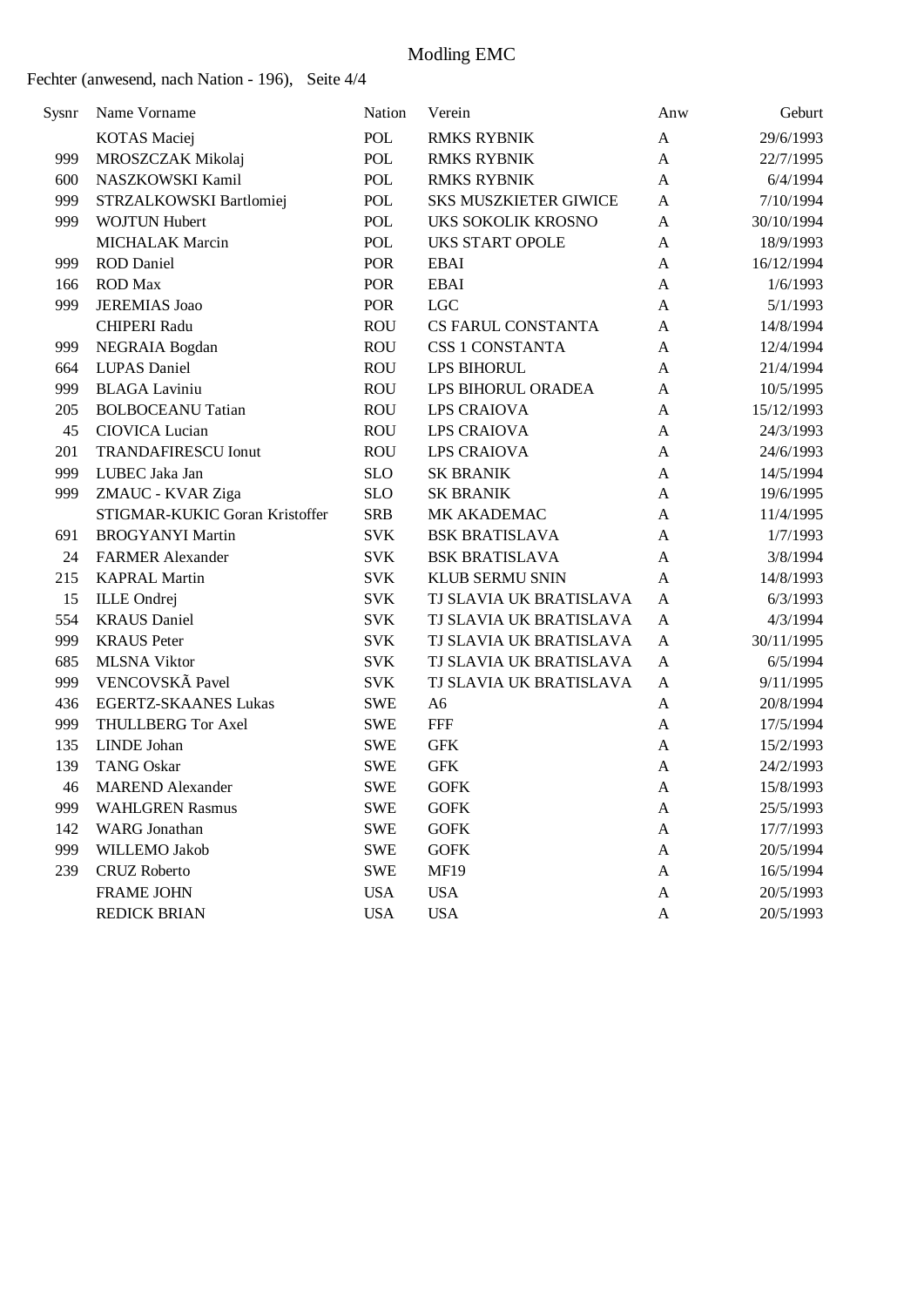Document Engarde 11/15/2009 9:44:51 AM

### Int. EDI SCHWARZER KADETTENTURNIER CIRCUIT EUROPEEN DES CADETS EPEE HOMMES MÖDLING AUT 15.11.2009

#### Modus des Wettbewerbs

es gibt 196 fechter

1 Rundendurchgaenge

es gibt 196 Fechter 28 Runde/n von 7 verschieben nach : Nation, Verein 156 qualifiziert

Direktausscheidung : es gibt 156 fechter

\_\_\_\_\_\_\_\_\_\_\_\_\_\_\_\_\_\_\_\_\_\_\_\_\_\_\_\_\_\_\_\_\_

Direktausscheidung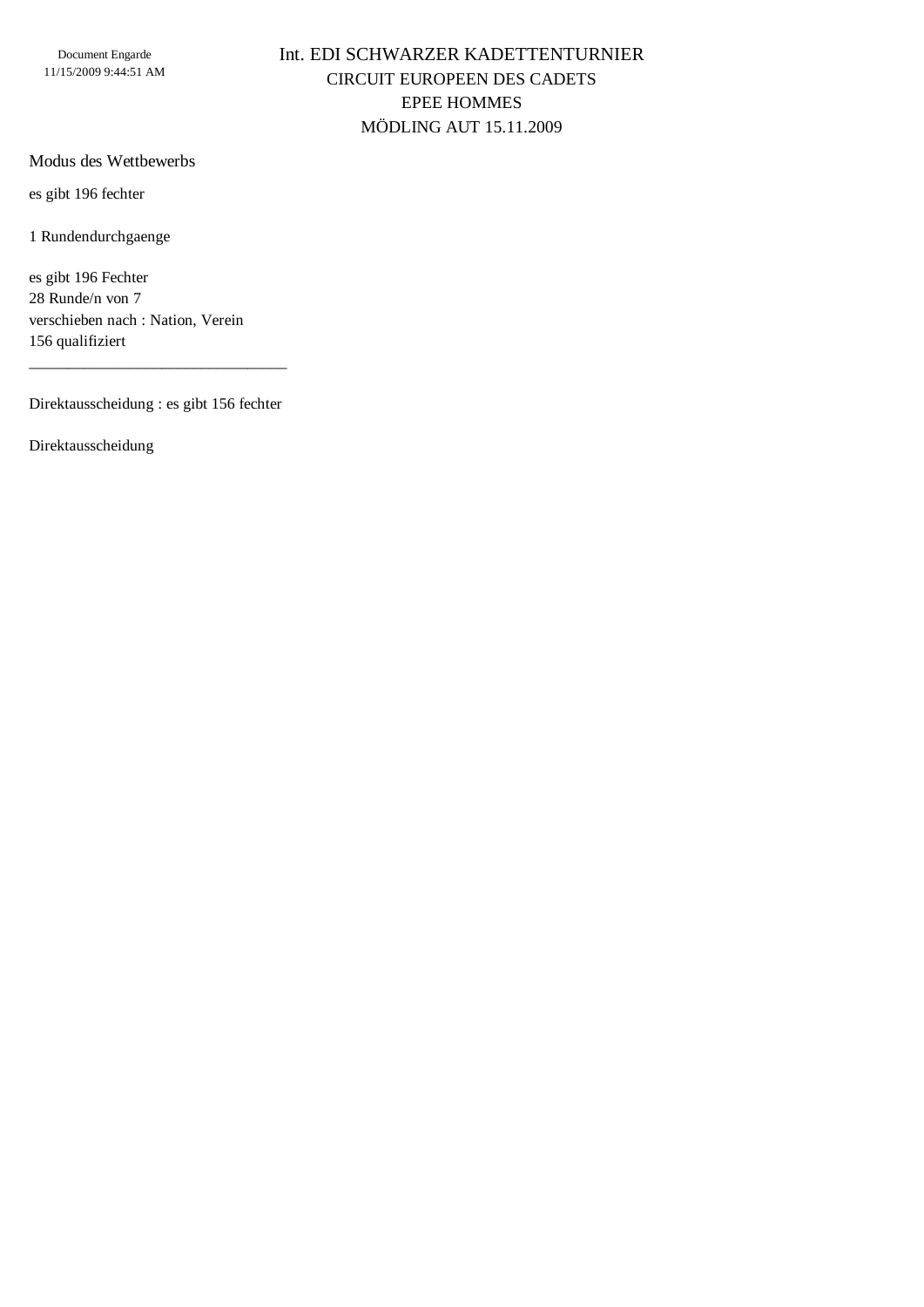#### Document Engarde 15.11.2009 13:52:11

### Int. EDI SCHWARZER KADETTENTURNIER CIRCUIT EUROPEEN DES CADETS EPEE HOMMES MÖDLING AUT 15.11.2009

#### Runden, Durchg. Nr 1, Seite 1/5

Runde Nr 1 0:00

|                                    |            |                                                                                                                                | S/G | Index          | <b>GT</b> Platz      |
|------------------------------------|------------|--------------------------------------------------------------------------------------------------------------------------------|-----|----------------|----------------------|
| <b>MOROV</b> Jonathan              | <b>BUL</b> | 3<br>V<br>V<br>$\boldsymbol{0}$<br>$\overline{4}$<br>$\boldsymbol{0}$                                                          | 2/6 | $-9$           | 17<br>6              |
| <b>GOROVOY Daniel</b>              | <b>ISR</b> | $\overline{2}$<br>$\overline{4}$<br>$\overline{V}$<br>$\overline{V}$<br>$\overline{2}$<br>V <sub>4</sub>                       | 3/6 | $-2$           | 22<br>$\overline{4}$ |
| MROSZCZAK Mikolaj                  | <b>POL</b> | 3<br>3<br>$\overline{c}$<br>$\overline{2}$<br>Г<br>$\mathbf{1}$<br>$\overline{4}$                                              | 0/6 | $-15$          | $\tau$<br>15         |
| <b>CRUZ Roberto</b>                | <b>SWE</b> | $\overline{2}$<br>$\overline{2}$<br>3<br>$\overline{\mathsf{V}}$<br>$\overline{\mathbf{V}}$<br>$\overline{V}$                  | 3/6 | $\overline{4}$ | $\mathfrak{Z}$<br>22 |
| <b>KREILEIN Robert</b>             | <b>GER</b> | $\overline{V}$<br>$\overline{\mathsf{V}}$<br>$\overline{V}$<br>F<br>V<br>V<br>$\mathbf{1}$                                     | 5/6 | 8              | $\sqrt{2}$<br>26     |
| <b>MED Johan Andreas</b>           | <b>NOR</b> | 3<br>$\overline{\mathsf{V}}$<br>$\overline{2}$<br>$\boldsymbol{0}$<br>$\mathbf V$<br>$\boldsymbol{0}$                          | 2/6 | $-8$           | 5<br>15              |
| KISS Gergo                         | <b>HUN</b> | $\overline{\mathsf{V}}$<br>$\overline{V}$<br>$\overline{\mathsf{V}}$<br>$\overline{V}$<br>$\mathbf V$<br>V <sub>4</sub>        | 6/6 | 22             | $\mathbf{1}$<br>29   |
| Runde Nr 2<br>0:00                 |            |                                                                                                                                |     |                |                      |
|                                    |            |                                                                                                                                | S/G | Index          | <b>GT</b> Platz      |
| LUBEC Jaka Jan                     | <b>SLO</b> | $\overline{c}$<br>3<br>$\mathfrak{2}$<br>$\overline{c}$<br>1<br>1<br>$\overline{V}$<br>П                                       | 0/6 | $-18$          | 11<br>7              |
| <b>FREWIN James</b>                | <b>GBR</b> | 3<br>$\overline{3}$<br>$\overline{V}$<br>$\overline{c}$<br>$\overline{V}$                                                      | 3/6 | $\overline{4}$ | 23<br>$\overline{4}$ |
| <b>WERRING Cornelius</b>           | <b>NOR</b> | $\overline{2}$<br>$\overline{V}$<br>$\overline{c}$<br>$\mathbf{1}$<br>$\mathbf V$<br>$\boldsymbol{0}$                          | 2/6 | $-11$          | 15<br>$\sqrt{6}$     |
| <b>ILLE</b> Ondrej                 | <b>SVK</b> | $\overline{\mathsf{V}}$<br>$\overline{V}$<br>$\mathbf V$<br>V <sub>4</sub><br>$\mathbf V$<br>V <sub>4</sub>                    | 6/6 | 14             | 28<br>$\mathbf{1}$   |
| <b>MIHALIK Zoltan</b>              | <b>HUN</b> | $\overline{\mathsf{V}}$<br>$\overline{c}$<br>V<br>$\overline{4}$<br>4<br>1<br>r.                                               | 2/6 | $-3$           | $\sqrt{5}$<br>21     |
| <b>MELLANEN Rasmus</b>             | <b>FIN</b> | 3<br>$\overline{\mathsf{V}}$<br>V3<br>V <sub>4</sub><br>$\overline{2}$<br>$\ensuremath{\mathsf{V}}$                            | 4/6 | 8              | $\sqrt{2}$<br>22     |
| <b>SPADA Julius</b>                | <b>ITA</b> | $\overline{2}$<br>$\overline{V}$<br>$\mathbf{V}$<br>$\mathbf{V}$<br>V <sub>4</sub><br>$\overline{0}$                           | 4/6 | 6              | 21<br>3              |
| Runde Nr 3<br>0:00                 |            |                                                                                                                                | S/G | Index          | <b>GT</b> Platz      |
| <b>KOC</b> Tadeusz                 | POL        | $\overline{V}$<br>$\mathbf{V}$<br>3<br>$\overline{c}$<br>V<br>$\mathbf V$                                                      | 4/6 | 1              | 25<br>3              |
| <b>FRIEDL</b> Fabian               | <b>AUT</b> | $\mathbf{1}$<br>$\sqrt{2}$<br>$\overline{\mathsf{V}}$<br>3<br>$\mathbf{1}$<br>k.<br>$\mathbf{1}$                               | 1/6 | $-13$          | $\tau$<br>13         |
| <b>FARMER Alexander</b>            | <b>SVK</b> | $\overline{V}$<br>$\overline{V}$<br>$\overline{\mathsf{V}}$<br>$\overline{V}$<br>$\mathbf{0}$<br>$\overline{4}$<br>П           | 4/6 | 6              | $\sqrt{2}$<br>24     |
| <b>RUBES Martin</b>                | <b>CZE</b> | 3<br>$\overline{4}$<br>3<br>$\mathbf V$<br>$\mathbf V$<br>V <sub>4</sub>                                                       | 3/6 | 7              | $\overline{4}$<br>24 |
| <b>THULLBERG Tor Axel</b>          | <b>SWE</b> | $\overline{c}$<br>$\mathbf{1}$<br>$\overline{V}$<br>$\overline{2}$<br>$\overline{\mathbf{V}}$<br>$\overline{4}$                | 2/6 | $-4$           | $\sqrt{5}$<br>19     |
| <b>KOSZEGI DANIEL</b>              | <b>HUN</b> | $\overline{2}$<br>3<br>$\overline{V}$<br>$\overline{2}$<br>$\mathbf V$<br>$\mathbf{1}$                                         | 2/6 | $-9$           | 6<br>18              |
| <b>CAPERN-BURGESS Aubrey</b>       | <b>GBR</b> | $\overline{4}$<br>$\overline{V}$<br>$\mathbf V$<br>$\overline{V}$<br>V <sub>4</sub><br>$\overline{\mathbf{V}}$                 | 5/6 | 12             | 28<br>$\mathbf{1}$   |
| Runde Nr 4<br>0:00                 |            |                                                                                                                                |     |                |                      |
|                                    |            |                                                                                                                                | S/G | Index          | GT Platz             |
| <b>SCHWEDERSKY Sebastian</b>       | <b>ITA</b> | 3<br>3<br>4<br>V<br>4<br>V                                                                                                     | 2/6 | $-4$           | 24<br>5              |
| <b>RACZ</b> Levente                | <b>HUN</b> | $\overline{\mathsf{V}}$<br>$\overline{\mathsf{V}}$<br>$\mathbf V$<br>$\overline{\mathsf{V}}$<br>$\mathbf{V}$<br>$\overline{4}$ | 5/6 | 8              | 29<br>1              |
| ZMAUC - KVAR Ziga                  | <b>SLO</b> | $\mathbf{1}$<br>$\overline{V}$<br>3<br>$\overline{4}$<br>$\overline{4}$<br>$\mathbf{1}$                                        | 1/6 | $-11$          | $\tau$<br>18         |
| CIGANIK Ondrej                     | <b>CZE</b> | $\overline{4}$<br>$\overline{\mathsf{V}}$<br>$\overline{\mathsf{V}}$<br>$\overline{4}$<br>V<br>$\overline{0}$                  | 3/6 | 1              | $\overline{4}$<br>23 |
| <b>DE FRAIGNE Jacques</b>          | <b>BEL</b> | 3<br>$\overline{4}$<br>$\overline{\mathsf{V}}$<br>$\overline{0}$<br>V<br>$\mathbf{1}$                                          | 2/6 | $-7$           | 18<br>6              |
| <b>RIDLEY Sam</b>                  | <b>GBR</b> | V<br>V5<br>$\mathbf{V}$<br>$\overline{4}$<br>V<br>1                                                                            | 4/6 | 8              | 25<br>$\overline{2}$ |
| <b>CWIK Jan</b>                    | POL        | $\overline{V}$<br>$\overline{\mathbf{V}}$<br>$\mathbf{V}$<br>$\overline{2}$<br>$\mathbf{V}$<br>$\mathbf{1}$                    | 4/6 | 5              | 23<br>3              |
| Runde Nr 5<br>0:00                 |            |                                                                                                                                |     |                |                      |
|                                    |            |                                                                                                                                | S/G | Index          | <b>GT</b> Platz      |
| <b>TSOKAS Nikolaos</b>             | <b>GRE</b> | 3<br>$\overline{4}$<br>V <sub>3</sub><br>4<br>$\mathbf V$<br>1                                                                 | 2/6 | $-3$           | 20<br>6              |
| KAEPPELER Benjamin                 | <b>GER</b> | $\overline{\mathsf{V}}$<br>$\mathbf{0}$<br>$\boldsymbol{0}$<br>V <sub>4</sub><br>$\overline{4}$<br>$\mathbf V$                 | 3/6 | $-8$           | 18<br>$\overline{4}$ |
| <b>CERNY Martin</b>                | <b>CZE</b> | $\overline{c}$<br>3<br>3<br>$\overline{\mathsf{V}}$<br>3<br>V                                                                  | 2/6 | 1              | 21<br>5              |
| <b>MING Daniel</b>                 | <b>GBR</b> | $\overline{c}$<br>$\overline{c}$<br>$\mathbf V$<br>$\mathbf V$<br>V<br>$\overline{4}$                                          | 3/6 | $\Omega$       | 3<br>23              |
| <b>ROBL Troels Christian Roost</b> | <b>DEN</b> | $\overline{\mathsf{V}}$<br>V<br>$\mathbf{V}$<br>$\mathbf V$<br>V<br>V                                                          | 6/6 | 18             | 30<br>$\mathbf{1}$   |
| <b>MOLNAR Mark</b>                 | <b>HUN</b> | $\overline{\mathsf{V}}$<br>$\sqrt{2}$<br>V<br>V<br>3<br>V                                                                      | 4/6 | 7              | 25<br>$\overline{c}$ |
| <b>MILCHEV</b> Alexander           | <b>BUL</b> | $\mathbf{V}$<br>$\overline{2}$<br>$\overline{4}$<br>1<br>1<br>1                                                                | 1/6 | $-15$          | $\tau$<br>14         |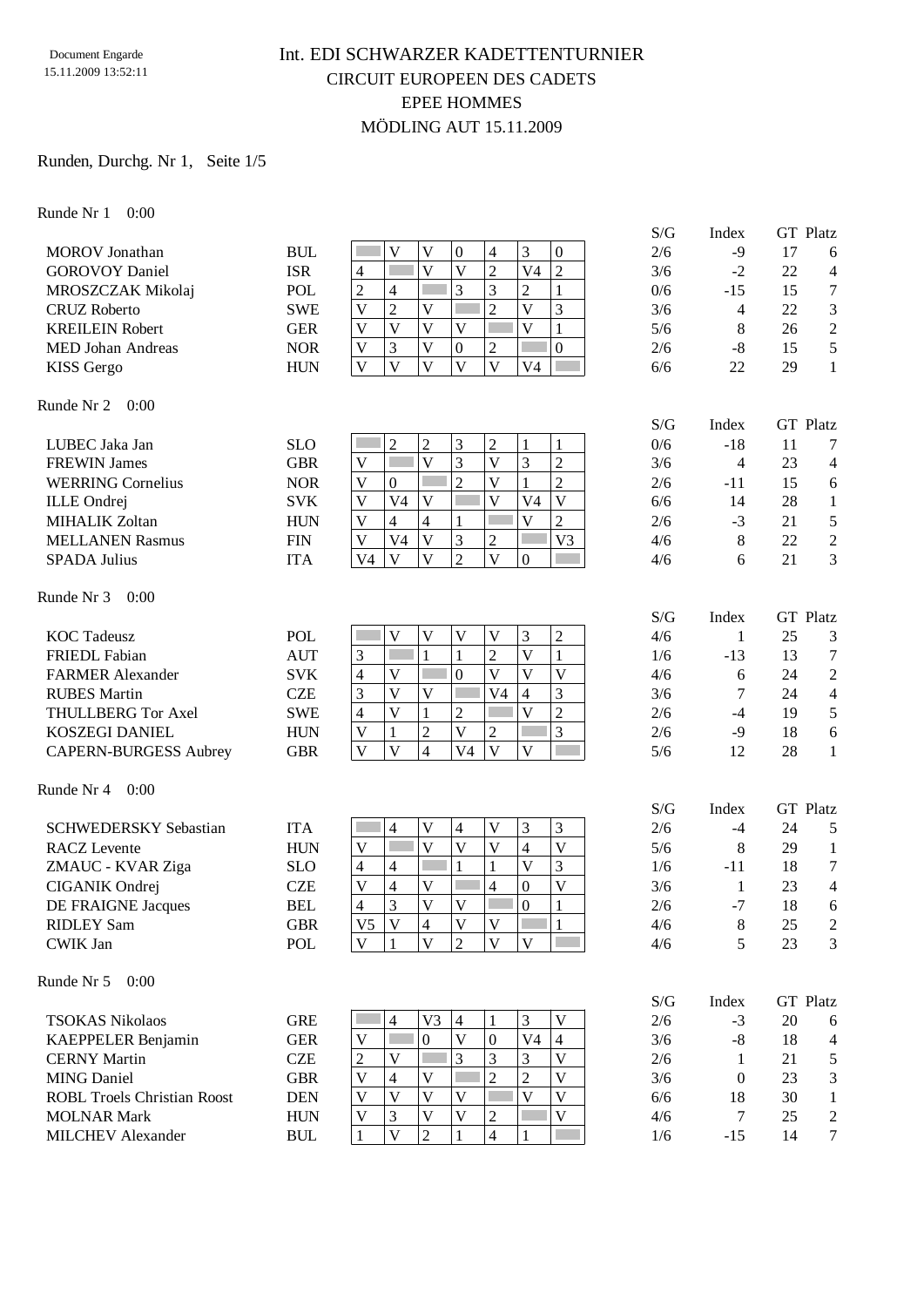### Runden, Durchg. Nr 1, Seite 2/5

#### Runde Nr 6 0:00

|                              |            |                                                                                                                           | S/G            | Index                    |    | GT Platz                |
|------------------------------|------------|---------------------------------------------------------------------------------------------------------------------------|----------------|--------------------------|----|-------------------------|
| <b>STURGEON William</b>      | <b>GBR</b> | 3<br>3<br>4<br>$\mathbf V$<br>3<br>V                                                                                      | 2/6            | $-2$                     | 23 | 5                       |
| <b>KOTAS</b> Maciej          | <b>POL</b> | $\overline{2}$<br>$\overline{c}$<br>$\overline{2}$<br>$\mathbf{V}$<br>$\overline{2}$<br>$\mathbf V$                       | 2/6            | $-6$                     | 18 | 6                       |
| <b>ABASTADO</b> Arion        | <b>GRE</b> | 3<br>$\overline{c}$<br>$\overline{V}$<br>$\overline{\mathsf{V}}$<br>$\mathbf{V}$<br>$\overline{\mathsf{V}}$<br>П          | 4/6            | 5                        | 25 | $\overline{c}$          |
| <b>CSAK MARCELL</b>          | <b>HUN</b> | 3<br>$\overline{V}$<br>$\overline{2}$<br>$\overline{\mathsf{V}}$<br>$\mathbf{1}$<br>V <sub>4</sub>                        | 3/6            | $-3$                     | 20 | 4                       |
| <b>KAPRAL Martin</b>         | <b>SVK</b> | $\overline{2}$<br>3<br>$\overline{\mathsf{V}}$<br>$\overline{4}$<br>$\bar{V}$<br>$\boldsymbol{0}$                         | 2/6            | $-7$                     | 19 | 7                       |
| <b>SERRI</b> Corentin        | <b>FRA</b> | 3<br>$\overline{\mathsf{V}}$<br>$\mathbf V$<br>$\overline{\mathcal{L}}$<br>$\mathbf{V}$<br>4                              | 3/6            | $\overline{\mathcal{A}}$ | 26 | 3                       |
| <b>CHIPERI Radu</b>          | <b>ROU</b> | $\overline{\mathsf{V}}$<br>$\overline{V}$<br>$\overline{V}$<br>$\overline{V}$<br>$\mathbf V$<br>1                         | 5/6            | 9                        | 26 | $\mathbf{1}$            |
| Runde Nr 7<br>0:00           |            |                                                                                                                           | S/G            | Index                    |    | <b>GT</b> Platz         |
| <b>KRANABETH Rego</b>        | <b>HUN</b> | 3<br>$\mathbf V$<br>V<br>1<br>3<br>$\overline{\mathcal{A}}$                                                               | 2/6            | $-2$                     | 21 | 4                       |
| VENCOVSKÃ Pavel              | <b>SVK</b> | 3<br>$\overline{3}$<br>3<br>$\overline{c}$<br>$\overline{\mathsf{V}}$<br>$\overline{c}$                                   | 1/6            | $-10$                    | 18 | 6                       |
| <b>FRAS Felix</b>            | <b>POL</b> | $\overline{\mathsf{V}}$<br>$\overline{\mathsf{V}}$<br>$\overline{V}$<br>$\overline{V}$<br>$\mathbf{V}$<br>$\mathbf V$     | 6/6            | 16                       | 30 | $\mathbf{1}$            |
| <b>TOURNIER PAUL</b>         | <b>FRA</b> | $\overline{V}$<br>3<br>3<br>$\mathbf{0}$<br>$\overline{2}$<br>V <sub>4</sub>                                              | 2/6            | $-7$                     | 17 | 5                       |
| <b>FLORU MATHIAS</b>         | <b>BEL</b> | 3<br>$\overline{\mathsf{V}}$<br>$\mathbf{V}$<br>$\mathbf V$<br>V<br>V <sub>4</sub>                                        | 5/6            | 11                       | 27 | $\overline{2}$          |
| <b>SHAY Tal</b>              | <b>ISR</b> | $\overline{3}$<br>$\mathbf{V}$<br>$\mathbf V$<br>$\mathbf V$<br>$\mathbf V$                                               | 4/6            | 3                        | 24 | 3                       |
| <b>EMMANOUIL Georgios</b>    | <b>GRE</b> | $\overline{3}$<br>$\mathbf{1}$<br>$\overline{2}$<br>$\overline{\mathsf{V}}$<br>$\mathbf{1}$<br>3                          | 1/6            | $-11$                    | 15 | $\tau$                  |
| Runde Nr 8<br>0:00           |            |                                                                                                                           |                |                          |    |                         |
| <b>VARGA Kristof</b>         | <b>HUN</b> | 3<br>$\mathbf{V}$<br>$\overline{\mathcal{L}}$<br>$\mathbf{1}$<br>$\mathbf V$<br>1                                         | S/G<br>2/6     | Index<br>$-7$            | 19 | GT Platz<br>6           |
| <b>WETTER Emil</b>           | <b>AUT</b> | $\overline{3}$<br>$\overline{2}$<br>$\overline{2}$<br>$\overline{V}$<br>$\overline{V}$<br>4                               | 2/6            | $-7$                     | 21 | 5                       |
| <b>GENOVESE Riccardo</b>     | <b>ITA</b> | $\overline{2}$<br>$\overline{\mathsf{V}}$<br>$\overline{4}$<br>$\sqrt{2}$<br>V<br>$\mathbf V$                             | 3/6            | $\mathbf{0}$             | 23 | 3                       |
| VON DER OSTEN Frederik       | <b>DEN</b> | $\overline{\mathsf{V}}$<br>$\overline{V}$<br>$\overline{V}$<br>$\overline{4}$<br>$\mathbf V$<br>$\mathbf V$               | 5/6            | 15                       | 29 | $\overline{2}$          |
| <b>BOLBOCEANU Tatian</b>     | <b>ROU</b> | $\overline{\mathbf{V}}$<br>$\overline{V}$<br>$\overline{V}$<br>V <sub>4</sub><br>$\mathbf V$<br>$\mathbf V$               | 6/6            | 15                       | 29 | $\mathbf{1}$            |
| <b>BREWCZYK Maciej</b>       | <b>POL</b> | $\overline{V}$<br>$\overline{V}$<br>$\ensuremath{\mathsf{V}}$<br>$\overline{4}$<br>$\boldsymbol{0}$<br>$\mathbf{1}$       | 3/6            | $-1$                     | 20 | $\overline{\mathbf{4}}$ |
| <b>KULT</b> Pavel            | <b>CZE</b> | $\overline{2}$<br>$\overline{2}$<br>$\overline{c}$<br>$\overline{2}$<br>3<br>$\overline{4}$                               | 0/6            | $-15$                    | 15 | $\tau$                  |
| Runde Nr 9<br>0:00           |            |                                                                                                                           |                |                          |    |                         |
| <b>STAVRIDIS Christos</b>    | <b>GRE</b> | 3<br>3<br>V <sub>4</sub><br>$\mathbf{1}$                                                                                  | S/G<br>1/6     | Index<br>$-12$           | 14 | <b>GT</b> Platz         |
| <b>MATHE Denes</b>           | <b>HUN</b> | $\mathfrak{2}$<br>1<br>$\overline{2}$<br>3<br>$\overline{\mathsf{V}}$<br>$\overline{\mathbf{V}}$<br>$\mathbf{1}$<br>V     | 3/6            |                          | 21 | 6                       |
| <b>CROSS Dominic</b>         | <b>GBR</b> | $\mathbf{V}$<br>$\overline{\mathbf{V}}$<br>3<br>3<br>V <sub>4</sub><br>V <sub>4</sub>                                     | 4/6            | 5<br>3                   | 24 | 5<br>3                  |
| STIGMAR-KUKIC Goran Kristoff | <b>SRB</b> | V <sub>3</sub><br>$\overline{2}$<br>$\mathbf{1}$<br>$\boldsymbol{0}$<br>$\overline{4}$<br>$\boldsymbol{0}$                | 1/6            | $-15$                    | 10 | $\boldsymbol{7}$        |
| PONNET Robin                 | <b>BEL</b> | 3<br>$\overline{\mathbf{V}}$<br>$\overline{\mathsf{V}}$<br>V<br>V<br>1                                                    | 4/6            | 3                        | 24 | 3                       |
| <b>VUJTECH Jakub</b>         | <b>CZE</b> | $\mathbf V$<br>4<br>V<br>V<br>V<br>1                                                                                      | 4/6            | $8\,$                    | 25 | $\overline{c}$          |
| ROKOSZ Krzysztof             | <b>POL</b> | 3<br>$\overline{V}$<br>$\overline{V}$<br>$\mathbf{V}$<br>$\overline{\mathbf{V}}$<br>3                                     | 4/6            | 8                        | 26 | $\mathbf{1}$            |
| 0:00<br>Runde Nr 10          |            |                                                                                                                           |                |                          |    |                         |
|                              |            |                                                                                                                           | $\mathrm{S/G}$ | Index                    |    | <b>GT</b> Platz         |
| <b>BOSCH</b> Alexander       | <b>GER</b> | 3<br>$\mathbf{V}$<br>$\mathbf V$<br>V<br>4<br>4                                                                           | 3/6            | 2                        | 26 | 3                       |
| <b>LAMPERTZ Guillaume</b>    | <b>BEL</b> | $\overline{V}$<br>$\mathbf V$<br>$\overline{\mathsf{V}}$<br>$\mathbf{1}$<br>4<br>$\mathbf V$                              | 4/6            | 3                        | 25 | $\mathfrak{2}$          |
| <b>STERBA Krystof</b>        | <b>CZE</b> | 3<br>$\overline{\mathsf{V}}$<br>$\overline{4}$<br>$\overline{2}$<br>3<br>V <sub>4</sub>                                   | 2/6            | $-4$                     | 21 | 5                       |
| <b>AAGENAES Haakon</b>       | <b>NOR</b> | $\overline{4}$<br>$\overline{2}$<br>$\overline{\mathsf{V}}$<br>$\overline{\mathcal{L}}$<br>$\mathbf{1}$<br>V <sub>4</sub> | 2/6            | $-5$                     | 20 | 6                       |
| DOBSZAY David                | <b>HUN</b> | $\overline{3}$<br>$\mathfrak{Z}$<br>$\overline{\mathsf{V}}$<br>$\overline{V}$<br>$\mathbf V$<br>4                         | 3/6            | 2                        | 25 | 4                       |
| <b>TRANDAFIRESCU Ionut</b>   | <b>ROU</b> | 3<br>$\mathbf V$<br>$\mathbf{V}$<br>$\mathbf V$<br>$\mathbf V$<br>V                                                       | 5/6            | 12                       | 28 | $\mathbf{1}$            |
| <b>WOJTUN Hubert</b>         | POL        | $\mathbf{0}$<br>$\mathbf V$<br>V<br>$\mathbf{1}$<br>1<br>1                                                                | 2/6            | $-10$                    | 13 | 7                       |
| Runde Nr 11<br>0:00          |            |                                                                                                                           | S/G            | Index                    |    | GT Platz                |
| <b>GRACIN Vito</b>           | <b>CRO</b> | $\mathbf V$<br>V<br>$\overline{c}$<br>$\boldsymbol{0}$<br>$\overline{c}$<br>$\overline{4}$                                | 2/6            | $-5$                     | 18 | 5                       |
| <b>GSCHWANDTL Fridolin</b>   | <b>AUT</b> | 3<br>3<br>3<br>$\overline{4}$<br>$\overline{c}$<br>$\mathbf{0}$                                                           | 0/6            | $-15$                    | 15 | 7                       |
| <b>JEREMIAS</b> Joao         | <b>POR</b> | $\overline{c}$<br>$\overline{c}$<br>$\overline{V}$<br>V<br>V<br>$\mathbf{0}$                                              | 3/6            | $-3$                     | 19 | 4                       |
| <b>CIOVICA Lucian</b>        | <b>ROU</b> | $\mathbf{V}$<br>$\overline{V}$<br>$\mathbf V$<br>V<br>V<br>V                                                              | 6/6            | 24                       | 30 | $\mathbf{1}$            |
| <b>MIKLOS Kristof</b>        | <b>HUN</b> | $\overline{\mathsf{V}}$<br>$\overline{V}$<br>$\overline{\mathbf{V}}$<br>$\mathbf V$<br>V<br>$\overline{0}$                | 5/6            | 10                       | 25 | $\overline{c}$          |
| <b>STAN Pawel</b>            | POL        | 3<br>$\mathbf{0}$<br>$\overline{\mathsf{V}}$<br>$\mathbf{1}$<br>$\overline{0}$<br>$\overline{0}$                          | 1/6            | $-18$                    | 9  | 6                       |
| <b>JAUERNIK Christian</b>    | <b>DEN</b> | $\overline{V}$<br>$\overline{V}$<br>$\overline{V}$<br>$\overline{4}$<br>V <sub>4</sub>                                    | 4/6            | 7                        | 24 | 3                       |
|                              |            |                                                                                                                           |                |                          |    |                         |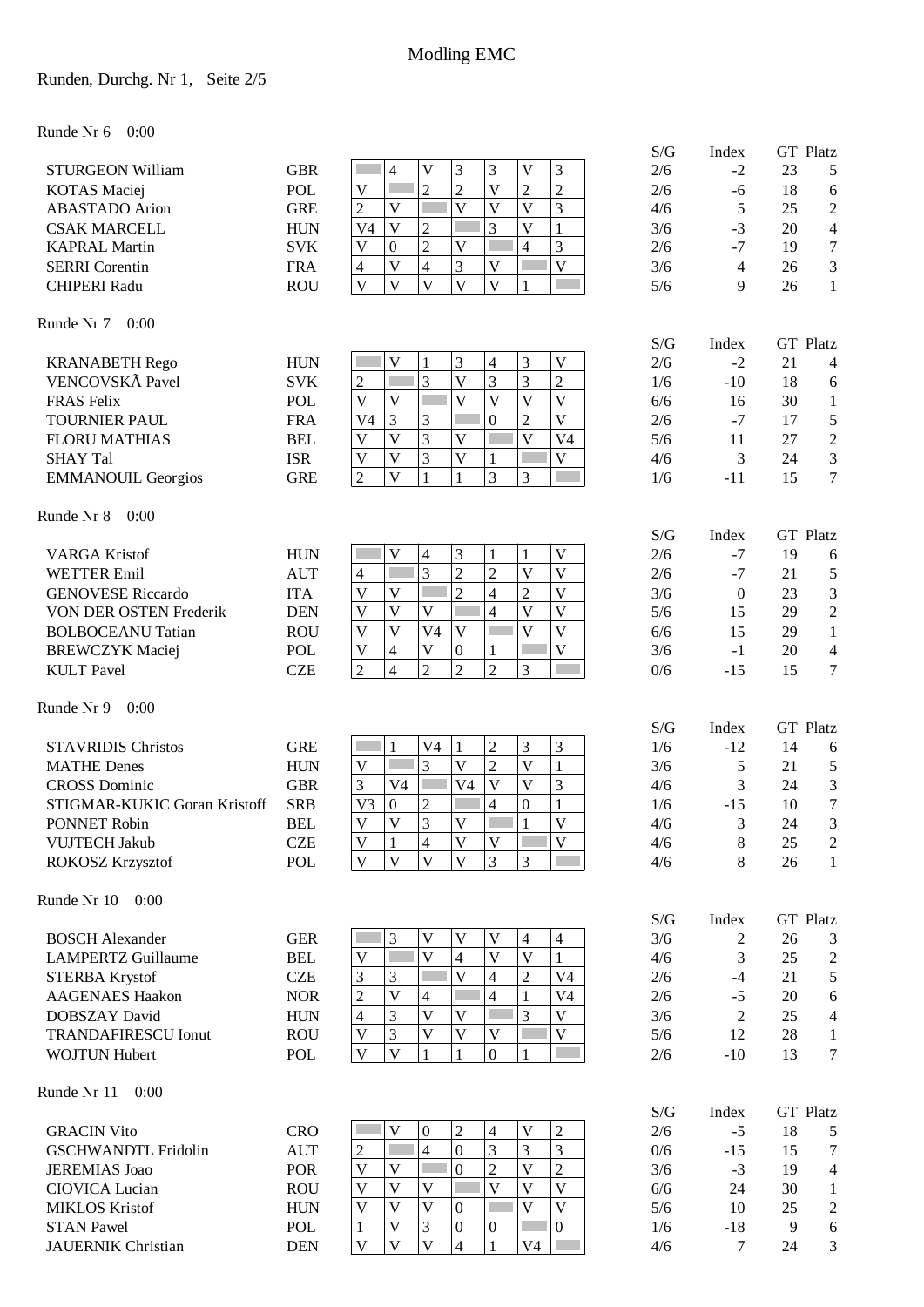### Runden, Durchg. Nr 1, Seite 3/5

#### Runde Nr 12 0:00

|                                             |            |                                                                                                                                 | S/G        | Index            |    | GT Platz                 |
|---------------------------------------------|------------|---------------------------------------------------------------------------------------------------------------------------------|------------|------------------|----|--------------------------|
| <b>MAREND</b> Alexander                     | <b>SWE</b> | $\mathbf V$<br>$\mathbf V$<br>$\mathbf{V}$<br>$\mathbf V$<br>V<br>1                                                             | 5/6        | 15               | 26 | 1                        |
| <b>SHOHAM Arad</b>                          | <b>ISR</b> | $\overline{2}$<br>$\overline{V}$<br>3<br>3<br>V <sub>2</sub><br>4                                                               | 2/6        | $-6$             | 19 | 5                        |
| <b>KAKONYI</b> Tibor                        | <b>HUN</b> | $\overline{c}$<br>$\overline{\mathsf{V}}$<br>$\overline{V}$<br>$\overline{\mathsf{V}}$<br>V<br>$\overline{\mathcal{A}}$         | 4/6        | 9                | 26 | $\overline{c}$           |
| STASZCZAK Bartlomiej                        | <b>POL</b> | 3<br>$\overline{c}$<br>$\overline{V}$<br>3<br>$\overline{4}$<br>$\mathbf{1}$                                                    | 1/6        | $-10$            | 18 | 7                        |
| <b>REISENBICHLER Davis</b>                  | <b>AUT</b> | $\overline{\mathsf{V}}$<br>$\mathbf V$<br>$\overline{\mathbf{V}}$<br>3<br>$\mathbf{1}$<br>$\boldsymbol{0}$                      | 3/6        | $-3$             | 19 | 4                        |
| <b>POWELL Thomas</b>                        | <b>GBR</b> | 3<br>$\overline{V}$<br>$\overline{\mathsf{V}}$<br>$\overline{c}$<br>$\mathbf{1}$<br>$\mathbf{1}$                                | 2/6        | $-10$            | 17 | 6                        |
| <b>MAUNZ</b> Florian                        | <b>GER</b> | $\overline{V}$<br>$\overline{V}$<br>3<br>V<br>$\overline{\mathsf{V}}$<br>1                                                      | 4/6        | 5                | 24 | 3                        |
| Runde Nr 13<br>0:00                         |            |                                                                                                                                 | S/G        | Index            |    | <b>GT</b> Platz          |
| <b>SABAN Vedran</b>                         | <b>CRO</b> | 3<br>$\overline{c}$<br>3<br>$\overline{4}$<br>3<br>V                                                                            | 1/6        | $-9$             | 20 | 7                        |
| <b>PINKERTON Steven</b>                     | <b>GBR</b> | $\overline{V}$<br>$\overline{0}$<br>$\overline{\mathbf{4}}$<br>$\overline{V}$<br>Г<br>$\overline{\mathbf{4}}$<br>$\mathbf V$    | 3/6        | $-2$             | 23 | 5                        |
| <b>CHEVRIER NICOLAS</b>                     | <b>FRA</b> | $\overline{4}$<br>$\mathbf{V}$<br>V<br>1<br>V <sub>4</sub><br>1                                                                 | 3/6        | $\overline{2}$   | 20 | $\mathfrak{Z}$           |
| <b>SAFAR Cirill</b>                         | <b>HUN</b> | 3<br>$\overline{V}$<br>$\mathbf V$<br>$\mathbf{V}$<br>V<br>4                                                                    | 4/6        | 8                | 27 | $\sqrt{2}$               |
| <b>HARTMANN Florian</b>                     | <b>AUT</b> | $\overline{V}$<br>$\mathbf{V}$<br>$\mathbf{V}$<br>$\mathbf V$<br>$\mathbf V$<br>V                                               | 6/6        | 10               | 30 | $\mathbf{1}$             |
| <b>LUND Jonas</b>                           | <b>NOR</b> | $\overline{2}$<br>3<br>$\mathbf V$<br>V <sub>2</sub><br>$\mathbf V$<br>4                                                        | 3/6        | $-1$             | 21 | $\overline{\mathcal{A}}$ |
| <b>JEDRZEJEWSKI Arkadiusz</b>               | <b>POL</b> | $\overline{2}$<br>$\overline{2}$<br>$\overline{4}$<br>V <sub>2</sub><br>$\overline{4}$                                          | 1/6        | $-8$             | 15 | 6                        |
| Runde Nr 14<br>0:00                         |            |                                                                                                                                 | S/G        | Index            |    | <b>GT</b> Platz          |
| <b>DADABAEW Alischer</b>                    | <b>GER</b> | $\mathbf{V}$<br>4<br>$\mathbf V$<br>$\mathbf V$<br>$\overline{\mathsf{V}}$<br>V<br>k.                                           | 5/6        | 8                | 29 | 1                        |
| <b>GARTNER Maximilian</b>                   | <b>AUT</b> | $\overline{0}$<br>$\overline{2}$<br>$\overline{2}$<br>F<br>$\overline{\mathsf{V}}$<br>$\overline{4}$<br>$\boldsymbol{0}$        | 1/6        | $-13$            | 13 | 6                        |
| <b>MITROUSIAS Anastasios</b>                | <b>GRE</b> | $\overline{\mathsf{V}}$<br>3<br>$\mathbf{V}$<br>$\overline{V}$<br>$\overline{V}$<br>$\mathbf V$                                 | 5/6        | 8                | 28 | $\overline{2}$           |
| MIELNICZEK Ignacy                           | <b>POL</b> | $\overline{4}$<br>$\overline{4}$<br>$\overline{V}$<br>$\mathbf{1}$<br>4                                                         | 1/6        | $-8$             | 19 | 5                        |
| <b>SIMPSON James</b>                        | <b>IRL</b> | $\overline{4}$<br>$\overline{2}$<br>$\overline{c}$<br>V <sub>2</sub><br>$\overline{2}$                                          | 1/6        | $-14$            | 13 | $\tau$                   |
| <b>MARSH Philip</b>                         | <b>GBR</b> | $\overline{3}$<br>$\overline{V}$<br>$\mathbf{V}$<br>$\overline{V}$<br>$\overline{V}$<br>$\overline{4}$                          | 4/6        | 13               | 27 | 3                        |
| <b>LESTAR Akos</b>                          | <b>HUN</b> | $\overline{V}$<br>V<br>$\mathbf{V}$<br>V<br>$\overline{4}$<br>$\overline{c}$                                                    | 4/6        | 6                | 26 | $\overline{\mathcal{L}}$ |
| Runde Nr 15<br>0:00                         |            |                                                                                                                                 |            |                  |    |                          |
| <b>CURRAN JONES Tomas</b>                   | <b>GBR</b> | $\boldsymbol{0}$<br>$\mathbf V$<br>$\mathbf V$<br>$\mathbf V$<br>$\boldsymbol{0}$<br>$\boldsymbol{0}$                           | S/G<br>3/6 | Index            | 15 | <b>GT</b> Platz          |
|                                             | <b>CZE</b> | 3<br>3<br>3<br>$\mathbf V$<br>$\mathbf V$<br>V                                                                                  | 3/6        | $-9$<br>5        | 24 | 6                        |
| NOVOTNY Ondrej<br><b>MOLYVIDIS</b> Leonidas | <b>GRE</b> | $\overline{2}$<br>V <sub>2</sub><br>$\overline{V}$<br>$\overline{4}$<br>V <sub>4</sub><br>$\overline{4}$                        | 3/6        | $-1$             | 21 | $\overline{c}$<br>5      |
| <b>FREILICH Yuval</b>                       | <b>ISR</b> | $\overline{\mathsf{V}}$<br>$\overline{\mathsf{V}}$<br>$\overline{V}$<br>$\overline{V}$<br>V <sub>4</sub><br>$\mathbf V$         | 6/6        | 16               | 29 | $\mathbf{1}$             |
| ALBRIGTSEN FLAATEN Adam                     | <b>NOR</b> | 3<br>$\overline{2}$<br>$\overline{2}$<br>$\boldsymbol{0}$<br>4                                                                  | 0/6        | $-15$            | 12 | 7                        |
| FRAS Mieszko                                | <b>POL</b> | $\mathbf V$<br>$\overline{\mathcal{A}}$<br>$\mathbf V$<br>V<br>1<br>$\overline{4}$                                              | 3/6        | $\overline{4}$   | 24 | 3                        |
| <b>HAVASI Marcell</b>                       | <b>HUN</b> | $\overline{V}$<br>$\overline{V}$<br>3<br>$\overline{4}$<br>$\overline{4}$<br>$\mathbf{V}$                                       | 3/6        | $\overline{0}$   | 26 | 4                        |
| 0:00<br>Runde Nr 16                         |            |                                                                                                                                 |            |                  |    |                          |
|                                             |            |                                                                                                                                 | S/G        | Index            |    | GT Platz                 |
| <b>PUFF Clemens</b>                         | <b>AUT</b> | $\overline{2}$<br>$\boldsymbol{0}$<br>$\boldsymbol{0}$<br>4<br>1                                                                | 0/6        | $-22$            | 8  | $\tau$                   |
| ARRIGOTTI GIANLUCA                          | <b>ITA</b> | $\overline{V}$<br>$\overline{V}$<br>V<br>$\mathbf V$<br>$\mathbf{V}$<br>$\overline{\mathcal{L}}$                                | 5/6        | 10               | 29 | $\mathbf{1}$             |
| <b>WENGLARCZYK Jan</b>                      | <b>POL</b> | 3<br>$\overline{\mathbf{V}}$<br>$\overline{V}$<br>$\overline{V}$<br>$\mathbf{V}$<br>$\overline{4}$                              | 4/6        | 7                | 27 | 3                        |
| NEGRAIA Bogdan                              | <b>ROU</b> | 3<br>3<br>V<br>$\overline{4}$<br>4<br>4                                                                                         | 1/6        | $-6$             | 23 | 6                        |
| <b>EDWARDS</b> Thomas                       | <b>GBR</b> | 3<br>$\overline{c}$<br>$\overline{c}$<br>$\mathbf{V}$<br>V<br>1<br>V<br>V                                                       | 2/6        | $-5$             | 18 | 5                        |
| <b>VESTERINEN Verneri</b>                   | <b>FIN</b> | $\overline{\mathcal{L}}$<br>V<br>V<br>V                                                                                         | 5/6        | 10               | 29 | $\mathbf{1}$             |
| <b>CSAK</b> Daniel                          | <b>HUN</b> | $\overline{V}$<br>$\mathbf V$<br>3<br>$\mathbf{V}$<br>V<br>3                                                                    | 4/6        | 6                | 26 | 4                        |
| Runde Nr 17<br>0:00                         |            |                                                                                                                                 | S/G        | Index            |    | GT Platz                 |
| <b>NAGY Attila</b>                          | <b>HUN</b> | $\overline{2}$<br>3<br>r.<br>4<br>3<br>3<br>V                                                                                   | 1/6        | $-8$             | 20 | 6                        |
| <b>YEGER Stav</b>                           | <b>ISR</b> | $\overline{4}$<br>$\overline{\mathsf{V}}$<br>$\overline{V}$<br>$\overline{V}$<br>$\mathbf V$<br>T.<br>$\overline{\mathbf{4}}$   | 4/6        | 8                | 28 | $\overline{c}$           |
| <b>KORLATH Alexander</b>                    | <b>AUT</b> | $\overline{\mathbf{V}}$<br>$\overline{V}$<br>$\overline{\mathsf{V}}$<br>$\mathbf{V}$<br>$\mathbf{V}$<br>$\overline{\mathbf{4}}$ | 5/6        | 8                | 29 | $\mathbf{1}$             |
| <b>MICHALAK Marcin</b>                      | POL        | $\overline{V}$<br>3<br>V<br>$\mathbf V$<br>V<br>4                                                                               | 4/6        | 8                | 27 | 3                        |
| <b>ROD</b> Daniel                           | POR        | $\overline{2}$<br>$\overline{3}$<br>$\overline{V}$<br>$\mathbf V$<br>3<br>V <sub>2</sub>                                        | 3/6        | $-3$             | 20 | 5                        |
| <b>DIXON</b> Andrew                         | <b>GBR</b> | 3<br>3<br>V<br>V <sub>4</sub><br>V<br>1                                                                                         | 3/6        | $\boldsymbol{0}$ | 21 | $\overline{4}$           |
| <b>KRICKIC David</b>                        | <b>CRO</b> | $\overline{2}$<br>$\overline{2}$<br>$\overline{V}$<br>3<br>$\overline{0}$<br>$\overline{2}$                                     | 1/6        | $-13$            | 14 | 7                        |
|                                             |            |                                                                                                                                 |            |                  |    |                          |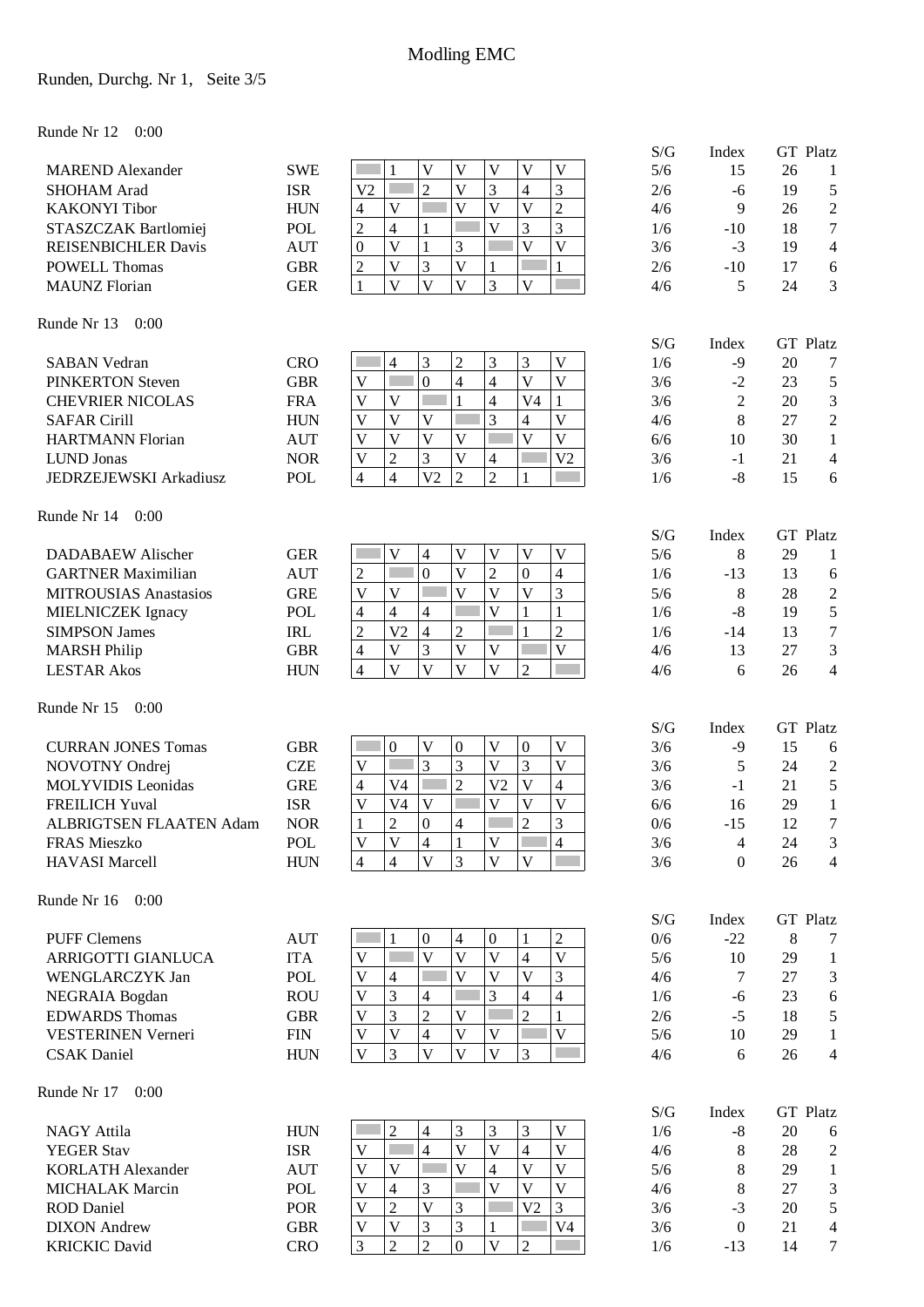### Runden, Durchg. Nr 1, Seite 4/5

#### Runde Nr 18 0:00

|                                                       |                          |                                                                                                                                     | S/G        | Index                   |          | GT Platz                          |
|-------------------------------------------------------|--------------------------|-------------------------------------------------------------------------------------------------------------------------------------|------------|-------------------------|----------|-----------------------------------|
| <b>NIESTROJ</b> Daniel                                | <b>POL</b>               | V<br>$\overline{V}$<br>$\overline{\mathsf{V}}$<br>$\overline{c}$<br>$\mathbf V$<br>4                                                | 4/6        | 3                       | 26       | 3                                 |
| <b>BROGYANYI Martin</b>                               | <b>SVK</b>               | $\overline{V}$<br>$\overline{2}$<br>$\overline{V}$<br>3<br>$\overline{4}$<br>3                                                      | 2/6        | $-5$                    | 22       | 5                                 |
| <b>BERTA</b> Daniel                                   | <b>HUN</b>               | $\overline{V}$<br>$\overline{V}$<br>3<br>3<br>$\overline{\mathsf{V}}$<br>$\overline{\mathsf{V}}$                                    | 4/6        | 5                       | 26       | $\overline{c}$                    |
| <b>WAHLGREN Rasmus</b>                                | <b>SWE</b>               | 3<br>V<br>$\mathbf{1}$<br>3<br>4<br>1                                                                                               | 1/6        | $-12$                   | 17       | 6                                 |
| <b>PETKOV</b> Bogomil                                 | <b>BUL</b>               | $\boldsymbol{0}$<br>$\mathbf{1}$<br>$\boldsymbol{0}$<br>V<br>$\overline{\mathcal{A}}$<br>4                                          | 1/6        | $-15$                   | 14       | $\tau$                            |
| <b>ROD</b> Max                                        | <b>POR</b>               | 3<br>$\overline{\mathsf{V}}$<br>$\overline{4}$<br>$\overline{V}$<br>$\mathbf V$<br>3                                                | 3/6        | 5                       | 25       | $\overline{4}$                    |
| <b>HUDSON Jack</b>                                    | <b>GBR</b>               | $\overline{V}$<br>$\overline{V}$<br>$\mathbf V$<br>$\overline{\mathbf{V}}$<br>$\overline{V}$<br>$\overline{\mathbf{V}}$             | 6/6        | 19                      | 30       | $\mathbf{1}$                      |
| Runde Nr 19<br>0:00                                   |                          |                                                                                                                                     | S/G        | Index                   |          | GT Platz                          |
| <b>MLSNA Viktor</b>                                   | <b>SVK</b>               | 3<br>$\overline{c}$<br>$\overline{4}$<br>$\boldsymbol{0}$<br>V<br>1                                                                 | 1/6        | $-13$                   | 15       | $\tau$                            |
| <b>FRAIMAN Daniel</b>                                 | <b>HUN</b>               | $\overline{V}$<br>3<br>3<br>$\overline{2}$<br>$\overline{\mathbf{V}}$<br>$\ensuremath{\mathsf{V}}$                                  | 3/6        | 3                       | 23       | 3                                 |
| <b>WOLD Marius</b>                                    | <b>NOR</b>               | $\overline{2}$<br>V <sub>4</sub><br>$\overline{4}$<br>V<br>1<br>1                                                                   | 2/6        | $-9$                    | 17       | 5                                 |
| <b>ALBERT Jamie</b>                                   | <b>GBR</b>               | $\overline{2}$<br>$\overline{\mathbf{V}}$<br>$\overline{\mathsf{V}}$<br>$\mathbf V$<br>3<br>1                                       | 3/6        | 3                       | 21       | $\overline{4}$                    |
| <b>DANILEJKO Maxim</b>                                | <b>GER</b>               | V <sub>4</sub><br>$\overline{\mathbf{V}}$<br>$\mathbf{V}$<br>V<br>V<br>V <sub>2</sub>                                               | 6/6        | 11                      | 26       | $\mathbf{1}$                      |
| NICKELS Alexeij                                       | <b>LUX</b>               | $\overline{V}$<br>$\overline{V}$<br>$\mathbf V$<br>$\mathbf V$<br>$\mathbf V$<br>4                                                  | 5/6        | 16                      | 29       | $\overline{c}$                    |
| STRZALKOWSKI Bartlomiej                               | <b>POL</b>               | $\overline{V}$<br>3<br>3<br>$\overline{4}$<br>$\overline{c}$<br>1                                                                   | 1/6        | $-11$                   | 18       | 6                                 |
| Runde Nr 20<br>0:00                                   |                          |                                                                                                                                     |            |                         |          |                                   |
| NASZKOWSKI Kamil                                      | POL                      | $\overline{c}$<br>$\overline{V}$<br>$\mathbf V$<br>$\mathbf V$<br>$\overline{\mathsf{V}}$<br>4                                      | S/G<br>4/6 | Index<br>6              | 26       | <b>GT</b> Platz<br>$\overline{4}$ |
| <b>EGERTZ-SKAANES Lukas</b>                           | <b>SWE</b>               | $\overline{\mathsf{V}}$<br>$\overline{3}$<br>$\overline{\mathsf{V}}$<br>$\mathbf{V}$<br>$\overline{4}$<br>V                         | 4/6        | 6                       | 27       | 3                                 |
| <b>SANCHEZ-LETHEM Paul</b>                            | <b>GBR</b>               | $\overline{2}$<br>$\overline{V}$<br>$\overline{V}$<br>3<br>$\overline{V}$<br>$\overline{\mathsf{V}}$                                | 4/6        | 10                      | 25       | $\sqrt{2}$                        |
| PAXA Tomas                                            | <b>CZE</b>               | $\overline{\mathbf{V}}$<br>3<br>3<br>$\overline{0}$<br>$\overline{c}$<br>$\overline{c}$                                             | 1/6        | $-9$                    | 15       | 6                                 |
| <b>SILYE Paul</b>                                     | <b>AUT</b>               | $\overline{2}$<br>$\overline{2}$<br>$\mathbf{0}$<br>$\mathbf{1}$<br>$\mathbf{1}$<br>$\overline{0}$                                  | 0/6        | $-24$                   | 6        | $\tau$                            |
| <b>KRAUS</b> Peter                                    | <b>SVK</b>               | $\overline{\mathsf{V}}$<br>$\mathbf{1}$<br>$\boldsymbol{0}$<br>$\mathbf{V}$<br>$\overline{c}$<br>V <sub>4</sub>                     | 3/6        | $-7$                    | 17       | 5                                 |
| <b>PUJU Robin</b>                                     | <b>HUN</b>               | $\overline{V}$<br>$\overline{\mathsf{V}}$<br>$\overline{\mathbf{V}}$<br>$\mathbf{V}$<br>$\overline{\mathsf{V}}$<br>$\overline{4}$   | 5/6        | 18                      | 29       | $\mathbf{1}$                      |
| Runde Nr 21<br>0:00                                   |                          |                                                                                                                                     |            |                         |          |                                   |
| <b>KAEPPELER Dominik</b>                              | <b>GER</b>               | $\boldsymbol{2}$<br>$\overline{4}$<br>3<br>$\overline{\mathbf{4}}$<br>V<br>1                                                        | S/G<br>1/6 | Index<br>$-7$           | 19       | GT Platz                          |
| <b>TOTH Benedek</b>                                   | <b>HUN</b>               | $\overline{\mathsf{V}}$<br>$\overline{\mathsf{V}}$<br>$\mathbf{V}$<br>$\overline{V}$<br>$\overline{4}$<br>$\ensuremath{\mathsf{V}}$ | 5/6        | 9                       | 29       | 6<br>$\overline{c}$               |
| <b>SCHAB</b> Michal                                   | POL                      | П<br>3<br>$\mathbf V$<br>$\overline{4}$<br>V<br>4                                                                                   | 2/6        | $-2$                    | 22       | $\mathfrak s$                     |
| <b>LUPAS</b> Daniel                                   | <b>ROU</b>               | 3<br>$\mathbf{V}$<br>$\mathbf V$<br>$\mathbf{V}$<br>$\overline{\mathsf{V}}$<br>$\mathbf V$                                          | 5/6        | 12                      | 28       | $\mathbf{1}$                      |
| <b>FRAME JOHN</b>                                     | <b>USA</b>               | $\overline{\mathsf{V}}$<br>$\overline{\mathsf{V}}$<br>$\overline{V}$<br>$\overline{V}$<br>$\overline{2}$                            | 4/6        | $\overline{2}$          | 23       | 3                                 |
| <b>HASLINGER David</b>                                | <b>AUT</b>               | $\overline{2}$<br>$\overline{c}$<br>3<br>3<br>3<br>$\overline{2}$                                                                   | 0/6        | $-15$                   | 15       | 7                                 |
| <b>WARG</b> Jonathan                                  | <b>SWE</b>               | $\overline{V}$<br>$\overline{V}$<br>3<br>1<br>$\mathbf{V}$<br>V4                                                                    | 4/6        | $\mathbf{1}$            | 23       | $\overline{4}$                    |
| Runde Nr 22<br>0:00                                   |                          |                                                                                                                                     |            |                         |          |                                   |
|                                                       |                          |                                                                                                                                     | S/G        | Index                   |          | GT Platz                          |
| <b>BARGERBOS Arno</b>                                 | <b>NED</b>               | 3<br>$\mathbf V$<br>V <sub>2</sub><br>V<br>$\mathbf V$<br>1                                                                         | 4/6        | 7                       | 21       | $\mathbf{1}$                      |
| <b>FUEREDER Philipp</b>                               | <b>AUT</b>               | $\overline{c}$<br>3<br>$\mathbf{1}$<br>$\mathbf{V}$<br>3<br>V                                                                       | 2/6        | $-4$                    | 19       | 6                                 |
| <b>LITTLER</b> Joe                                    | <b>GBR</b>               | 3<br>$\overline{\mathsf{V}}$<br>$\mathbf{V}$<br>$\overline{4}$<br>V<br>1                                                            | 3/6        | 5                       | 23       | $\overline{4}$                    |
| <b>ROK Mateusz</b>                                    | POL                      | $\overline{4}$<br>$\overline{c}$<br>V<br>V <sub>4</sub><br>V<br>1                                                                   | 3/6        | 3                       | 21       | 5                                 |
| <b>REDICK BRIAN</b>                                   | <b>USA</b>               | V <sub>4</sub><br>$\mathbf V$<br>1<br>V<br>V<br>1                                                                                   | 4/6        | $\theta$                | 21       | 3                                 |
| <b>LENDVAI Marton</b><br><b>GAARDSTED Viktor Emil</b> | <b>HUN</b><br><b>DEN</b> | $\mathbf V$<br>V<br>V <sub>4</sub><br>$\mathbf V$<br>2<br>$\mathbf{1}$<br>$\overline{2}$<br>$\mathbf V$<br>$\mathbf{1}$<br>1<br>1   | 4/6<br>1/6 | $\overline{4}$<br>$-15$ | 22<br>11 | $\mathbf{2}$<br>$\tau$            |
|                                                       |                          |                                                                                                                                     |            |                         |          |                                   |
| Runde Nr 23<br>0:00                                   |                          |                                                                                                                                     | S/G        | Index                   |          | GT Platz                          |
| <b>MAJGIER Sebastian</b>                              | POL                      | $\mathbf{V}$<br>V3<br>$\mathbf V$<br>$\mathbf V$<br>$\mathbf V$<br>$\overline{4}$                                                   | 5/6        | 11                      | 27       | $\mathbf{1}$                      |
| <b>KANTI</b> Aron                                     | <b>HUN</b>               | $\overline{\mathsf{V}}$<br>$\overline{V}$<br>$\mathbf{V}$<br>V<br>$\mathbf V$<br>1                                                  | 5/6        | 11                      | 26       | $\overline{c}$                    |
| <b>KNES</b> Konstantin                                | <b>AUT</b>               | $\overline{2}$<br>$\mathbf V$<br>V<br>V<br>$\overline{c}$<br>3                                                                      | 3/6        | $\boldsymbol{0}$        | 22       | $\overline{4}$                    |
| <b>WIJAS Janusz</b>                                   | <b>CZE</b>               | $\overline{0}$<br>$\overline{2}$<br>$\overline{4}$<br>$\overline{c}$<br>$\overline{4}$<br>0                                         | 0/6        | $-18$                   | 12       | $\tau$                            |
| <b>TANG Oskar</b>                                     | <b>SWE</b>               | $\overline{2}$<br>$\overline{\mathbf{V}}$<br>$\overline{2}$<br>$\overline{V}$<br>$\overline{\mathbf{V}}$<br>$\overline{V}$          | 4/6        | 8                       | 24       | 3                                 |
| <b>BATISTINI Alessio</b>                              | <b>ITA</b>               | 3<br>$\overline{4}$<br>$\mathbf V$<br>V<br>$\overline{\mathcal{A}}$<br>1                                                            | 2/6        | $-3$                    | 22       | 5                                 |
| <b>BLAGA Laviniu</b>                                  | <b>ROU</b>               | 3<br>$\overline{3}$<br>3<br>$\overline{V}$<br>$\mathbf{0}$<br>V <sub>4</sub>                                                        | 2/6        | $-9$                    | 18       | $\sqrt{6}$                        |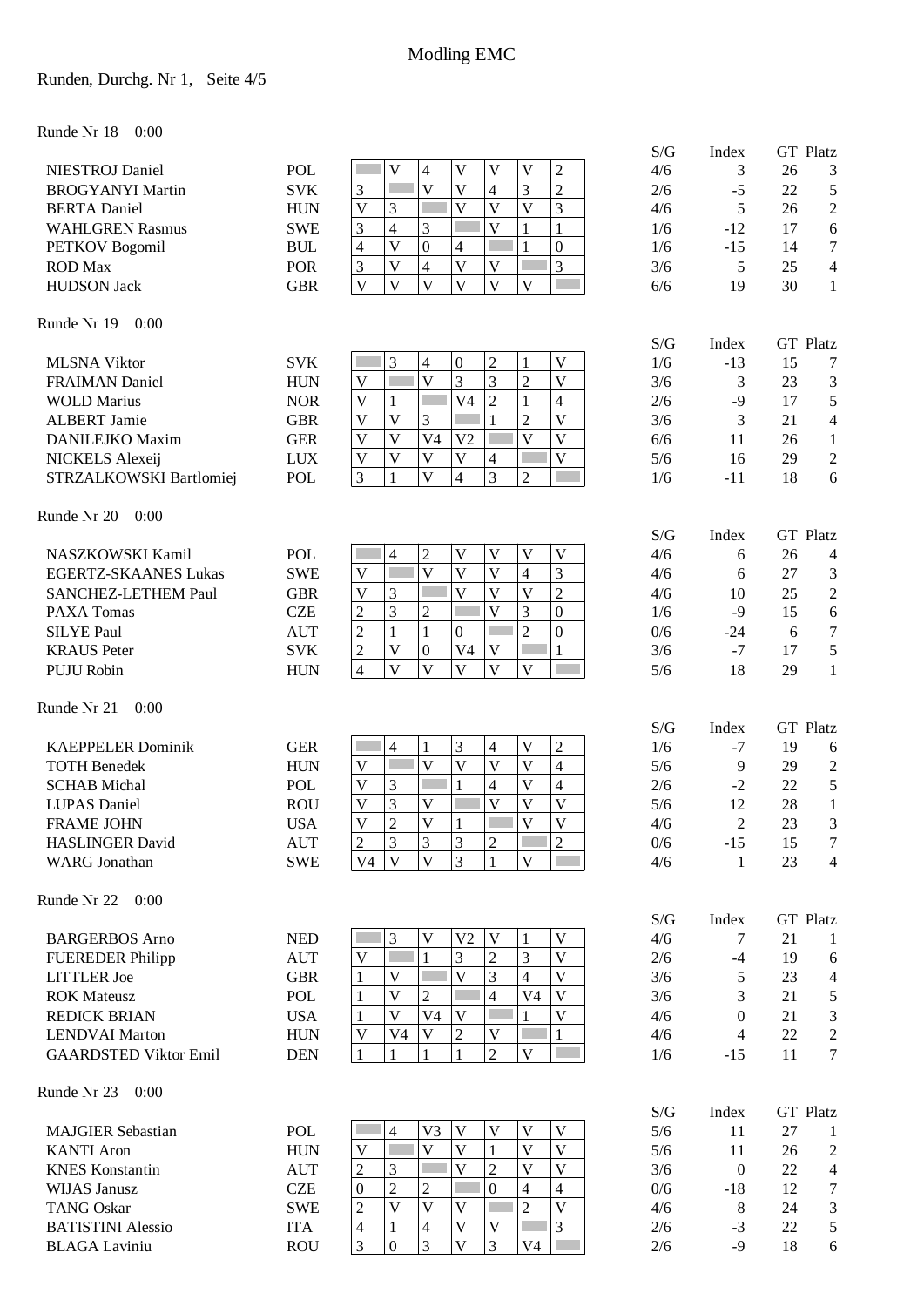### Runden, Durchg. Nr 1, Seite 5/5

Runde Nr 24 0:00

|                             |                             |                                                                                                                                              | S/G        | Index          | <b>GT</b> Platz                         |
|-----------------------------|-----------------------------|----------------------------------------------------------------------------------------------------------------------------------------------|------------|----------------|-----------------------------------------|
| <b>KARAS</b> Petr           | <b>CZE</b>                  | $\overline{2}$<br>$\overline{c}$<br>$\overline{4}$<br>$\mathbf{1}$<br>1<br>$\mathbf{1}$                                                      | 0/6        | $-19$          | 11<br>7                                 |
| <b>HAMAR Balazs</b>         | <b>HUN</b>                  | $\overline{4}$<br>$\overline{V}$<br>$\overline{V}$<br>$\overline{\mathcal{L}}$<br>$\overline{4}$<br>$\mathbf V$                              | 3/6        | 6              | 27<br>$\overline{4}$                    |
| <b>SCHOBER Maximilian</b>   | <b>AUT</b>                  | $\overline{\mathbf{4}}$<br>$\overline{2}$<br>$\mathbf V$<br>$\boldsymbol{0}$<br>$\mathbf V$<br>4                                             | 2/6        | $-6$           | $\mathfrak s$<br>20                     |
| <b>HANINA</b> Saar          | <b>ISR</b>                  | $\overline{V}$<br>$\overline{2}$<br>$\overline{\mathsf{V}}$<br>$\mathbf V$<br>$\mathbf V$<br>V                                               | 5/6        | 7              | $\sqrt{2}$<br>27                        |
| <b>FAJKIS Krystian</b>      | <b>POL</b>                  | $\overline{\mathbf{V}}$<br>$\overline{c}$<br>$\overline{4}$<br>$\overline{2}$<br>$\mathbf V$<br>$\mathbf{1}$                                 | 2/6        | $-7$           | $\sqrt{6}$<br>19                        |
| EFROSININ Alexei            | <b>ITA</b>                  | $\overline{2}$<br>$\mathbf V$<br>V<br>$\mathbf V$<br>$\overline{\mathsf{V}}$<br>$\mathbf V$                                                  | 5/6        | 11             | 27<br>$\mathbf{1}$                      |
| LINDE Johan                 | <b>SWE</b>                  | $\overline{\mathsf{V}}$<br>$\overline{\mathbf{V}}$<br>3<br>$\overline{\mathbf{V}}$<br>$\overline{\mathbf{V}}$<br>4                           | 4/6        | 8              | 3<br>27                                 |
| Runde Nr 25<br>0:00         |                             |                                                                                                                                              |            |                |                                         |
|                             |                             |                                                                                                                                              | S/G        | Index          | <b>GT</b> Platz                         |
| ZACHAROPOULOS Anastasios    | <b>GRE</b>                  | $\overline{2}$<br>$\mathbf V$<br>1<br>$\mathbf{1}$<br>$\mathbf{1}$                                                                           | 1/6        | $-16$          | 11<br>6                                 |
| <b>KUTZIY Alon</b>          | <b>ISR</b>                  | $\overline{2}$<br>$\overline{c}$<br>$\overline{\mathsf{V}}$<br>V <sub>3</sub><br>$\overline{4}$<br>$\mathbf V$                               | 3/6        | 2              | 21<br>$\overline{4}$                    |
| <b>HERRMANN Maximilian</b>  | <b>GER</b>                  | 3<br>V<br>$\mathbf{V}$<br>$\overline{\mathbf{V}}$<br>$\mathbf V$<br>V                                                                        | 5/6        | 14             | $\boldsymbol{2}$<br>28                  |
| <b>WIESER</b> David         | <b>AUT</b>                  | $\boldsymbol{0}$<br>$\overline{4}$<br>4<br>1<br>$\boldsymbol{0}$<br>1                                                                        | 0/6        | $-20$          | $\boldsymbol{7}$<br>10                  |
| <b>ZABAWA</b> Marek         | POL                         | $\overline{2}$<br>$\overline{2}$<br>3<br>V <sub>3</sub><br>$\mathbf{1}$<br>$\mathbf V$<br>Г                                                  | 2/6        | $-6$           | $\mathfrak s$<br>16                     |
| <b>SIGNANI Filippo</b>      | <b>ITA</b>                  | $\overline{\mathsf{V}}$<br>$\overline{\mathsf{V}}$<br>$\overline{4}$<br>$\overline{\mathsf{V}}$<br>$\mathbf{V}$<br>$\ensuremath{\mathsf{V}}$ | 5/6        | 16             | 29<br>$\mathbf{1}$                      |
| <b>HUDEK</b> David          | <b>HUN</b>                  | $\overline{\mathsf{V}}$<br>$\overline{\mathsf{V}}$<br>$\overline{\mathsf{V}}$<br>$\mathbf V$<br>V <sub>4</sub><br>$\overline{2}$             | 5/6        | 10             | 3<br>26                                 |
| Runde Nr 26<br>0:00         |                             |                                                                                                                                              |            |                |                                         |
|                             |                             |                                                                                                                                              | S/G        | Index          | <b>GT</b> Platz                         |
| <b>GOETZINGER Johannes</b>  | <b>AUT</b>                  | $\overline{2}$<br>3<br>$\overline{2}$<br>$\overline{c}$<br>1<br>1                                                                            | 0/6        | $-19$          | 11<br>7                                 |
| WILLEMO Jakob               | <b>SWE</b>                  | $\overline{2}$<br>$\overline{4}$<br>$\overline{2}$<br>$\overline{V}$<br>$\overline{\mathbf{4}}$<br>$\mathbf V$<br>Г                          | 2/6        | $-3$           | 22<br>6                                 |
| <b>REZNICEK</b> Stepan      | <b>CZE</b>                  | $\mathfrak{Z}$<br>3<br>$\overline{V}$<br>$\overline{V}$<br>$\overline{4}$<br>$\mathbf{1}$                                                    | 2/6        | $-2$           | $\mathfrak s$<br>21                     |
| <b>SCHULHEISZ Matyas</b>    | <b>HUN</b>                  | 3<br>$\overline{V}$<br>3<br>$\mathbf V$<br>$\mathbf V$<br>$\mathbf{1}$                                                                       | 3/6        | $-3$           | 22<br>$\overline{4}$                    |
| <b>TALLAR Akos</b>          | <b>HUN</b>                  | $\overline{V}$<br>$\overline{V}$<br>F<br>$\overline{\mathsf{V}}$<br>$\mathbf V$<br>$\overline{V}$<br>$\overline{4}$                          | 5/6        | 10             | $\mathbf{1}$<br>29                      |
| <b>KRUK Tomasz</b>          | <b>POL</b>                  | $\overline{\mathsf{V}}$<br>$\overline{4}$<br>$\overline{\mathsf{V}}$<br>$\mathbf{V}$<br>$\overline{4}$<br>$\mathbf V$                        | 4/6        | $\tau$         | 28<br>$\mathfrak{Z}$                    |
| <b>GRASBECK Gunnar</b>      | <b>FIN</b>                  | $\overline{\mathbf{V}}$<br>$\overline{4}$<br>$\overline{V}$<br>V<br>$\overline{\mathsf{V}}$<br>$\overline{\mathsf{V}}$                       | 5/6        | 10             | 29<br>1                                 |
| Runde Nr 27<br>0:00         |                             |                                                                                                                                              |            |                |                                         |
| <b>CONEYS Ulysse</b>        | <b>IRL</b>                  | 3<br>$\mathbf V$<br>$\mathbf V$<br>V<br>4<br>V                                                                                               | S/G<br>4/6 | Index<br>6     | <b>GT</b> Platz<br>27<br>$\overline{2}$ |
| <b>KISS Marcell</b>         | <b>HUN</b>                  | $\overline{3}$<br>$\overline{V}$<br>$\overline{\mathsf{V}}$<br>$\overline{V}$<br>$\overline{2}$<br>$\ensuremath{\mathsf{V}}$                 | 4/6        | 2              | 25<br>$\overline{4}$                    |
| <b>HRITZ Zoltan</b>         | <b>HUN</b>                  | 3<br>$\overline{c}$<br>Г<br>$\overline{2}$<br>$\overline{\mathsf{V}}$<br>$\overline{4}$<br>1                                                 | 1/6        | $-9$           | $\boldsymbol{7}$<br>17                  |
| <b>VONDRACEK Vojtech</b>    | <b>CZE</b>                  | 3<br>$\mathbf{1}$<br>$\overline{2}$<br>$\mathbf V$<br>$\mathbf V$<br>4                                                                       | 2/6        | $-7$           | $\sqrt{6}$<br>20                        |
| <b>CASARO</b> Gianluca      | <b>ITA</b>                  | $\overline{V}$<br>$\overline{c}$<br>$\mathbf V$<br>V <sub>3</sub><br>$\overline{4}$<br>V                                                     | 4/6        | 7              | 24<br>$\mathbf{1}$                      |
| PELAJIC Ivan                | <b>CRO</b>                  | $\overline{2}$                                                                                                                               | 2/6        | $-1$           | 21<br>5                                 |
| DE WIJN Zoa                 | $\ensuremath{\mathsf{NED}}$ | V<br>V<br>4<br>4<br>$\overline{2}$<br>$\overline{4}$<br>V<br>$\mathbf{V}$<br>$\overline{\mathsf{V}}$<br>V                                    | 4/6        | $\overline{2}$ | 3<br>26                                 |
| Runde Nr 28<br>0:00         |                             |                                                                                                                                              |            |                |                                         |
|                             |                             |                                                                                                                                              | S/G        | Index          | <b>GT</b> Platz                         |
| <b>KRAUS</b> Daniel         | <b>SVK</b>                  | $\mathfrak{Z}$<br>$\mathfrak{2}$<br>V<br>$\overline{4}$<br>4<br>1                                                                            | 1/6        | $-8$           | 19<br>6                                 |
| STASZULONEK Aleksander      | POL                         | 3<br>$\overline{V}$<br>$\overline{V}$<br>$\overline{\mathsf{V}}$<br>$\mathbf V$<br>$\overline{4}$                                            | 4/6        | 11             | 27<br>$\overline{2}$                    |
| <b>KOENIGSWIESER Justus</b> | <b>AUT</b>                  | $\overline{2}$<br>$\overline{2}$<br>$\overline{2}$<br>$\mathbf V$<br>$\mathbf{0}$<br>V                                                       | 2/6        | $-10$          | $\mathfrak s$<br>16                     |
| <b>CHO TEUN Sandor</b>      | <b>HUN</b>                  | $\overline{2}$<br>$\overline{2}$<br>$\mathbf V$<br>$\mathbf V$<br>V<br>V                                                                     | 4/6        | 5              | $\mathfrak{Z}$<br>24                    |
| <b>VOZAR Balazs</b>         | <b>HUN</b>                  | $\overline{\mathbf{V}}$<br>$\mathbf{V}$<br>$\mathbf{V}$<br>V<br>V<br>V                                                                       | 6/6        | 15             | 30<br>1                                 |
| <b>HOSKOVEC Vaclav</b>      | <b>CZE</b>                  | $\overline{V}$<br>$\mathbf V$<br>V<br>$\overline{4}$<br>V <sub>3</sub>                                                                       | 4/6        | 3              | 23<br>$\overline{4}$                    |
| <b>SCHMEDLER Michael</b>    | <b>AUT</b>                  | $\overline{2}$<br>4<br>1<br>3<br>$\overline{4}$<br>$\Omega$                                                                                  | 0/6        | $-16$          | 14<br>$\tau$                            |
|                             |                             |                                                                                                                                              |            |                |                                         |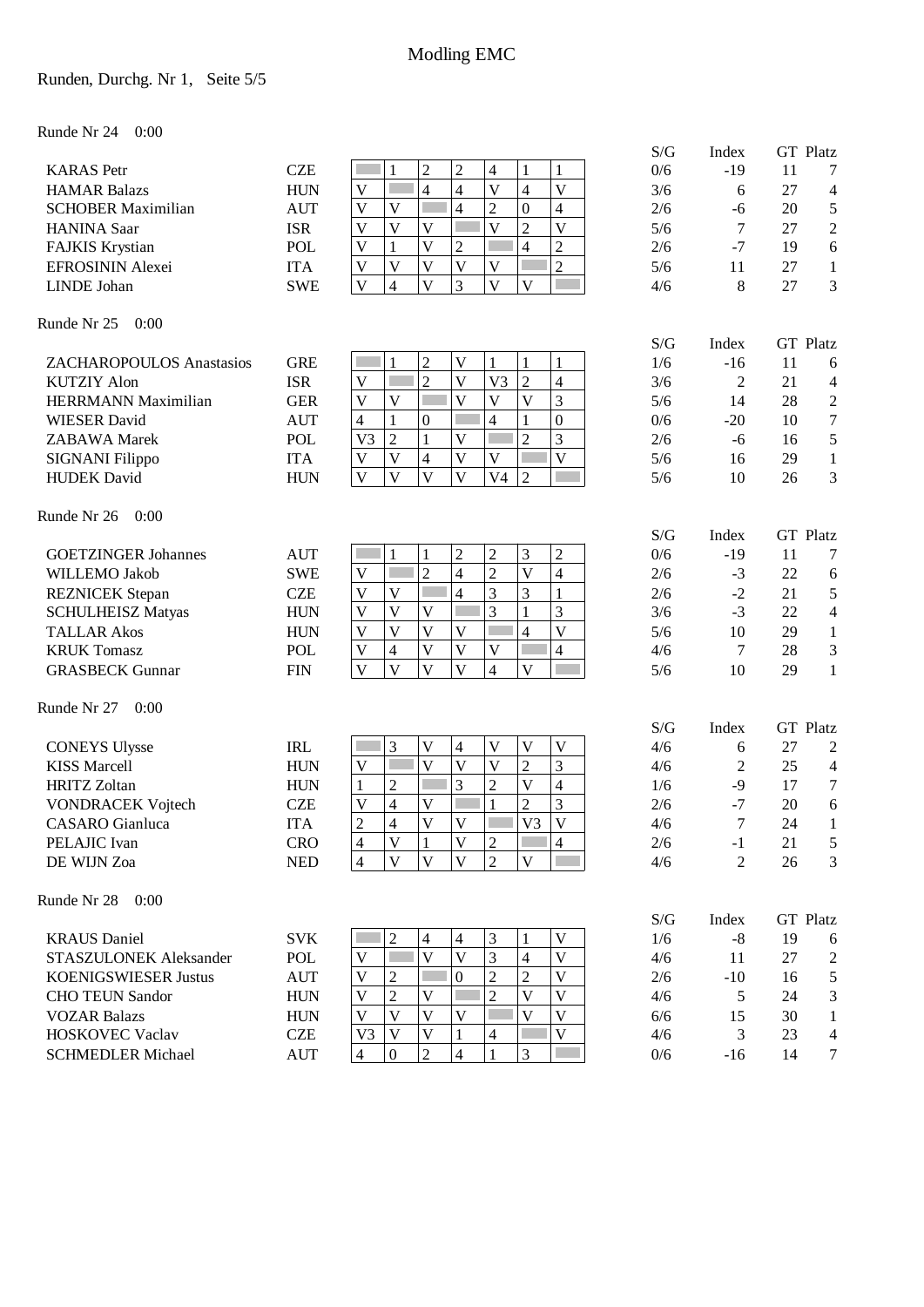### Int. EDI SCHWARZER KADETTENTURNIER CIRCUIT EUROPEEN DES CADETS EPEE HOMMES MÖDLING AUT 15.11.2009

#### Platzierung, Durchg. Nr 1 (nach Platz), Seite 1/4

| Name Vorname                       | Nation                                       | S/G                                                         | Index                                                       | <b>GT</b>                                                                          | Platzierung          |
|------------------------------------|----------------------------------------------|-------------------------------------------------------------|-------------------------------------------------------------|------------------------------------------------------------------------------------|----------------------|
| <b>CIOVICA Lucian</b>              | <b>ROU</b>                                   | 1,000                                                       | 24                                                          | 30                                                                                 | qualifiziert         |
| KISS Gergo                         | <b>HUN</b>                                   | 1,000                                                       | 22                                                          | 29                                                                                 | qualifiziert         |
| <b>HUDSON Jack</b>                 | <b>GBR</b>                                   | 1,000                                                       | 19                                                          | 30                                                                                 | qualifiziert         |
| <b>ROBL Troels Christian Roost</b> | <b>DEN</b>                                   | 1,000                                                       | 18                                                          | 30                                                                                 | qualifiziert         |
| <b>FRAS</b> Felix                  | <b>POL</b>                                   | 1,000                                                       | 16                                                          | 30                                                                                 | qualifiziert         |
| <b>FREILICH Yuval</b>              | <b>ISR</b>                                   | 1,000                                                       | 16                                                          | 29                                                                                 | qualifiziert         |
| <b>VOZAR Balazs</b>                | <b>HUN</b>                                   | 1,000                                                       | 15                                                          | 30                                                                                 | qualifiziert         |
| <b>BOLBOCEANU Tatian</b>           | <b>ROU</b>                                   | 1,000                                                       | 15                                                          | 29                                                                                 | qualifiziert         |
| <b>ILLE</b> Ondrej                 | <b>SVK</b>                                   | 1,000                                                       | 14                                                          | 28                                                                                 | qualifiziert         |
| DANILEJKO Maxim                    | <b>GER</b>                                   | 1,000                                                       | 11                                                          | 26                                                                                 | qualifiziert         |
| <b>HARTMANN Florian</b>            | <b>AUT</b>                                   | 1,000                                                       | 10                                                          | 30                                                                                 | qualifiziert         |
| PUJU Robin                         | <b>HUN</b>                                   | 0,833                                                       | 18                                                          | 29                                                                                 | qualifiziert         |
| NICKELS Alexeij                    | <b>LUX</b>                                   | 0,833                                                       | 16                                                          | 29                                                                                 | qualifiziert         |
| SIGNANI Filippo                    | <b>ITA</b>                                   | 0,833                                                       | 16                                                          | 29                                                                                 | qualifiziert         |
| VON DER OSTEN Frederik             | <b>DEN</b>                                   | 0,833                                                       | 15                                                          | 29                                                                                 | qualifiziert         |
| <b>MAREND</b> Alexander            | <b>SWE</b>                                   | 0,833                                                       | 15                                                          | 26                                                                                 | qualifiziert         |
| HERRMANN Maximilian                | <b>GER</b>                                   | 0,833                                                       | 14                                                          | 28                                                                                 | qualifiziert         |
| <b>CAPERN-BURGESS Aubrey</b>       | <b>GBR</b>                                   | 0,833                                                       | 12                                                          | 28                                                                                 | qualifiziert         |
| <b>LUPAS</b> Daniel                | <b>ROU</b>                                   | 0,833                                                       | 12                                                          | 28                                                                                 | qualifiziert         |
| <b>TRANDAFIRESCU Ionut</b>         | <b>ROU</b>                                   | 0,833                                                       | 12                                                          | 28                                                                                 | qualifiziert         |
| EFROSININ Alexei                   | <b>ITA</b>                                   | 0,833                                                       | 11                                                          | 27                                                                                 | qualifiziert         |
| <b>FLORU MATHIAS</b>               | <b>BEL</b>                                   | 0,833                                                       | 11                                                          | 27                                                                                 | qualifiziert         |
| <b>MAJGIER Sebastian</b>           | <b>POL</b>                                   | 0,833                                                       | 11                                                          | 27                                                                                 | qualifiziert         |
| <b>KANTI</b> Aron                  | <b>HUN</b>                                   | 0,833                                                       | 11                                                          | 26                                                                                 | qualifiziert         |
| ARRIGOTTI GIANLUCA                 | <b>ITA</b>                                   | 0,833                                                       | 10                                                          | 29                                                                                 | qualifiziert         |
| <b>GRASBECK Gunnar</b>             | <b>FIN</b>                                   | 0,833                                                       | 10                                                          | 29                                                                                 | qualifiziert         |
| <b>TALLAR Akos</b>                 | <b>HUN</b>                                   | 0,833                                                       | 10                                                          | 29                                                                                 | qualifiziert         |
| VESTERINEN Verneri                 | <b>FIN</b>                                   | 0,833                                                       | 10                                                          | 29                                                                                 | qualifiziert         |
| <b>HUDEK</b> David                 | <b>HUN</b>                                   | 0,833                                                       | 10                                                          | 26                                                                                 | qualifiziert         |
| <b>MIKLOS Kristof</b>              | <b>HUN</b>                                   | 0,833                                                       | 10                                                          | 25                                                                                 | qualifiziert         |
| <b>TOTH Benedek</b>                | <b>HUN</b>                                   | 0,833                                                       | 9                                                           | 29                                                                                 | qualifiziert         |
| <b>CHIPERI Radu</b>                | <b>ROU</b>                                   | 0,833                                                       | 9                                                           | 26                                                                                 | qualifiziert         |
| DADABAEW Alischer                  | <b>GER</b>                                   |                                                             |                                                             | 29                                                                                 | qualifiziert         |
| <b>KORLATH Alexander</b>           |                                              |                                                             | 8                                                           | 29                                                                                 | qualifiziert         |
| <b>RACZ</b> Levente                | <b>HUN</b>                                   | 0,833                                                       | 8                                                           | 29                                                                                 | qualifiziert         |
| <b>MITROUSIAS Anastasios</b>       | <b>GRE</b>                                   | 0,833                                                       | $8\,$                                                       | 28                                                                                 | qualifiziert         |
| <b>KREILEIN Robert</b>             | <b>GER</b>                                   | 0,833                                                       | $8\,$                                                       | 26                                                                                 | qualifiziert         |
| <b>HANINA</b> Saar                 | <b>ISR</b>                                   | 0,833                                                       | 7                                                           | 27                                                                                 | qualifiziert         |
| <b>MARSH Philip</b>                | <b>GBR</b>                                   | 0,667                                                       | 13                                                          | 27                                                                                 | qualifiziert         |
| STASZULONEK Aleksander             | POL                                          | 0,667                                                       |                                                             | 27                                                                                 | qualifiziert         |
| SANCHEZ-LETHEM Paul                |                                              |                                                             |                                                             |                                                                                    | qualifiziert         |
| <b>KAKONYI</b> Tibor               | <b>HUN</b>                                   |                                                             |                                                             | 26                                                                                 | qualifiziert         |
|                                    |                                              |                                                             |                                                             |                                                                                    | qualifiziert         |
|                                    |                                              |                                                             |                                                             |                                                                                    | qualifiziert         |
|                                    |                                              |                                                             |                                                             |                                                                                    | qualifiziert         |
| <b>SAFAR Cirill</b>                | <b>HUN</b>                                   | 0,667                                                       |                                                             | 27                                                                                 | qualifiziert         |
| <b>ROKOSZ Krzysztof</b>            | POL                                          | 0,667                                                       | $8\,$                                                       | 26                                                                                 | qualifiziert         |
| <b>RIDLEY Sam</b>                  | <b>GBR</b>                                   | 0,667                                                       | $8\,$                                                       | 25                                                                                 | qualifiziert         |
| <b>VUJTECH Jakub</b>               | <b>CZE</b>                                   | 0,667                                                       |                                                             | 25                                                                                 | qualifiziert         |
| <b>TANG Oskar</b>                  |                                              |                                                             | 8                                                           | 24                                                                                 | qualifiziert         |
|                                    | YEGER Stav<br>LINDE Johan<br>MICHALAK Marcin | <b>AUT</b><br><b>GBR</b><br><b>ISR</b><br><b>SWE</b><br>POL | 0,833<br>0,833<br>0,667<br>0,667<br>0,667<br>0,667<br>0,667 | 8<br>11<br>10<br>9<br>8<br>$8\,$<br>$8\,$<br>$8\,$<br>$8\,$<br><b>SWE</b><br>0,667 | 25<br>28<br>27<br>27 |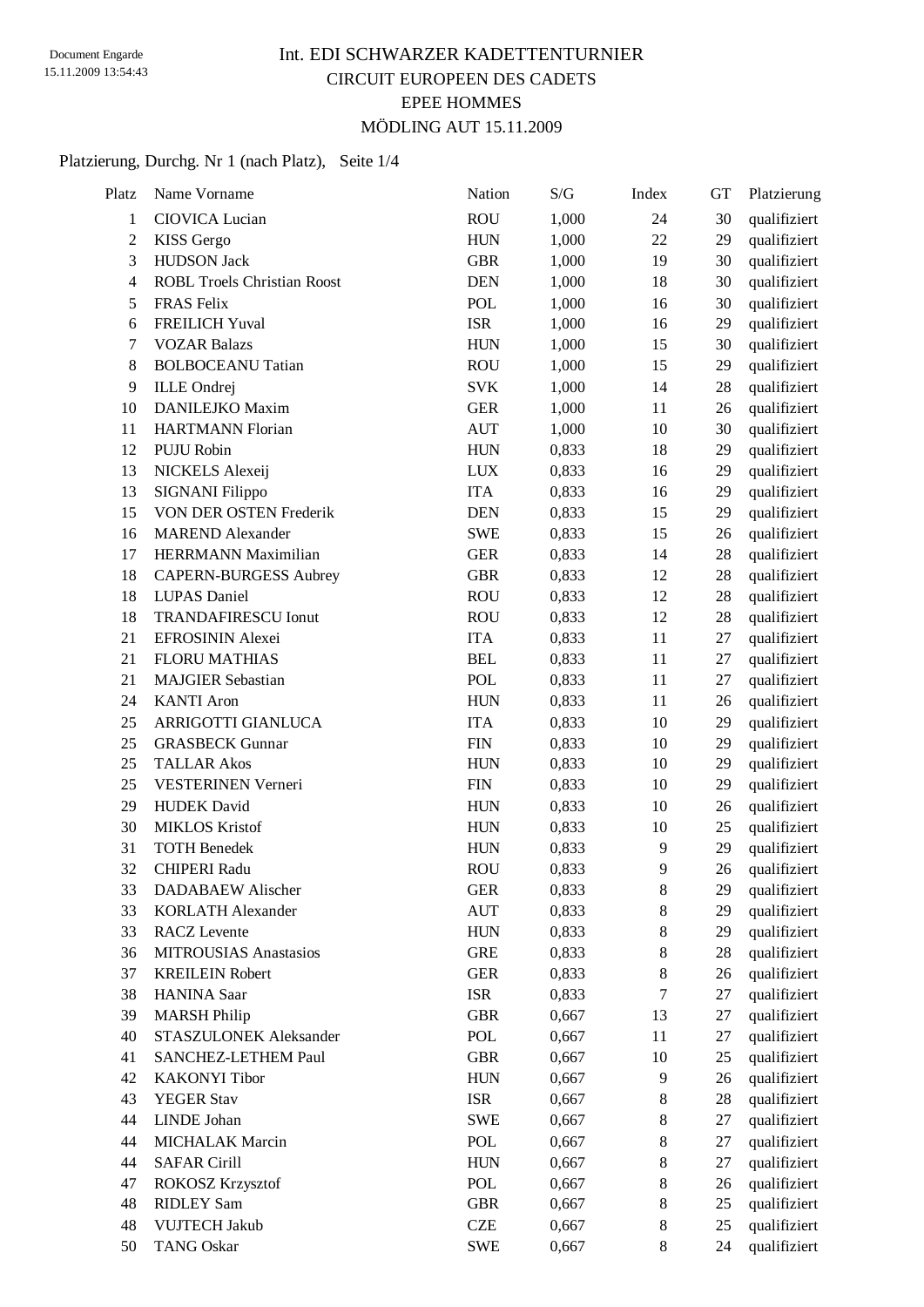## Platzierung, Durchg. Nr 1 (nach Platz), Seite 2/4

| Platz | Name Vorname                | Nation     | S/G   | Index            | <b>GT</b> | Platzierung  |
|-------|-----------------------------|------------|-------|------------------|-----------|--------------|
| 51    | <b>MELLANEN Rasmus</b>      | <b>FIN</b> | 0,667 | $\,$ 8 $\,$      | 22        | qualifiziert |
| 52    | <b>KRUK Tomasz</b>          | POL        | 0,667 | 7                | 28        | qualifiziert |
| 53    | WENGLARCZYK Jan             | <b>POL</b> | 0,667 | $\tau$           | 27        | qualifiziert |
| 54    | <b>MOLNAR Mark</b>          | <b>HUN</b> | 0,667 | $\tau$           | 25        | qualifiziert |
| 55    | <b>CASARO</b> Gianluca      | <b>ITA</b> | 0,667 | $\tau$           | 24        | qualifiziert |
| 55    | <b>JAUERNIK Christian</b>   | <b>DEN</b> | 0,667 | $\tau$           | 24        | qualifiziert |
| 57    | <b>BARGERBOS</b> Arno       | <b>NED</b> | 0,667 | $\tau$           | 21        | qualifiziert |
| 58    | <b>CONEYS Ulysse</b>        | <b>IRL</b> | 0,667 | 6                | 27        | qualifiziert |
| 58    | <b>EGERTZ-SKAANES Lukas</b> | <b>SWE</b> | 0,667 | 6                | 27        | qualifiziert |
| 60    | <b>CSAK</b> Daniel          | <b>HUN</b> | 0,667 | 6                | 26        | qualifiziert |
| 60    | <b>LESTAR Akos</b>          | <b>HUN</b> | 0,667 | 6                | 26        | qualifiziert |
| 60    | NASZKOWSKI Kamil            | <b>POL</b> | 0,667 | 6                | 26        | qualifiziert |
| 63    | <b>FARMER Alexander</b>     | <b>SVK</b> | 0,667 | 6                | 24        | qualifiziert |
| 64    | <b>SPADA Julius</b>         | <b>ITA</b> | 0,667 | 6                | 21        | qualifiziert |
| 65    | <b>BERTA</b> Daniel         | <b>HUN</b> | 0,667 | 5                | 26        | qualifiziert |
| 66    | <b>ABASTADO</b> Arion       | <b>GRE</b> | 0,667 | 5                | 25        | qualifiziert |
| 67    | <b>CHO TEUN Sandor</b>      | <b>HUN</b> | 0,667 | $\sqrt{5}$       | 24        | qualifiziert |
| 67    | <b>MAUNZ</b> Florian        | <b>GER</b> | 0,667 | $\sqrt{5}$       | 24        | qualifiziert |
| 69    | <b>CWIK Jan</b>             | <b>POL</b> | 0,667 | 5                | 23        | qualifiziert |
| 70    | <b>LENDVAI Marton</b>       | <b>HUN</b> | 0,667 | $\overline{4}$   | 22        | qualifiziert |
| 71    | <b>NIESTROJ</b> Daniel      | <b>POL</b> | 0,667 | $\mathfrak{Z}$   | 26        | qualifiziert |
| 72    | <b>LAMPERTZ Guillaume</b>   | <b>BEL</b> | 0,667 | 3                | 25        | qualifiziert |
| 73    | <b>CROSS Dominic</b>        | <b>GBR</b> | 0,667 | 3                | 24        | qualifiziert |
| 73    | PONNET Robin                | <b>BEL</b> | 0,667 | 3                | 24        | qualifiziert |
| 73    | <b>SHAY Tal</b>             | <b>ISR</b> | 0,667 | 3                | 24        | qualifiziert |
| 76    | <b>HOSKOVEC Vaclav</b>      | <b>CZE</b> | 0,667 | 3                | 23        | qualifiziert |
| 77    | DE WIJN Zoa                 | <b>NED</b> | 0,667 | $\overline{2}$   | 26        | qualifiziert |
| 78    | <b>KISS Marcell</b>         | <b>HUN</b> | 0,667 | $\overline{2}$   | 25        | qualifiziert |
| 79    | <b>FRAME JOHN</b>           | <b>USA</b> | 0,667 | $\overline{2}$   | 23        | qualifiziert |
| 80    | <b>KOC</b> Tadeusz          | <b>POL</b> | 0,667 | $\mathbf{1}$     | 25        | qualifiziert |
| 81    | <b>WARG</b> Jonathan        | <b>SWE</b> | 0,667 | 1                | 23        | qualifiziert |
| 82    | <b>REDICK BRIAN</b>         | <b>USA</b> | 0,667 | $\boldsymbol{0}$ | 21        | qualifiziert |
| 83    | <b>RUBES Martin</b>         | <b>CZE</b> | 0,500 | $\tau$           | 24        | qualifiziert |
| 84    | <b>HAMAR Balazs</b>         | <b>HUN</b> | 0,500 | 6                | 27        | qualifiziert |
| 85    | <b>ROD</b> Max              | POR        | 0,500 | $\sqrt{5}$       | 25        | qualifiziert |
| 86    | NOVOTNY Ondrej              | <b>CZE</b> | 0,500 | $\sqrt{5}$       | 24        | qualifiziert |
| 87    | <b>LITTLER</b> Joe          | <b>GBR</b> | 0,500 | $\sqrt{5}$       | 23        | qualifiziert |
| 88    | <b>MATHE Denes</b>          | <b>HUN</b> | 0,500 | $\sqrt{5}$       | 21        | qualifiziert |
| 89    | <b>SERRI</b> Corentin       | <b>FRA</b> | 0,500 | $\overline{4}$   | 26        | qualifiziert |
| 90    | FRAS Mieszko                | <b>POL</b> | 0,500 | $\overline{4}$   | 24        | qualifiziert |
| 91    | <b>FREWIN James</b>         | <b>GBR</b> | 0,500 | $\overline{4}$   | 23        | qualifiziert |
| 92    | <b>CRUZ Roberto</b>         | <b>SWE</b> | 0,500 | $\overline{4}$   | 22        | qualifiziert |
| 93    | <b>FRAIMAN Daniel</b>       | <b>HUN</b> | 0,500 | 3                | 23        | qualifiziert |
| 94    | <b>ALBERT Jamie</b>         | <b>GBR</b> | 0,500 | 3                | 21        | qualifiziert |
| 94    | <b>ROK Mateusz</b>          | POL        | 0,500 | $\mathfrak{Z}$   | 21        | qualifiziert |
| 96    | <b>BOSCH</b> Alexander      | <b>GER</b> | 0,500 | $\sqrt{2}$       | 26        | qualifiziert |
| 97    | DOBSZAY David               | <b>HUN</b> | 0,500 | $\boldsymbol{2}$ | 25        | qualifiziert |
| 98    | <b>KUTZIY Alon</b>          | <b>ISR</b> | 0,500 | $\boldsymbol{2}$ | 21        | qualifiziert |
| 99    | <b>CHEVRIER NICOLAS</b>     | <b>FRA</b> | 0,500 | $\boldsymbol{2}$ | 20        | qualifiziert |
| 100   | CIGANIK Ondrej              | <b>CZE</b> | 0,500 | 1                | 23        | qualifiziert |
| 101   | <b>HAVASI</b> Marcell       | <b>HUN</b> | 0,500 | $\boldsymbol{0}$ | 26        | qualifiziert |
| 102   | <b>GENOVESE Riccardo</b>    | <b>ITA</b> | 0,500 | $\boldsymbol{0}$ | 23        | qualifiziert |
| 102   | <b>MING Daniel</b>          | <b>GBR</b> | 0,500 | $\boldsymbol{0}$ | 23        | qualifiziert |
| 104   | <b>KNES</b> Konstantin      | <b>AUT</b> | 0,500 | $\boldsymbol{0}$ | 22        | qualifiziert |
|       |                             |            |       |                  |           |              |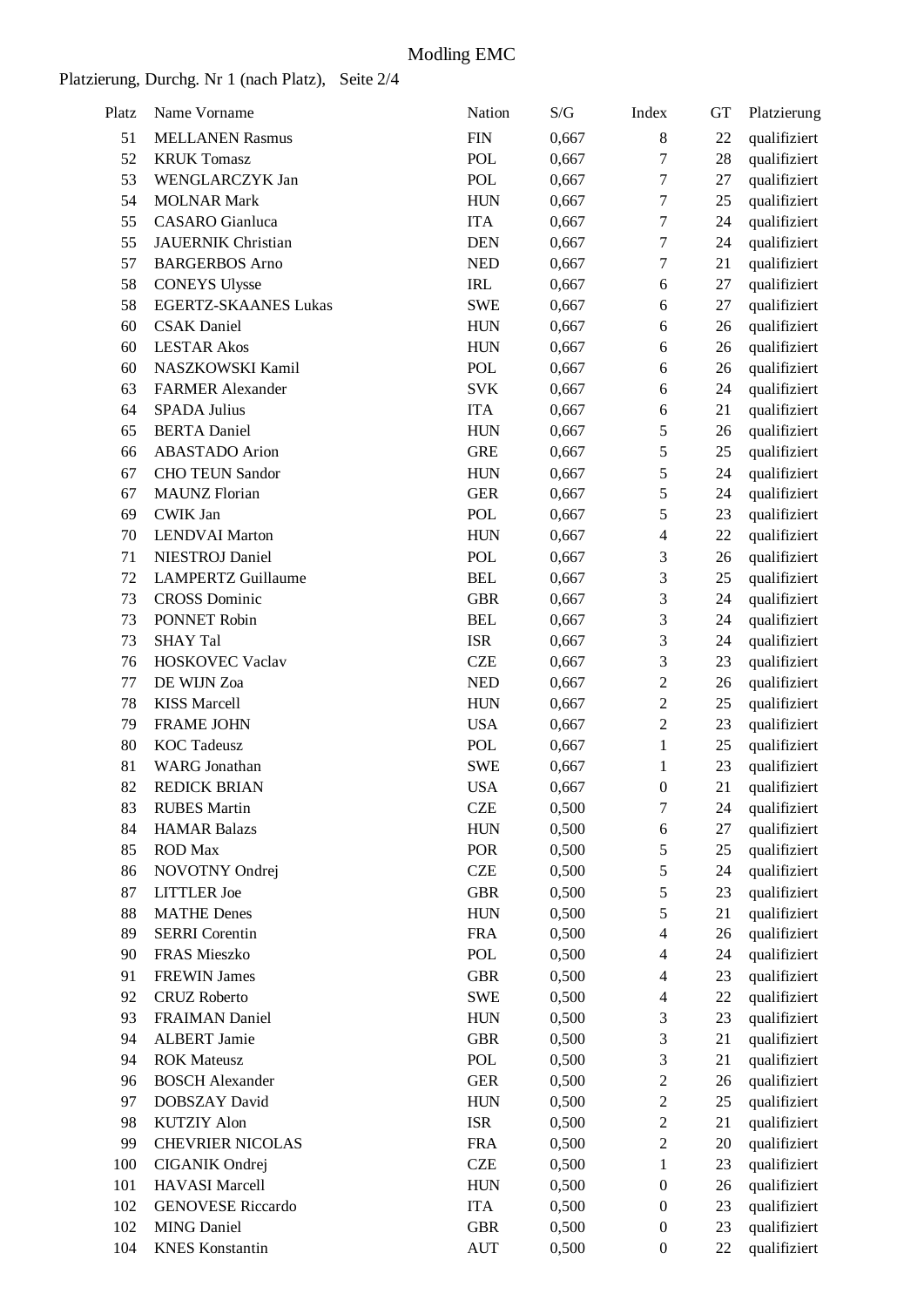### Platzierung, Durchg. Nr 1 (nach Platz), Seite 3/4

| Platz | Name Vorname                 | Nation     | S/G   | Index            | GT     | Platzierung   |
|-------|------------------------------|------------|-------|------------------|--------|---------------|
| 105   | <b>DIXON</b> Andrew          | <b>GBR</b> | 0,500 | $\boldsymbol{0}$ | 21     | qualifiziert  |
| 106   | <b>LUND</b> Jonas            | <b>NOR</b> | 0,500 | $-1$             | 21     | qualifiziert  |
| 106   | <b>MOLYVIDIS</b> Leonidas    | <b>GRE</b> | 0,500 | $-1$             | 21     | qualifiziert  |
| 108   | <b>BREWCZYK Maciej</b>       | <b>POL</b> | 0,500 | $-1$             | 20     | qualifiziert  |
| 109   | <b>PINKERTON Steven</b>      | <b>GBR</b> | 0,500 | $-2$             | 23     | qualifiziert  |
| 110   | <b>GOROVOY Daniel</b>        | <b>ISR</b> | 0,500 | $-2$             | 22     | qualifiziert  |
| 111   | <b>SCHULHEISZ Matyas</b>     | <b>HUN</b> | 0,500 | $-3$             | 22     | qualifiziert  |
| 112   | <b>CSAK MARCELL</b>          | <b>HUN</b> | 0,500 | $-3$             | 20     | qualifiziert  |
| 112   | <b>ROD</b> Daniel            | POR        | 0,500 | $-3$             | 20     | qualifiziert  |
| 114   | <b>JEREMIAS</b> Joao         | <b>POR</b> | 0,500 | $-3$             | 19     | qualifiziert  |
| 114   | <b>REISENBICHLER Davis</b>   | <b>AUT</b> | 0,500 | $-3$             | 19     | qualifiziert  |
| 116   | <b>KRAUS</b> Peter           | <b>SVK</b> | 0,500 | $-7$             | 17     | qualifiziert  |
| 117   | KAEPPELER Benjamin           | <b>GER</b> | 0,500 | $-8$             | 18     | qualifiziert  |
| 118   | <b>CURRAN JONES Tomas</b>    | <b>GBR</b> | 0,500 | $-9$             | 15     | qualifiziert  |
| 119   | <b>CERNY Martin</b>          | <b>CZE</b> | 0,333 | $\mathbf{1}$     | 21     | qualifiziert  |
| 120   | PELAJIC Ivan                 | <b>CRO</b> | 0,333 | $-1$             | 21     | qualifiziert  |
| 121   | STURGEON William             | <b>GBR</b> | 0,333 | $-2$             | 23     | qualifiziert  |
| 122   | <b>SCHAB Michal</b>          | <b>POL</b> | 0,333 | $-2$             | $22\,$ | qualifiziert  |
| 123   | <b>KRANABETH Rego</b>        | <b>HUN</b> | 0,333 | $-2$             | 21     | qualifiziert  |
| 123   | <b>REZNICEK</b> Stepan       | <b>CZE</b> | 0,333 | $-2$             | 21     | qualifiziert  |
| 125   | <b>BATISTINI</b> Alessio     | <b>ITA</b> | 0,333 | $-3$             | 22     | qualifiziert  |
| 125   | WILLEMO Jakob                | <b>SWE</b> | 0,333 | $-3$             | $22\,$ | qualifiziert  |
| 127   | <b>MIHALIK Zoltan</b>        | <b>HUN</b> | 0,333 | $-3$             | 21     | qualifiziert  |
| 128   | <b>TSOKAS Nikolaos</b>       | <b>GRE</b> | 0,333 | $-3$             | 20     |               |
|       |                              |            |       | $-4$             |        | qualifiziert  |
| 129   | <b>SCHWEDERSKY Sebastian</b> | <b>ITA</b> | 0,333 |                  | 24     | qualifiziert  |
| 130   | <b>STERBA Krystof</b>        | <b>CZE</b> | 0,333 | $-4$             | 21     | qualifiziert  |
| 131   | <b>FUEREDER Philipp</b>      | <b>AUT</b> | 0,333 | $-4$             | 19     | qualifiziert  |
| 131   | <b>THULLBERG Tor Axel</b>    | <b>SWE</b> | 0,333 | $-4$             | 19     | qualifiziert  |
| 133   | <b>BROGYANYI Martin</b>      | <b>SVK</b> | 0,333 | $-5$             | 22     | qualifiziert  |
| 134   | <b>AAGENAES Haakon</b>       | <b>NOR</b> | 0,333 | $-5$             | $20\,$ | qualifiziert  |
| 135   | <b>EDWARDS Thomas</b>        | <b>GBR</b> | 0,333 | $-5$             | 18     | qualifiziert  |
| 135   | <b>GRACIN Vito</b>           | <b>CRO</b> | 0,333 | $-5$             | 18     | qualifiziert  |
| 137   | <b>SCHOBER Maximilian</b>    | <b>AUT</b> | 0,333 | -6               | 20     | qualifiziert  |
| 138   | SHOHAM Arad                  | <b>ISR</b> | 0,333 | $-6$             | 19     | qualifiziert  |
| 139   | <b>KOTAS</b> Maciej          | POL        | 0,333 | $-6$             | 18     | qualifiziert  |
| 140   | <b>ZABAWA</b> Marek          | POL        | 0,333 | $-6$             | 16     | qualifiziert  |
| 141   | <b>WETTER Emil</b>           | <b>AUT</b> | 0,333 | $-7$             | 21     | qualifiziert  |
| 142   | <b>VONDRACEK Vojtech</b>     | <b>CZE</b> | 0,333 | $-7$             | 20     | qualifiziert  |
| 143   | <b>FAJKIS Krystian</b>       | POL        | 0,333 | $-7$             | 19     | qualifiziert  |
| 143   | <b>KAPRAL Martin</b>         | <b>SVK</b> | 0,333 | $-7$             | 19     | qualifiziert  |
| 143   | <b>VARGA Kristof</b>         | <b>HUN</b> | 0,333 | $-7$             | 19     | qualifiziert  |
| 146   | DE FRAIGNE Jacques           | <b>BEL</b> | 0,333 | $-7$             | 18     | qualifiziert  |
| 147   | <b>TOURNIER PAUL</b>         | <b>FRA</b> | 0,333 | $-7$             | 17     | qualifiziert  |
| 148   | MED Johan Andreas            | <b>NOR</b> | 0,333 | $-8$             | 15     | qualifiziert  |
| 149   | <b>BLAGA Laviniu</b>         | <b>ROU</b> | 0,333 | $-9$             | 18     | qualifiziert  |
| 149   | KOSZEGI DANIEL               | <b>HUN</b> | 0,333 | $-9$             | 18     | qualifiziert  |
| 151   | <b>MOROV</b> Jonathan        | <b>BUL</b> | 0,333 | $-9$             | 17     | qualifiziert  |
| 151   | <b>WOLD Marius</b>           | <b>NOR</b> | 0,333 | $-9$             | 17     | qualifiziert  |
| 153   | <b>POWELL Thomas</b>         | <b>GBR</b> | 0,333 | $-10$            | 17     | qualifiziert  |
| 154   | <b>KOENIGSWIESER Justus</b>  | <b>AUT</b> | 0,333 | $-10$            | 16     | qualifiziert  |
| 155   | <b>WOJTUN Hubert</b>         | POL        | 0,333 | $-10$            | 13     | qualifiziert  |
| 156   | <b>WERRING Cornelius</b>     | <b>NOR</b> | 0,333 | $-11$            | 15     | qualifiziert  |
| 157   | NEGRAIA Bogdan               | <b>ROU</b> | 0,167 | $-6$             | 23     | ausgeschieden |
| 158   | <b>KAEPPELER Dominik</b>     | <b>GER</b> | 0,167 | $-7$             | 19     | ausgeschieden |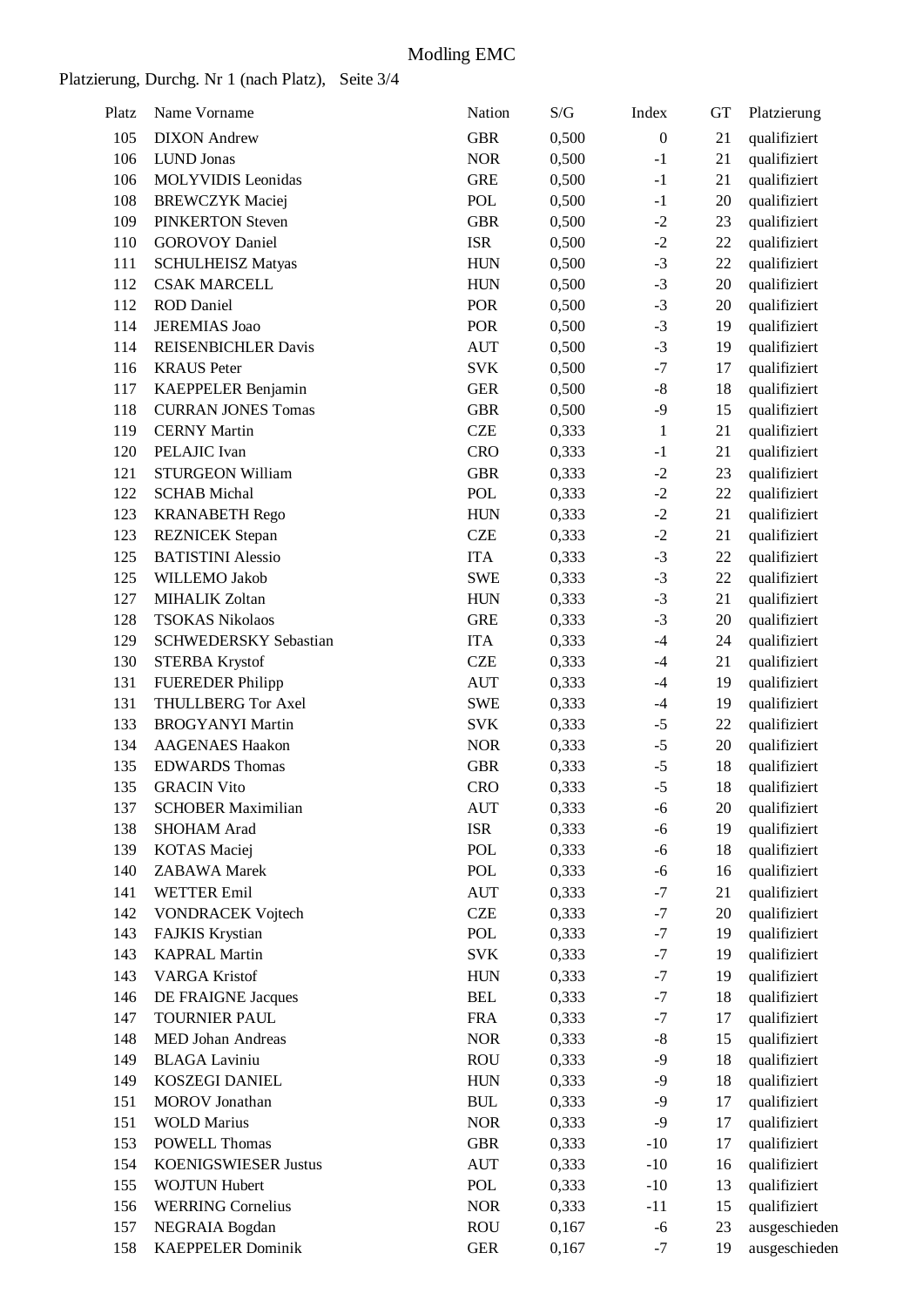## Platzierung, Durchg. Nr 1 (nach Platz), Seite 4/4

| Platz | Name Vorname                   | Nation     | S/G   | Index | <b>GT</b> | Platzierung   |
|-------|--------------------------------|------------|-------|-------|-----------|---------------|
| 159   | <b>NAGY Attila</b>             | <b>HUN</b> | 0,167 | $-8$  | 20        | ausgeschieden |
| 160   | <b>KRAUS</b> Daniel            | <b>SVK</b> | 0,167 | $-8$  | 19        | ausgeschieden |
| 160   | MIELNICZEK Ignacy              | POL        | 0,167 | $-8$  | 19        | ausgeschieden |
| 162   | JEDRZEJEWSKI Arkadiusz         | <b>POL</b> | 0,167 | $-8$  | 15        | ausgeschieden |
| 163   | <b>SABAN Vedran</b>            | <b>CRO</b> | 0,167 | $-9$  | 20        | ausgeschieden |
| 164   | <b>HRITZ Zoltan</b>            | <b>HUN</b> | 0,167 | $-9$  | 17        | ausgeschieden |
| 165   | PAXA Tomas                     | <b>CZE</b> | 0,167 | $-9$  | 15        | ausgeschieden |
| 166   | STASZCZAK Bartlomiej           | <b>POL</b> | 0,167 | $-10$ | 18        | ausgeschieden |
| 166   | VENCOVSKÃ Pavel                | <b>SVK</b> | 0,167 | $-10$ | 18        | ausgeschieden |
| 168   | STRZALKOWSKI Bartlomiej        | POL        | 0,167 | $-11$ | 18        | ausgeschieden |
| 168   | ZMAUC - KVAR Ziga              | <b>SLO</b> | 0,167 | $-11$ | 18        | ausgeschieden |
| 170   | <b>EMMANOUIL Georgios</b>      | <b>GRE</b> | 0,167 | $-11$ | 15        | ausgeschieden |
| 171   | <b>WAHLGREN Rasmus</b>         | <b>SWE</b> | 0,167 | $-12$ | 17        | ausgeschieden |
| 172   | <b>STAVRIDIS Christos</b>      | <b>GRE</b> | 0,167 | $-12$ | 14        | ausgeschieden |
| 173   | <b>MLSNA Viktor</b>            | <b>SVK</b> | 0,167 | $-13$ | 15        | ausgeschieden |
| 174   | <b>KRICKIC David</b>           | <b>CRO</b> | 0,167 | $-13$ | 14        | ausgeschieden |
| 175   | <b>FRIEDL</b> Fabian           | <b>AUT</b> | 0,167 | $-13$ | 13        | ausgeschieden |
| 175   | <b>GARTNER Maximilian</b>      | <b>AUT</b> | 0,167 | $-13$ | 13        | ausgeschieden |
| 177   | <b>SIMPSON James</b>           | IRL        | 0,167 | $-14$ | 13        | ausgeschieden |
| 178   | <b>MILCHEV</b> Alexander       | <b>BUL</b> | 0,167 | $-15$ | 14        | ausgeschieden |
| 178   | PETKOV Bogomil                 | <b>BUL</b> | 0,167 | $-15$ | 14        | ausgeschieden |
| 180   | <b>GAARDSTED Viktor Emil</b>   | <b>DEN</b> | 0,167 | $-15$ | 11        | ausgeschieden |
| 181   | STIGMAR-KUKIC Goran Kristoffer | <b>SRB</b> | 0,167 | $-15$ | 10        | ausgeschieden |
| 182   | ZACHAROPOULOS Anastasios       | <b>GRE</b> | 0,167 | $-16$ | 11        | ausgeschieden |
| 183   | <b>STAN Pawel</b>              | POL        | 0,167 | $-18$ | 9         | ausgeschieden |
| 184   | <b>GSCHWANDTL Fridolin</b>     | <b>AUT</b> | 0,000 | $-15$ | 15        | ausgeschieden |
| 184   | <b>HASLINGER David</b>         | <b>AUT</b> | 0,000 | $-15$ | 15        | ausgeschieden |
| 184   | <b>KULT</b> Pavel              | <b>CZE</b> | 0,000 | $-15$ | 15        | ausgeschieden |
| 184   | MROSZCZAK Mikolaj              | POL        | 0,000 | $-15$ | 15        | ausgeschieden |
| 188   | ALBRIGTSEN FLAATEN Adam        | <b>NOR</b> | 0,000 | $-15$ | 12        | ausgeschieden |
| 189   | <b>SCHMEDLER Michael</b>       | <b>AUT</b> | 0,000 | $-16$ | 14        | ausgeschieden |
| 190   | <b>WIJAS Janusz</b>            | <b>CZE</b> | 0,000 | $-18$ | 12        | ausgeschieden |
| 191   | LUBEC Jaka Jan                 | SLO        | 0,000 | $-18$ | 11        | ausgeschieden |
| 192   | <b>GOETZINGER Johannes</b>     | <b>AUT</b> | 0,000 | $-19$ | 11        | ausgeschieden |
| 192   | <b>KARAS</b> Petr              | <b>CZE</b> | 0,000 | $-19$ | 11        | ausgeschieden |
| 194   | <b>WIESER</b> David            | <b>AUT</b> | 0,000 | $-20$ | 10        | ausgeschieden |
| 195   | <b>PUFF Clemens</b>            | <b>AUT</b> | 0,000 | $-22$ | 8         | ausgeschieden |
| 196   | <b>SILYE Paul</b>              | <b>AUT</b> | 0,000 | $-24$ | 6         | ausgeschieden |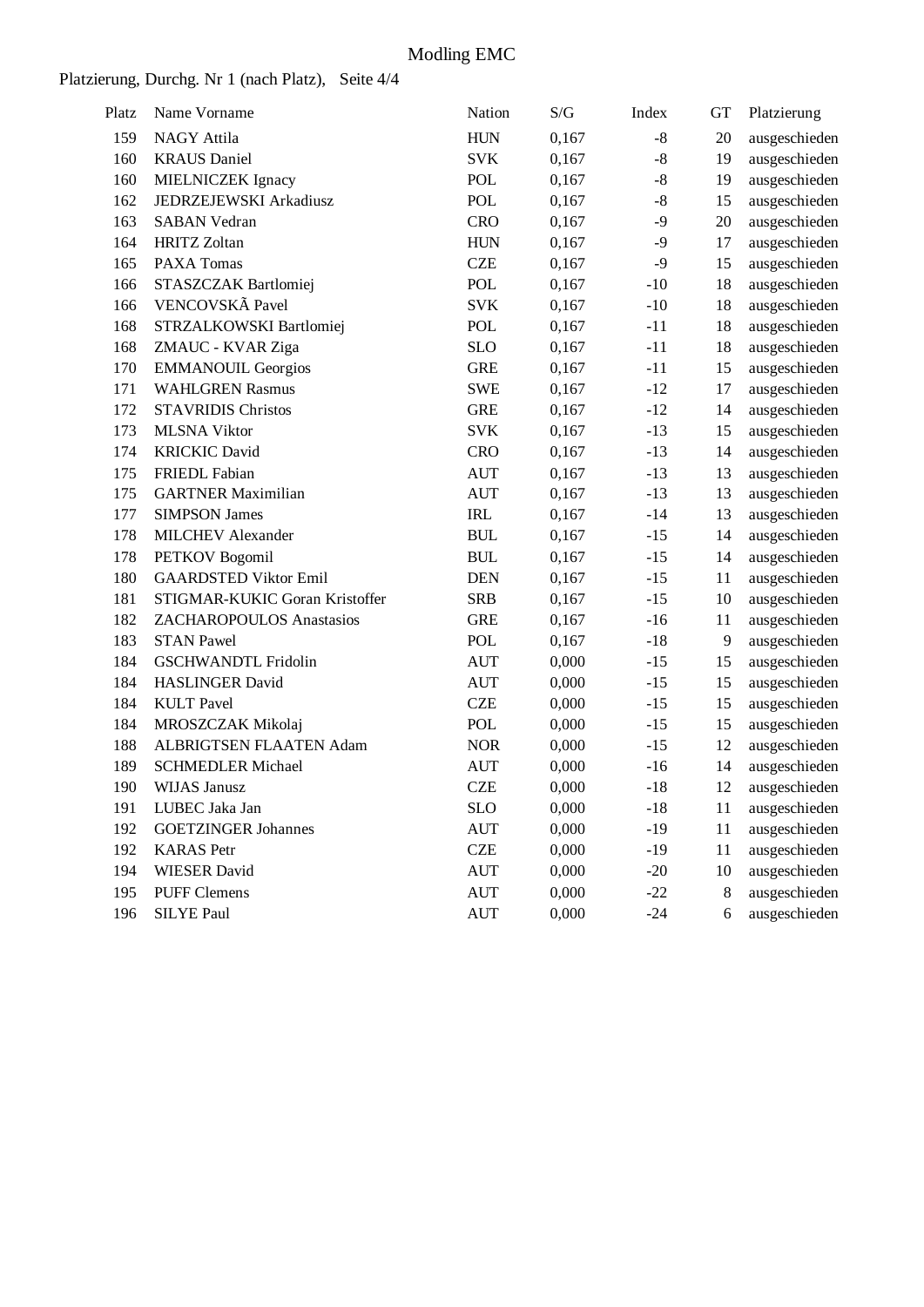| Direktausscheidung mit 256, Seite 1/8 |             |                                |                              |                                |
|---------------------------------------|-------------|--------------------------------|------------------------------|--------------------------------|
| CIOVICA Lucian<br>$\mathbf{1}$        | <b>ROU</b>  |                                |                              |                                |
| 256                                   |             | CIOVICA Lucian                 |                              |                                |
| 129 SCHWEDERSKY Sebastian             | <b>ITA</b>  |                                | CIOVICA Lucian<br>15/7       |                                |
| 128 TSOKAS Nikolaos                   | <b>GRE</b>  | <b>TSOKAS Nikolaos</b><br>15/9 |                              |                                |
|                                       |             |                                |                              | CIOVICA Lucian                 |
| 65 BERTA Daniel                       | ${\rm HUN}$ | <b>BERTA</b> Daniel            |                              | 15/6                           |
| 192                                   |             |                                | <b>BERTA</b> Daniel          |                                |
| 193                                   |             | <b>SPADA Julius</b>            | 15/5                         |                                |
| 64 SPADA Julius                       | <b>ITA</b>  |                                |                              |                                |
| 33 DADABAEW Alischer                  | <b>GER</b>  |                                |                              |                                |
| 224                                   |             | <b>DADABAEW Alischer</b>       |                              |                                |
| 161                                   |             |                                | <b>DADABAEW Alischer</b>     |                                |
|                                       |             | <b>BOSCH Alexander</b>         | 15/11                        |                                |
| 96 BOSCH Alexander                    | <b>GER</b>  |                                |                              | DOBSZAY David                  |
| 97 DOBSZAY David                      | ${\rm HUN}$ | DOBSZAY David                  |                              | 15/6                           |
| 160                                   |             |                                | DOBSZAY David                |                                |
| 225                                   |             |                                | 15/9                         |                                |
| 32 CHIPERI Radu                       | <b>ROU</b>  | <b>CHIPERI Radu</b>            |                              |                                |
| 17 HERRMANN Maximilian                | <b>GER</b>  |                                |                              |                                |
| 240                                   |             | HERRMANN Maximilian            |                              |                                |
|                                       |             |                                | <b>HERRMANN Maximilian</b>   |                                |
| 145 VARGA Kristof                     | <b>HUN</b>  | <b>ROD</b> Daniel              | 9/6                          |                                |
| 112 ROD Daniel                        | POR         | 15/10                          |                              | <b>RIDLEY Sam</b>              |
| 81 WARG Jonathan                      | <b>SWE</b>  |                                |                              | 15/8                           |
| 176                                   |             | <b>WARG</b> Jonathan           |                              |                                |
| 209                                   |             |                                | <b>RIDLEY Sam</b><br>15/10   |                                |
| 48 RIDLEY Sam                         | <b>GBR</b>  | <b>RIDLEY Sam</b>              |                              |                                |
| 49 VUJTECH Jakub                      | <b>CZE</b>  |                                |                              |                                |
| 208                                   |             | <b>VUJTECH Jakub</b>           |                              |                                |
| 177                                   |             |                                | <b>VUJTECH Jakub</b><br>15/5 |                                |
| 80 KOC Tadeusz                        | <b>POL</b>  | <b>KOC</b> Tadeusz             |                              |                                |
| 113 CSAK MARCELL                      | <b>HUN</b>  |                                |                              | <b>MAREND</b> Alexander<br>4/3 |
| 144 KAPRAL Martin                     | <b>SVK</b>  | <b>CSAK MARCELL</b><br>15/14   |                              |                                |
|                                       |             |                                | <b>MAREND</b> Alexander      |                                |
| 241                                   |             | <b>MAREND</b> Alexander        | 15/14                        |                                |
| 16 MAREND Alexander                   | <b>SWE</b>  |                                |                              |                                |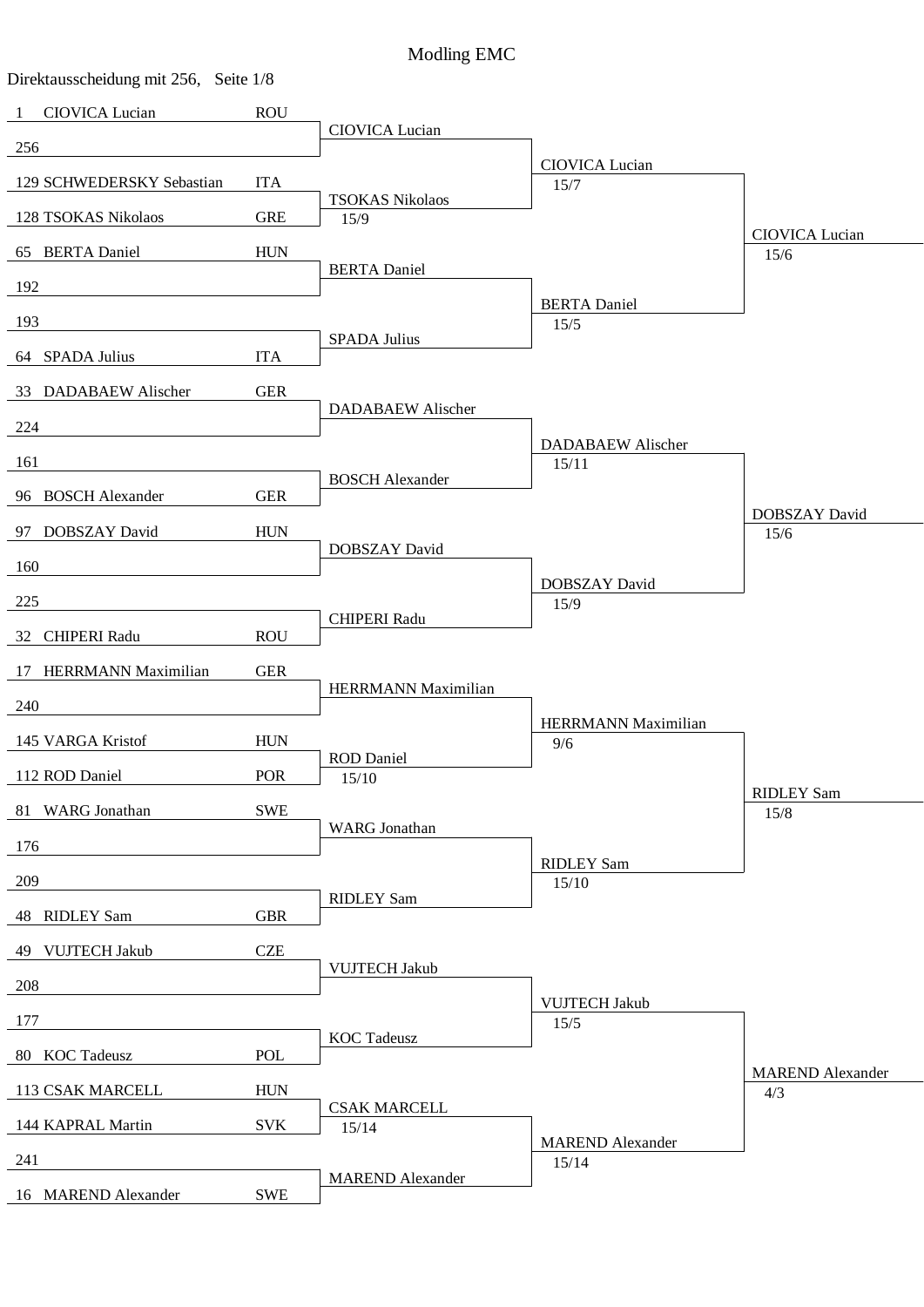| Direktausscheidung mit 256, Seite 2/8 |            |                                |                                   |                             |
|---------------------------------------|------------|--------------------------------|-----------------------------------|-----------------------------|
| <b>ILLE</b> Ondrej<br>9               | <b>SVK</b> |                                |                                   |                             |
| 248                                   |            | <b>ILLE</b> Ondrej             |                                   |                             |
| 137 SCHOBER Maximilian                | <b>AUT</b> |                                | <b>ILLE</b> Ondrej<br>15/6        |                             |
| 120 PELAJIC Ivan                      | <b>CRO</b> | <b>SCHOBER Maximilian</b>      |                                   |                             |
|                                       |            | 15/13                          |                                   | <b>SHAY Tal</b>             |
| 73 SHAY Tal                           | <b>ISR</b> | <b>SHAY Tal</b>                |                                   | 15/11                       |
| 184                                   |            |                                | <b>SHAY Tal</b>                   |                             |
| 201                                   |            |                                | 15/13                             |                             |
| 56 JAUERNIK Christian                 | <b>DEN</b> | <b>JAUERNIK Christian</b>      |                                   |                             |
| 41 SANCHEZ-LETHEM Paul                | <b>GBR</b> |                                |                                   |                             |
| 216                                   |            | SANCHEZ-LETHEM Paul            |                                   |                             |
|                                       |            |                                | SANCHEZ-LETHEM Paul               |                             |
| 169                                   |            | <b>MATHE Denes</b>             | 15/9                              |                             |
| 88 MATHE Denes                        | <b>HUN</b> |                                |                                   | SANCHEZ-LETHEM Paul         |
| 105 DIXON Andrew                      | <b>GBR</b> |                                |                                   | 15/14                       |
| 152 MOROV Jonathan                    | <b>BUL</b> | <b>DIXON</b> Andrew<br>15/5    |                                   |                             |
| 233                                   |            |                                | <b>KANTI</b> Aron<br>15/14        |                             |
| 24 KANTI Aron                         | <b>HUN</b> | <b>KANTI</b> Aron              |                                   |                             |
|                                       |            |                                |                                   |                             |
| 25 TALLAR Akos                        | <b>HUN</b> | <b>TALLAR Akos</b>             |                                   |                             |
| 232                                   |            |                                | <b>TALLAR Akos</b>                |                             |
| 153 POWELL Thomas                     | <b>GBR</b> |                                | 15/5                              |                             |
| 104 KNES Konstantin                   | <b>AUT</b> | <b>KNES</b> Konstantin<br>15/7 |                                   |                             |
| 89 SERRI Corentin                     | <b>FRA</b> |                                |                                   | <b>TALLAR Akos</b><br>15/11 |
| 168                                   |            | <b>SERRI</b> Corentin          |                                   |                             |
|                                       |            |                                | STASZULONEK Aleksander            |                             |
| 217                                   |            | STASZULONEK Aleksander         | 15/8                              |                             |
| 40 STASZULONEK Aleksander             | POL        |                                |                                   |                             |
| 57 BARGERBOS Arno                     | <b>NED</b> |                                |                                   |                             |
| 200                                   |            | <b>BARGERBOS</b> Arno          |                                   |                             |
| 185                                   |            |                                | <b>LAMPERTZ Guillaume</b><br>15/6 |                             |
| 72 LAMPERTZ Guillaume                 | <b>BEL</b> | <b>LAMPERTZ Guillaume</b>      |                                   |                             |
|                                       |            |                                |                                   | <b>LAMPERTZ Guillaume</b>   |
| 121 STURGEON William                  | <b>GBR</b> | <b>GRACIN Vito</b>             |                                   | 15/11                       |
| 136 GRACIN Vito                       | <b>CRO</b> | 11/10                          | <b>BOLBOCEANU Tatian</b>          |                             |
| 249                                   |            |                                | 15/8                              |                             |
| <b>BOLBOCEANU Tatian</b><br>8         | <b>ROU</b> | <b>BOLBOCEANU Tatian</b>       |                                   |                             |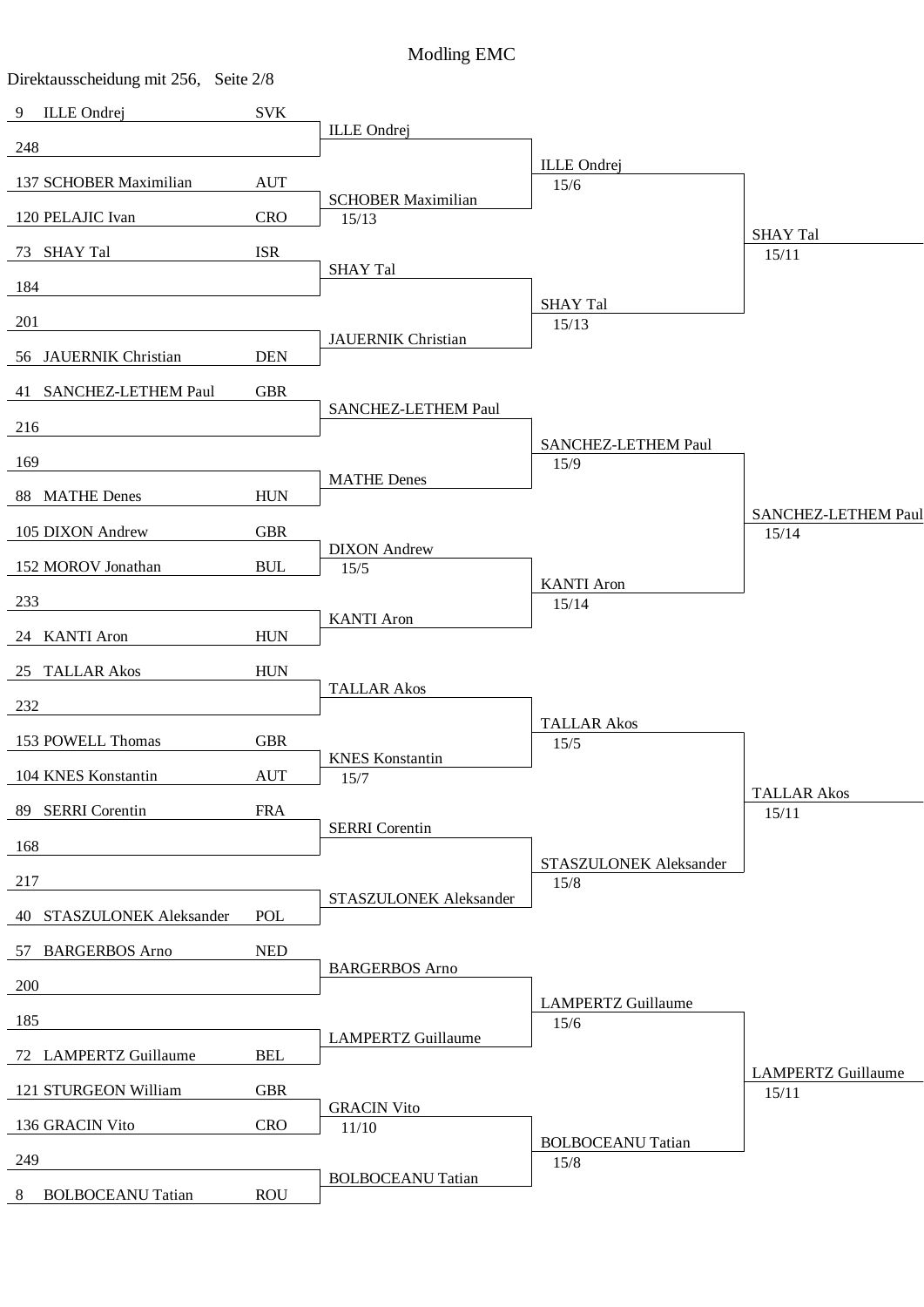| Direktausscheidung mit 256, Seite 3/8 |             |                                |                                   |                            |
|---------------------------------------|-------------|--------------------------------|-----------------------------------|----------------------------|
| <b>FRAS Felix</b><br>5                | POL         |                                |                                   |                            |
| 252                                   |             | FRAS Felix                     |                                   |                            |
| 133 BROGYANYI Martin                  | <b>SVK</b>  |                                | <b>REZNICEK</b> Stepan<br>15/12   |                            |
| 124 REZNICEK Stepan                   | <b>CZE</b>  | <b>REZNICEK</b> Stepan         |                                   |                            |
|                                       |             | 15/6                           |                                   | <b>CWIK Jan</b>            |
| 69 CWIK Jan                           | POL         | <b>CWIK Jan</b>                |                                   | 15/6                       |
| 188                                   |             |                                | <b>CWIK Jan</b>                   |                            |
| 197                                   |             |                                | 15/12                             |                            |
| 60 LESTAR Akos                        | <b>HUN</b>  | <b>LESTAR Akos</b>             |                                   |                            |
| 37 KREILEIN Robert                    | <b>GER</b>  |                                |                                   |                            |
| 220                                   |             | <b>KREILEIN Robert</b>         |                                   |                            |
|                                       |             |                                | <b>CRUZ Roberto</b>               |                            |
| 165                                   |             | <b>CRUZ Roberto</b>            | 15/10                             |                            |
| 92 CRUZ Roberto                       | <b>SWE</b>  |                                |                                   |                            |
| 101 HAVASI Marcell                    | <b>HUN</b>  |                                |                                   | ARRIGOTTI GIANLUCA<br>15/3 |
| 156 WERRING Cornelius                 | <b>NOR</b>  | <b>HAVASI Marcell</b><br>15/9  |                                   |                            |
| 229                                   |             |                                | ARRIGOTTI GIANLUCA                |                            |
|                                       |             | ARRIGOTTI GIANLUCA             | 15/5                              |                            |
| 28 ARRIGOTTI GIANLUCA                 | <b>ITA</b>  |                                |                                   |                            |
| 21 MAJGIER Sebastian                  | POL         | <b>MAJGIER Sebastian</b>       |                                   |                            |
| 236                                   |             |                                |                                   |                            |
| 149 BLAGA Laviniu                     | <b>ROU</b>  |                                | <b>MAJGIER Sebastian</b><br>11/10 |                            |
| 108 BREWCZYK Maciej                   | POL         | <b>BREWCZYK Maciej</b><br>15/2 |                                   |                            |
|                                       |             |                                |                                   | <b>SAFAR Cirill</b>        |
| 85 ROD Max                            | POR         | <b>ROD</b> Max                 |                                   | 15/12                      |
| 172                                   |             |                                | <b>SAFAR Cirill</b>               |                            |
| 213                                   |             |                                | 11/10                             |                            |
| 44 SAFAR Cirill                       | <b>HUN</b>  | <b>SAFAR Cirill</b>            |                                   |                            |
| 53 WENGLARCZYK Jan                    | POL         |                                |                                   |                            |
| 204                                   |             | WENGLARCZYK Jan                |                                   |                            |
| 181                                   |             |                                | WENGLARCZYK Jan<br>15/13          |                            |
| 76 HOSKOVEC Vaclav                    | <b>CZE</b>  | HOSKOVEC Vaclav                |                                   |                            |
|                                       |             |                                |                                   | WENGLARCZYK Jan            |
| 117 KAEPPELER Benjamin                | ${\tt GER}$ | KAEPPELER Benjamin             |                                   | 15/10                      |
| 140 ZABAWA Marek                      | POL         | 15/6                           | PUJU Robin                        |                            |
| 245                                   |             |                                | 15/9                              |                            |
| 12 PUJU Robin                         | <b>HUN</b>  | PUJU Robin                     |                                   |                            |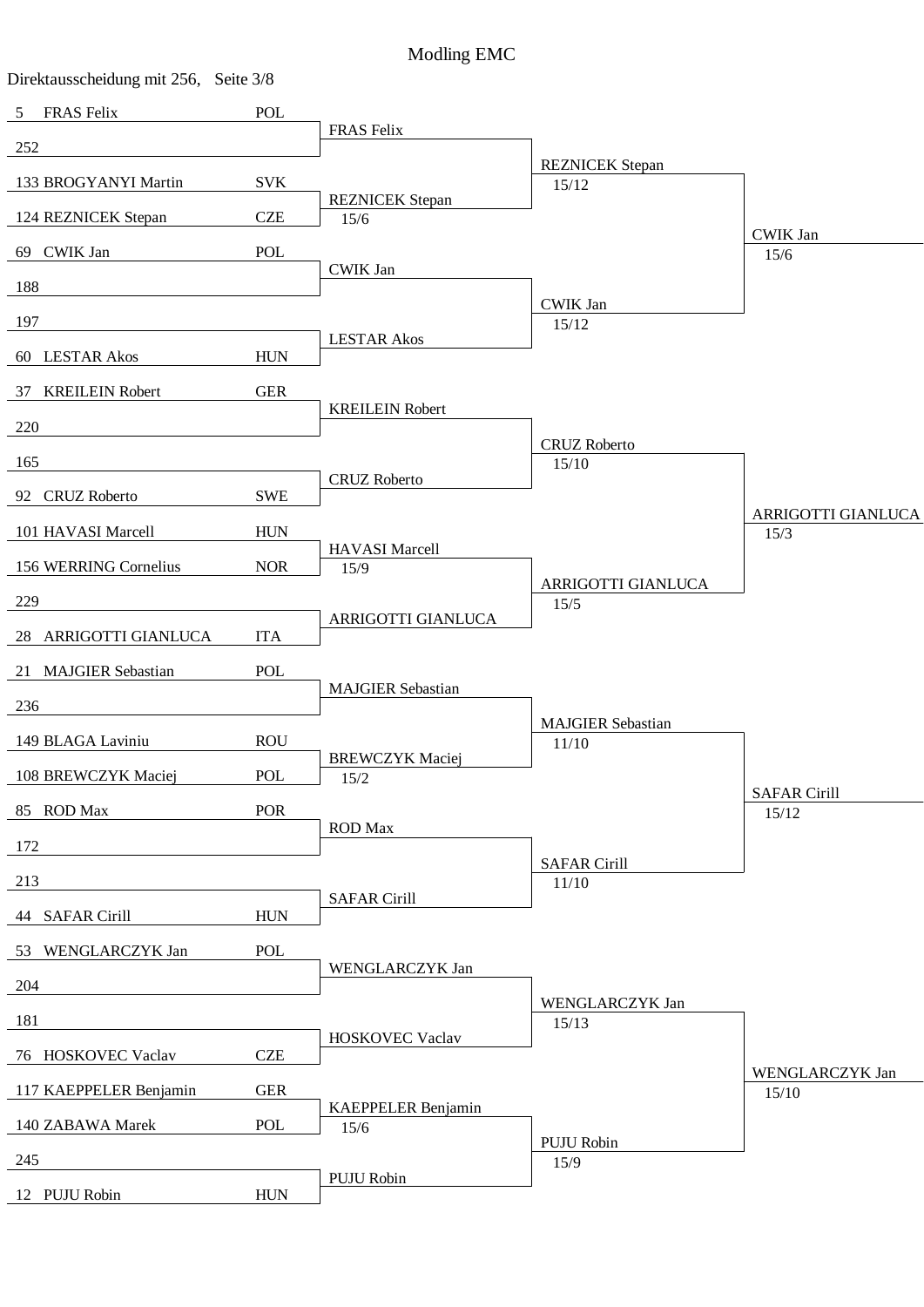| Direktausscheidung mit 256, Seite 4/8   |                                  |                                    |                                             |                     |
|-----------------------------------------|----------------------------------|------------------------------------|---------------------------------------------|---------------------|
| 13 SIGNANI Filippo                      | <b>ITA</b>                       |                                    |                                             |                     |
| 244                                     |                                  | SIGNANI Filippo                    |                                             |                     |
| 141 WETTER Emil                         | $\mathbf{A}\mathbf{U}\mathbf{T}$ |                                    | <b>SIGNANI Filippo</b><br>15/4              |                     |
| 116 KRAUS Peter                         | <b>SVK</b>                       | WETTER Emil<br>15/8                |                                             |                     |
|                                         |                                  |                                    |                                             | <b>KRUK Tomasz</b>  |
| 77 DE WIJN Zoa                          | <b>NED</b>                       | DE WIJN Zoa                        |                                             | 15/13               |
| 180                                     |                                  |                                    | <b>KRUK Tomasz</b>                          |                     |
| 205                                     |                                  | <b>KRUK Tomasz</b>                 | 15/7                                        |                     |
| 52 KRUK Tomasz                          | POL                              |                                    |                                             |                     |
| 45 LINDE Johan                          | <b>SWE</b>                       |                                    |                                             |                     |
| 212                                     |                                  | LINDE Johan                        |                                             |                     |
| 173                                     |                                  |                                    | <b>HAMAR Balazs</b>                         |                     |
|                                         |                                  | <b>HAMAR Balazs</b>                | 15/12                                       |                     |
| 84 HAMAR Balazs                         | <b>HUN</b>                       |                                    |                                             | <b>HAMAR Balazs</b> |
| 109 PINKERTON Steven                    | <b>GBR</b>                       | <b>PINKERTON Steven</b>            |                                             | 15/11               |
| 148 MED Johan Andreas                   | <b>NOR</b>                       | 15/8                               | <b>CAPERN-BURGESS Aubrey</b>                |                     |
| 237                                     |                                  |                                    | 15/12                                       |                     |
| 20 CAPERN-BURGESS Aubrey                | <b>GBR</b>                       | <b>CAPERN-BURGESS Aubrey</b>       |                                             |                     |
| 29 HUDEK David                          | <b>HUN</b>                       |                                    |                                             |                     |
| 228                                     |                                  | <b>HUDEK</b> David                 |                                             |                     |
|                                         |                                  |                                    | <b>HUDEK</b> David                          |                     |
| 157                                     |                                  | CIGANIK Ondrej                     | 15/9                                        |                     |
| 100 CIGANIK Ondrej                      | <b>CZE</b>                       |                                    |                                             | <b>HUDEK</b> David  |
| 93 FRAIMAN Daniel                       | <b>HUN</b>                       | <b>FRAIMAN Daniel</b>              |                                             | 15/8                |
| 164                                     |                                  |                                    |                                             |                     |
| 221                                     |                                  |                                    | <b>MITROUSIAS Anastasios</b><br>15/14       |                     |
| 36 MITROUSIAS Anastasios                | <b>GRE</b>                       | <b>MITROUSIAS Anastasios</b>       |                                             |                     |
| 61 CSAK Daniel                          | <b>HUN</b>                       |                                    |                                             |                     |
|                                         |                                  | <b>CSAK</b> Daniel                 |                                             |                     |
| 196                                     |                                  |                                    | <b>CSAK</b> Daniel                          |                     |
| 189                                     |                                  | <b>MAUNZ</b> Florian               | Ausschluss vom Wettbewerb                   |                     |
| <b>MAUNZ</b> Florian<br>68              | <b>GER</b>                       |                                    |                                             | <b>CSAK</b> Daniel  |
| 125 BATISTINI Alessio                   | <b>ITA</b>                       | <b>BATISTINI Alessio</b>           |                                             | 15/10               |
| 132 THULLBERG Tor Axel                  | <b>SWE</b>                       | 15/14                              |                                             |                     |
| 253                                     |                                  |                                    | <b>ROBL Troels Christian Roost</b><br>15/10 |                     |
| <b>ROBL Troels Christian Roost</b><br>4 | <b>DEN</b>                       | <b>ROBL Troels Christian Roost</b> |                                             |                     |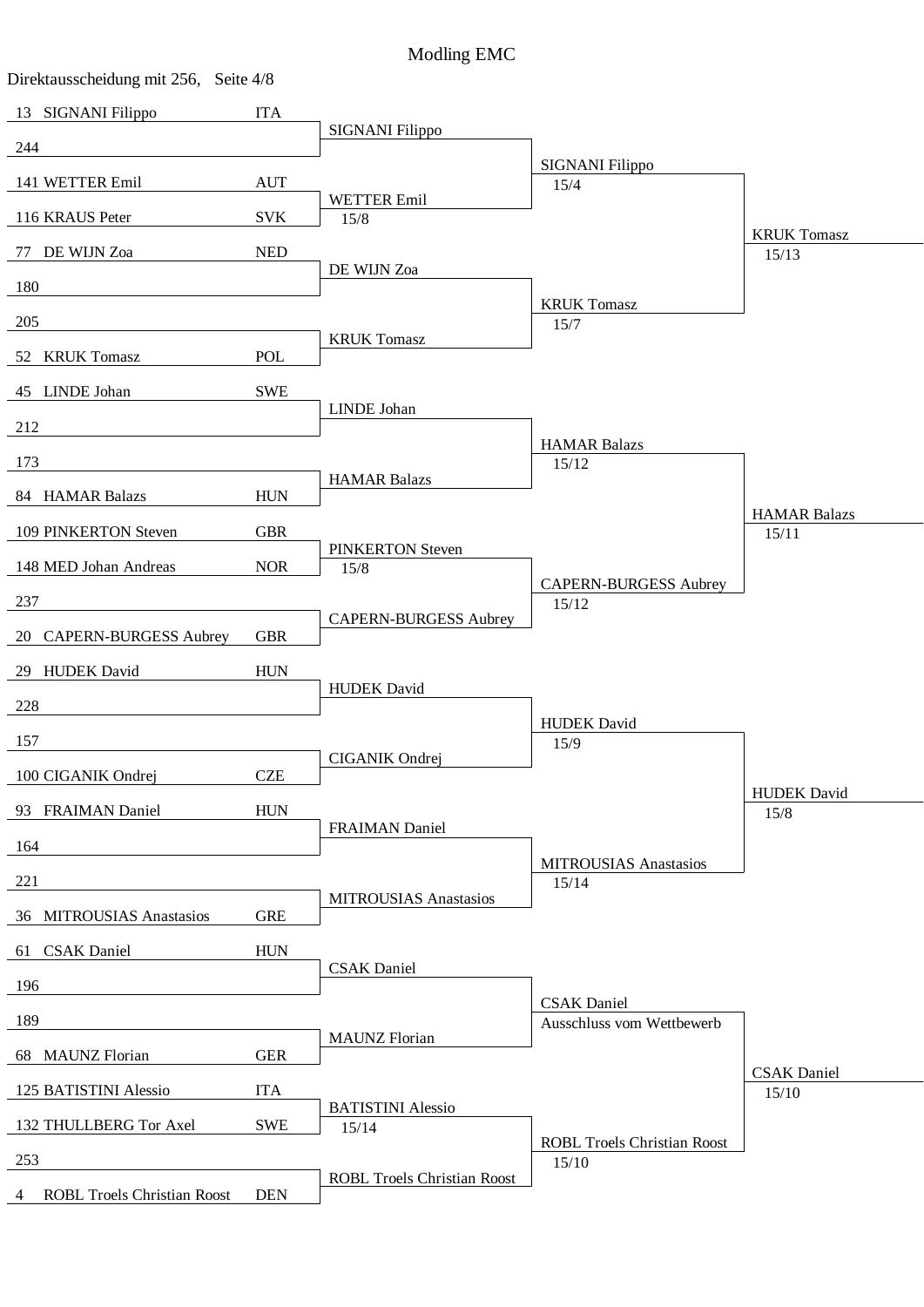| Direktausscheidung mit 256, Seite 5/8 |                           |                            |                                |                                  |
|---------------------------------------|---------------------------|----------------------------|--------------------------------|----------------------------------|
| <b>HUDSON Jack</b><br>$\mathfrak{Z}$  | <b>GBR</b>                |                            |                                |                                  |
| 254                                   |                           | <b>HUDSON Jack</b>         |                                |                                  |
| 131 FUEREDER Philipp                  | <b>AUT</b>                |                            | <b>HUDSON Jack</b><br>15/4     |                                  |
|                                       |                           | WILLEMO Jakob              |                                |                                  |
| 126 WILLEMO Jakob                     | <b>SWE</b>                | 15/9                       |                                | <b>HUDSON Jack</b>               |
| 67 CHO TEUN Sandor                    | <b>HUN</b>                | <b>CHO TEUN Sandor</b>     |                                | 15/11                            |
| 190                                   |                           |                            |                                |                                  |
| 195                                   |                           |                            | NASZKOWSKI Kamil<br>15/12      |                                  |
| 62 NASZKOWSKI Kamil                   | <b>POL</b>                | NASZKOWSKI Kamil           |                                |                                  |
| 35 RACZ Levente                       | <b>HUN</b>                |                            |                                |                                  |
|                                       |                           | <b>RACZ</b> Levente        |                                |                                  |
| 222                                   |                           |                            | <b>RACZ</b> Levente            |                                  |
| 163                                   |                           |                            | 11/10                          |                                  |
| 94 ROK Mateusz                        | <b>POL</b>                | <b>ROK Mateusz</b>         |                                |                                  |
| 99 CHEVRIER NICOLAS                   | <b>FRA</b>                |                            |                                | <b>CHEVRIER NICOLAS</b><br>15/11 |
|                                       |                           | <b>CHEVRIER NICOLAS</b>    |                                |                                  |
| 158                                   |                           |                            | <b>CHEVRIER NICOLAS</b>        |                                  |
| 227                                   |                           | <b>MIKLOS Kristof</b>      | 15/14                          |                                  |
| 30 MIKLOS Kristof                     | <b>HUN</b>                |                            |                                |                                  |
| 19 TRANDAFIRESCU Ionut                | <b>ROU</b>                |                            |                                |                                  |
| 238                                   |                           | <b>TRANDAFIRESCU Ionut</b> |                                |                                  |
|                                       | <b>FRA</b>                |                            | <b>TRANDAFIRESCU Ionut</b>     |                                  |
| <b>147 TOURNIER PAUL</b>              |                           | <b>GOROVOY Daniel</b>      | 15/7                           |                                  |
| 110 GOROVOY Daniel                    | <b>ISR</b>                | 12/11                      |                                | <b>TRANDAFIRESCU Ionut</b>       |
| 83 RUBES Martin                       | <b>CZE</b>                | <b>RUBES Martin</b>        |                                | 15/13                            |
| 174                                   |                           |                            |                                |                                  |
| 211                                   |                           |                            | <b>MICHALAK Marcin</b><br>15/4 |                                  |
| 46 MICHALAK Marcin                    | <b>POL</b>                | <b>MICHALAK Marcin</b>     |                                |                                  |
|                                       |                           |                            |                                |                                  |
| 51 MELLANEN Rasmus                    | <b>FIN</b>                | <b>MELLANEN Rasmus</b>     |                                |                                  |
| 206                                   |                           |                            | <b>MELLANEN Rasmus</b>         |                                  |
| 179                                   |                           |                            | 15/10                          |                                  |
| 78 KISS Marcell                       | <b>HUN</b>                | <b>KISS Marcell</b>        |                                |                                  |
| 115 JEREMIAS Joao                     | POR                       |                            |                                | NICKELS Alexeij<br>15/6          |
|                                       |                           | <b>JEREMIAS</b> Joao       |                                |                                  |
| 142 VONDRACEK Vojtech                 | <b>CZE</b>                | 15/13                      | NICKELS Alexeij                |                                  |
| 243                                   |                           | NICKELS Alexeij            | 15/10                          |                                  |
| 14 NICKELS Alexeij                    | $\ensuremath{\text{LUX}}$ |                            |                                |                                  |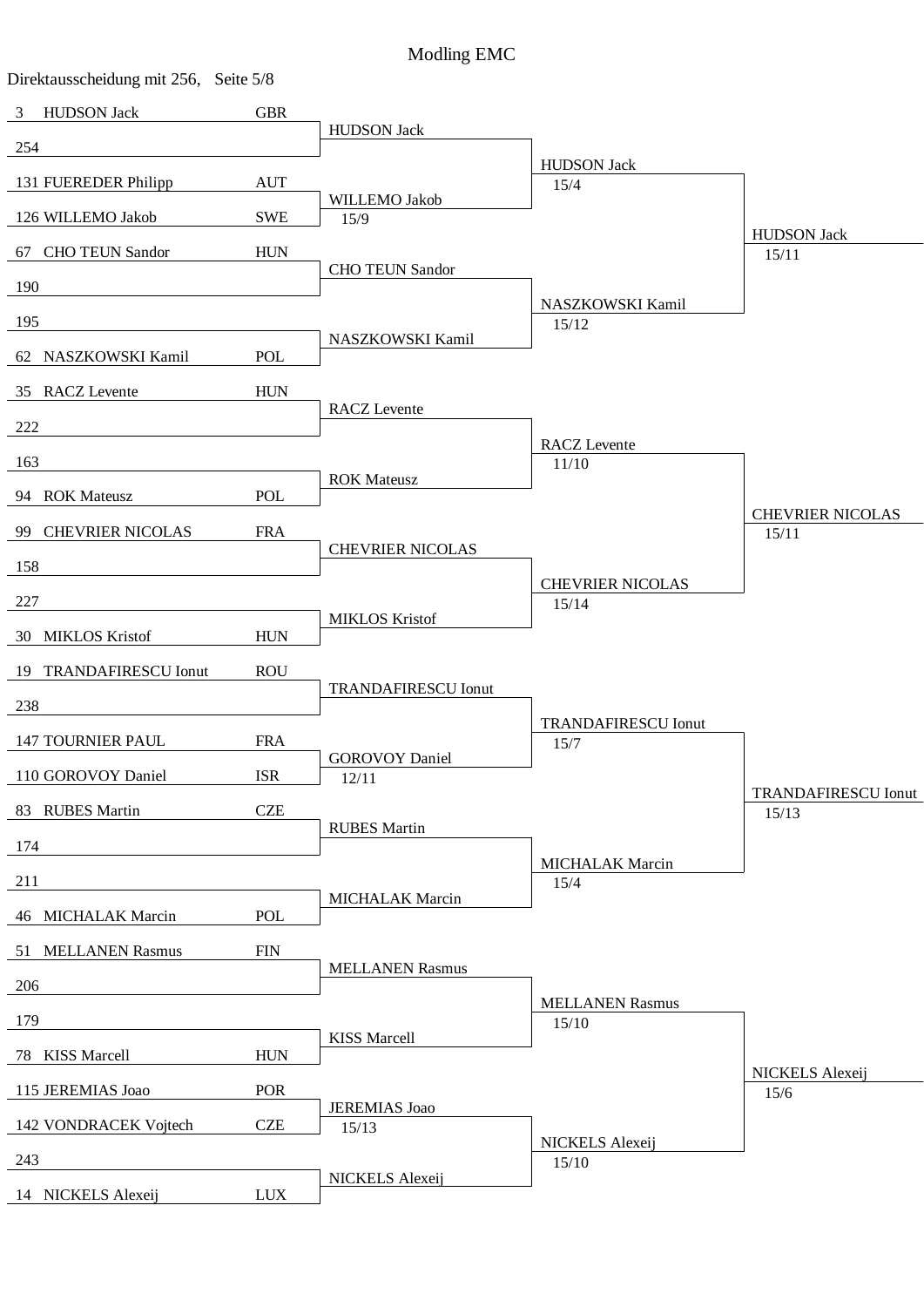| Direktausscheidung mit 256, Seite 6/8 |                             |                              |                                     |                               |
|---------------------------------------|-----------------------------|------------------------------|-------------------------------------|-------------------------------|
| 11 HARTMANN Florian                   | $\mathop{\rm AUT}$          |                              |                                     |                               |
| 246                                   |                             | <b>HARTMANN Florian</b>      |                                     |                               |
| 139 KOTAS Maciej                      | POL                         |                              | <b>HARTMANN Florian</b><br>15/14    |                               |
| 118 CURRAN JONES Tomas                | <b>GBR</b>                  | <b>KOTAS</b> Maciej<br>15/12 |                                     |                               |
|                                       |                             |                              |                                     | <b>HARTMANN Florian</b>       |
| 75 PONNET Robin                       | <b>BEL</b>                  | PONNET Robin                 |                                     | 15/12                         |
| 182                                   |                             |                              | PONNET Robin                        |                               |
| 203                                   |                             | <b>MOLNAR Mark</b>           | 15/10                               |                               |
| 54 MOLNAR Mark                        | <b>HUN</b>                  |                              |                                     |                               |
| 43 YEGER Stav                         | <b>ISR</b>                  |                              |                                     |                               |
| 214                                   |                             | <b>YEGER Stav</b>            |                                     |                               |
|                                       |                             |                              | <b>YEGER Stav</b>                   |                               |
| 171                                   |                             | NOVOTNY Ondrej               | 15/9                                |                               |
| 86 NOVOTNY Ondrej                     | <b>CZE</b>                  |                              |                                     | <b>YEGER Stav</b>             |
| 107 MOLYVIDIS Leonidas                | <b>GRE</b>                  | <b>MOLYVIDIS</b> Leonidas    |                                     | 15/11                         |
| 150 KOSZEGI DANIEL                    | <b>HUN</b>                  | 15/13                        |                                     |                               |
| 235                                   |                             |                              | EFROSININ Alexei<br>15/8            |                               |
| 22 EFROSININ Alexei                   | <b>ITA</b>                  | EFROSININ Alexei             |                                     |                               |
| 27 GRASBECK Gunnar                    | $\boldsymbol{\mathrm{FIN}}$ |                              |                                     |                               |
|                                       |                             | <b>GRASBECK Gunnar</b>       |                                     |                               |
| 230                                   |                             |                              | <b>GRASBECK Gunnar</b>              |                               |
| 155 WOJTUN Hubert                     | <b>POL</b>                  | <b>GENOVESE Riccardo</b>     | 15/12                               |                               |
| 102 GENOVESE Riccardo                 | <b>ITA</b>                  | 15/0                         |                                     |                               |
| 91 FREWIN James                       | <b>GBR</b>                  |                              |                                     | <b>FREWIN James</b><br>15/11  |
| 166                                   |                             | <b>FREWIN James</b>          |                                     |                               |
| 219                                   |                             |                              | <b>FREWIN James</b><br>13/10        |                               |
|                                       |                             | <b>HANINA</b> Saar           |                                     |                               |
| 38 HANINA Saar                        | <b>ISR</b>                  |                              |                                     |                               |
| 59 EGERTZ-SKAANES Lukas               | <b>SWE</b>                  | EGERTZ-SKAANES Lukas         |                                     |                               |
| 198                                   |                             |                              |                                     |                               |
| 187                                   |                             |                              | <b>EGERTZ-SKAANES Lukas</b><br>15/5 |                               |
| 70 LENDVAI Marton                     | <b>HUN</b>                  | <b>LENDVAI Marton</b>        |                                     |                               |
| 123 KRANABETH Rego                    | <b>HUN</b>                  |                              |                                     | <b>FREILICH Yuval</b><br>15/3 |
|                                       |                             | <b>KRANABETH Rego</b>        |                                     |                               |
| 134 AAGENAES Haakon                   | <b>NOR</b>                  | 15/10                        | <b>FREILICH Yuval</b>               |                               |
| 251                                   |                             | <b>FREILICH Yuval</b>        | 15/13                               |                               |
| <b>FREILICH Yuval</b><br>6            | <b>ISR</b>                  |                              |                                     |                               |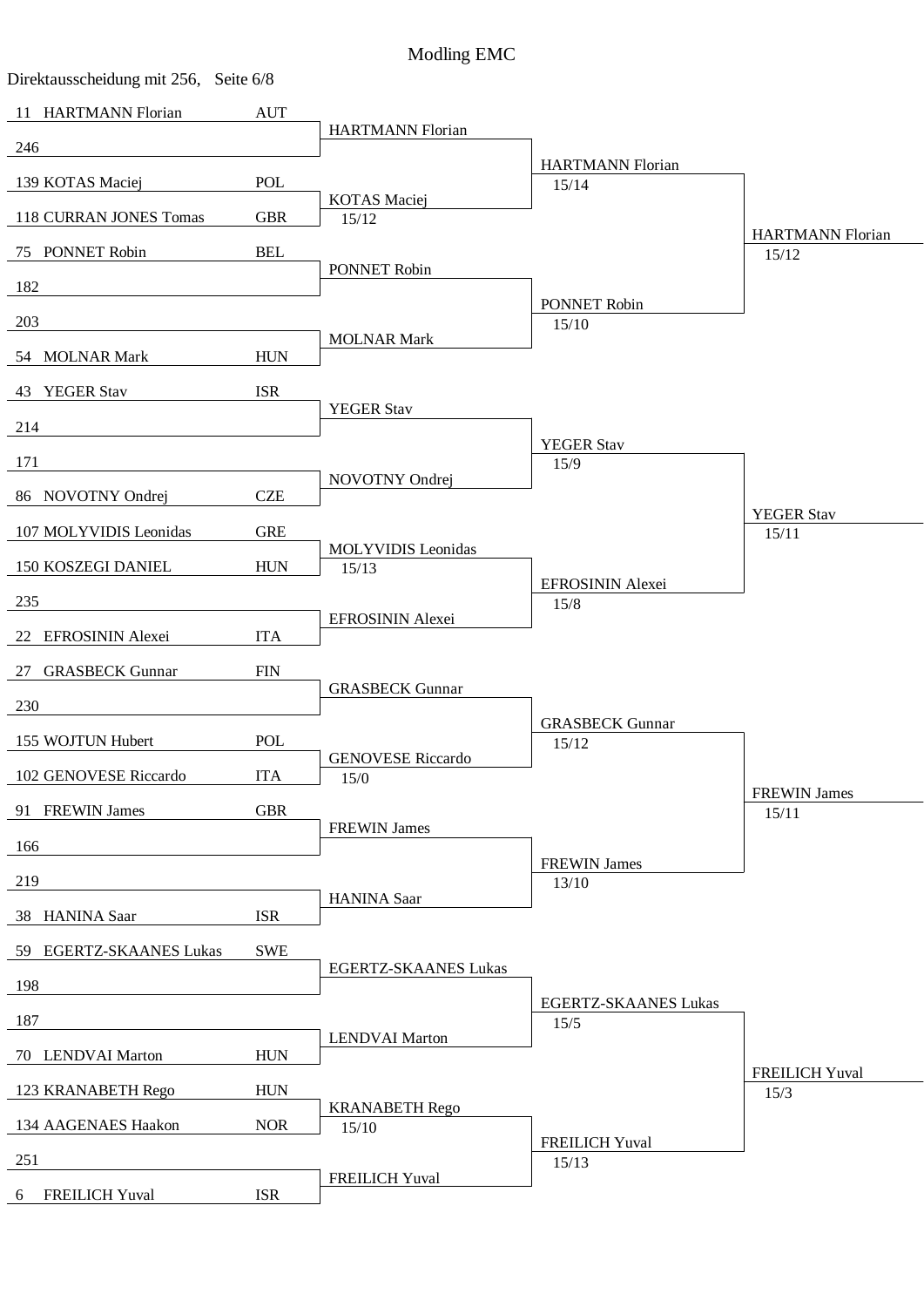| Direktausscheidung mit 256, Seite 7/8 |             |                            |                                 |                      |
|---------------------------------------|-------------|----------------------------|---------------------------------|----------------------|
| <b>VOZAR Balazs</b><br>7              | <b>HUN</b>  |                            |                                 |                      |
| 250                                   |             | <b>VOZAR Balazs</b>        |                                 |                      |
| 135 EDWARDS Thomas                    | <b>GBR</b>  |                            | <b>VOZAR Balazs</b><br>15/12    |                      |
|                                       |             | <b>SCHAB</b> Michal        |                                 |                      |
| 122 SCHAB Michal                      | POL         | 15/7                       |                                 | <b>VOZAR Balazs</b>  |
| 71 NIESTROJ Daniel                    | POL         | NIESTROJ Daniel            |                                 | 15/8                 |
| 186                                   |             |                            | <b>NIESTROJ</b> Daniel          |                      |
| 199                                   |             |                            | 15/13                           |                      |
| 58 CONEYS Ulysse                      | IRL         | <b>CONEYS Ulysse</b>       |                                 |                      |
| 39 MARSH Philip                       | <b>GBR</b>  |                            |                                 |                      |
| 218                                   |             | <b>MARSH Philip</b>        |                                 |                      |
|                                       |             |                            | <b>MARSH Philip</b>             |                      |
| 167                                   |             | FRAS Mieszko               | 15/9                            |                      |
| 90 FRAS Mieszko                       | POL         |                            |                                 | <b>MARSH Philip</b>  |
| 103 MING Daniel                       | <b>GBR</b>  |                            |                                 | 15/4                 |
| 154 KOENIGSWIESER Justus              | <b>AUT</b>  | <b>MING Daniel</b><br>15/6 |                                 |                      |
| 231                                   |             |                            | VESTERINEN Verneri<br>15/13     |                      |
|                                       |             | VESTERINEN Verneri         |                                 |                      |
| 26 VESTERINEN Verneri                 | ${\rm FIN}$ |                            |                                 |                      |
| 23 FLORU MATHIAS                      | <b>BEL</b>  | <b>FLORU MATHIAS</b>       |                                 |                      |
| 234                                   |             |                            |                                 |                      |
| 151 WOLD Marius                       | <b>NOR</b>  |                            | <b>FLORU MATHIAS</b><br>11/10   |                      |
| 106 LUND Jonas                        | <b>NOR</b>  | LUND Jonas<br>15/5         |                                 |                      |
| 87 LITTLER Joe                        | <b>GBR</b>  |                            |                                 | <b>KAKONYI</b> Tibor |
|                                       |             | <b>LITTLER</b> Joe         |                                 | 15/6                 |
| 170                                   |             |                            | <b>KAKONYI</b> Tibor            |                      |
| 215                                   |             | <b>KAKONYI</b> Tibor       | 15/13                           |                      |
| 42 KAKONYI Tibor                      | <b>HUN</b>  |                            |                                 |                      |
| 55 CASARO Gianluca                    | <b>ITA</b>  |                            |                                 |                      |
| 202                                   |             | <b>CASARO</b> Gianluca     |                                 |                      |
| 183                                   |             |                            | <b>CASARO</b> Gianluca<br>9/7   |                      |
|                                       |             | <b>CROSS Dominic</b>       |                                 |                      |
| 74 CROSS Dominic                      | <b>GBR</b>  |                            |                                 | DANILEJKO Maxim      |
| 119 CERNY Martin                      | <b>CZE</b>  | SHOHAM Arad                |                                 | 15/7                 |
| 138 SHOHAM Arad                       | <b>ISR</b>  | 15/7                       |                                 |                      |
| 247                                   |             |                            | <b>DANILEJKO Maxim</b><br>12/10 |                      |
| 10 DANILEJKO Maxim                    | <b>GER</b>  | DANILEJKO Maxim            |                                 |                      |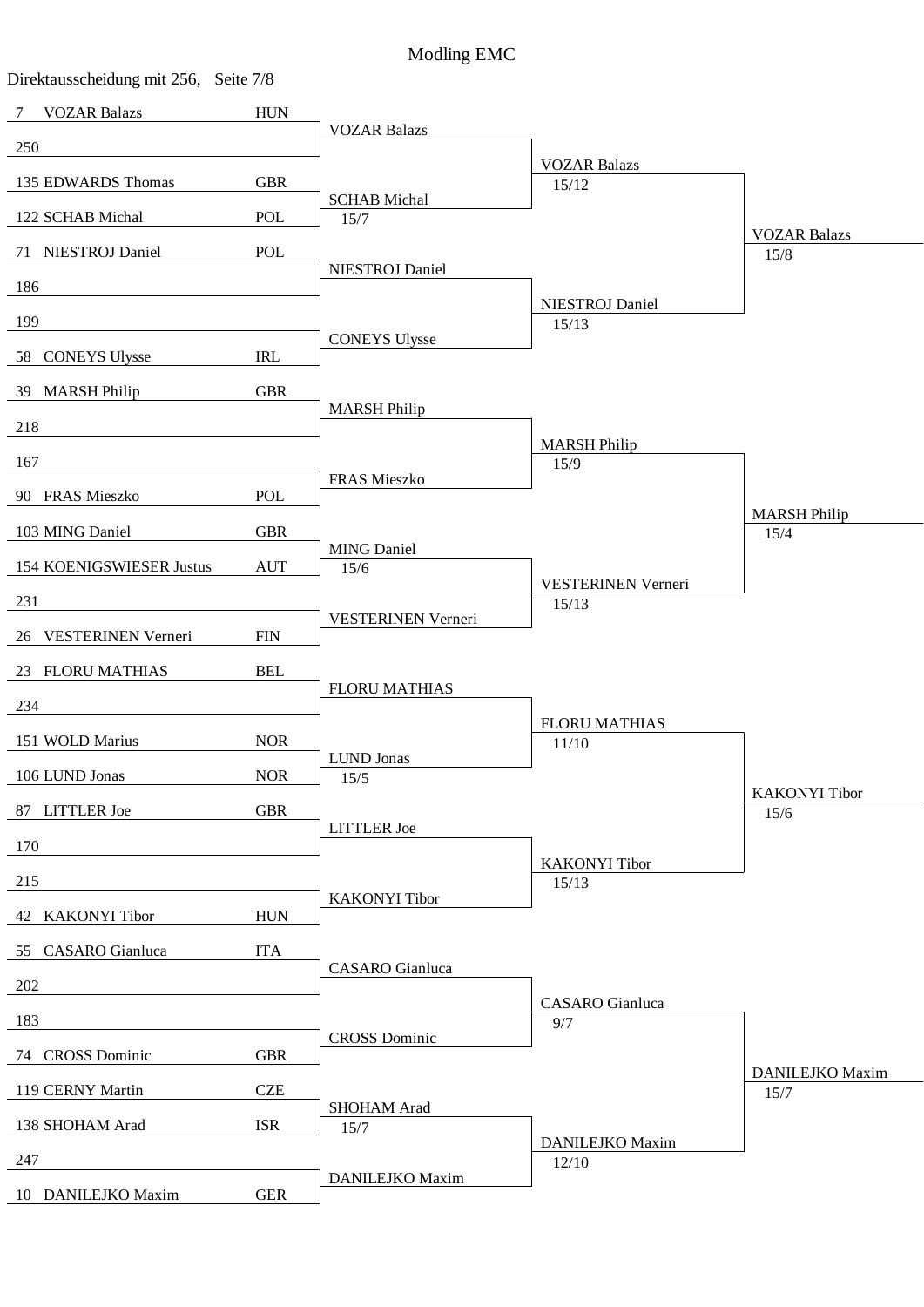| Direktausscheidung mit 256, Seite 8/8 |                    |                          |                                   |                                   |
|---------------------------------------|--------------------|--------------------------|-----------------------------------|-----------------------------------|
| 15 VON DER OSTEN Frederik             | $\mathbf{DEN}$     |                          |                                   |                                   |
| 242                                   |                    | VON DER OSTEN Frederik   |                                   |                                   |
| 143 FAJKIS Krystian                   | POL                |                          | VON DER OSTEN Frederik<br>15/5    |                                   |
| 114 REISENBICHLER Davis               | <b>AUT</b>         | FAJKIS Krystian<br>15/6  |                                   |                                   |
|                                       |                    |                          |                                   | VON DER OSTEN Frederi             |
| 79 FRAME JOHN                         | <b>USA</b>         | <b>FRAME JOHN</b>        |                                   | 15/7                              |
| 178                                   |                    |                          | <b>TANG Oskar</b>                 |                                   |
| 207                                   |                    | <b>TANG Oskar</b>        | 15/14                             |                                   |
| 50 TANG Oskar                         | <b>SWE</b>         |                          |                                   |                                   |
| 47 ROKOSZ Krzysztof                   | POL                |                          |                                   |                                   |
| 210                                   |                    | ROKOSZ Krzysztof         |                                   |                                   |
| 175                                   |                    |                          | ROKOSZ Krzysztof                  |                                   |
|                                       |                    | <b>REDICK BRIAN</b>      | 15/10                             |                                   |
| 82 REDICK BRIAN                       | <b>USA</b>         |                          |                                   | <b>ROKOSZ Krzysztof</b>           |
| 111 SCHULHEISZ Matyas                 | <b>HUN</b>         | DE FRAIGNE Jacques       |                                   | 15/9                              |
| 146 DE FRAIGNE Jacques                | <b>BEL</b>         | 15/14                    |                                   |                                   |
| 239                                   |                    |                          | <b>LUPAS</b> Daniel<br>15/14      |                                   |
| 18 LUPAS Daniel                       | <b>ROU</b>         | <b>LUPAS</b> Daniel      |                                   |                                   |
| 31 TOTH Benedek                       | <b>HUN</b>         |                          |                                   |                                   |
|                                       |                    | <b>TOTH Benedek</b>      |                                   |                                   |
| 226                                   |                    |                          | <b>KUTZIY Alon</b>                |                                   |
| 159                                   |                    | <b>KUTZIY Alon</b>       | 15/11                             |                                   |
| 98 KUTZIY Alon                        | <b>ISR</b>         |                          |                                   |                                   |
| 95 ALBERT Jamie                       | <b>GBR</b>         |                          |                                   | <b>KORLATH Alexander</b><br>15/14 |
| 162                                   |                    | ALBERT Jamie             |                                   |                                   |
| 223                                   |                    |                          | <b>KORLATH Alexander</b><br>15/10 |                                   |
|                                       |                    | <b>KORLATH Alexander</b> |                                   |                                   |
| 34 KORLATH Alexander                  | $\mathop{\rm AUT}$ |                          |                                   |                                   |
| 63 FARMER Alexander                   | <b>SVK</b>         | <b>FARMER Alexander</b>  |                                   |                                   |
| 194                                   |                    |                          | <b>FARMER Alexander</b>           |                                   |
| 191                                   |                    |                          | 15/11                             |                                   |
| 66 ABASTADO Arion                     | <b>GRE</b>         | <b>ABASTADO</b> Arion    |                                   |                                   |
| 127 MIHALIK Zoltan                    | <b>HUN</b>         |                          |                                   | <b>KISS</b> Gergo<br>15/9         |
|                                       | <b>CZE</b>         | <b>STERBA Krystof</b>    |                                   |                                   |
| 130 STERBA Krystof                    |                    | 15/8                     | KISS Gergo                        |                                   |
| 255                                   |                    | KISS Gergo               | 15/6                              |                                   |
| KISS Gergo<br>2                       | ${\rm HUN}$        |                          |                                   |                                   |